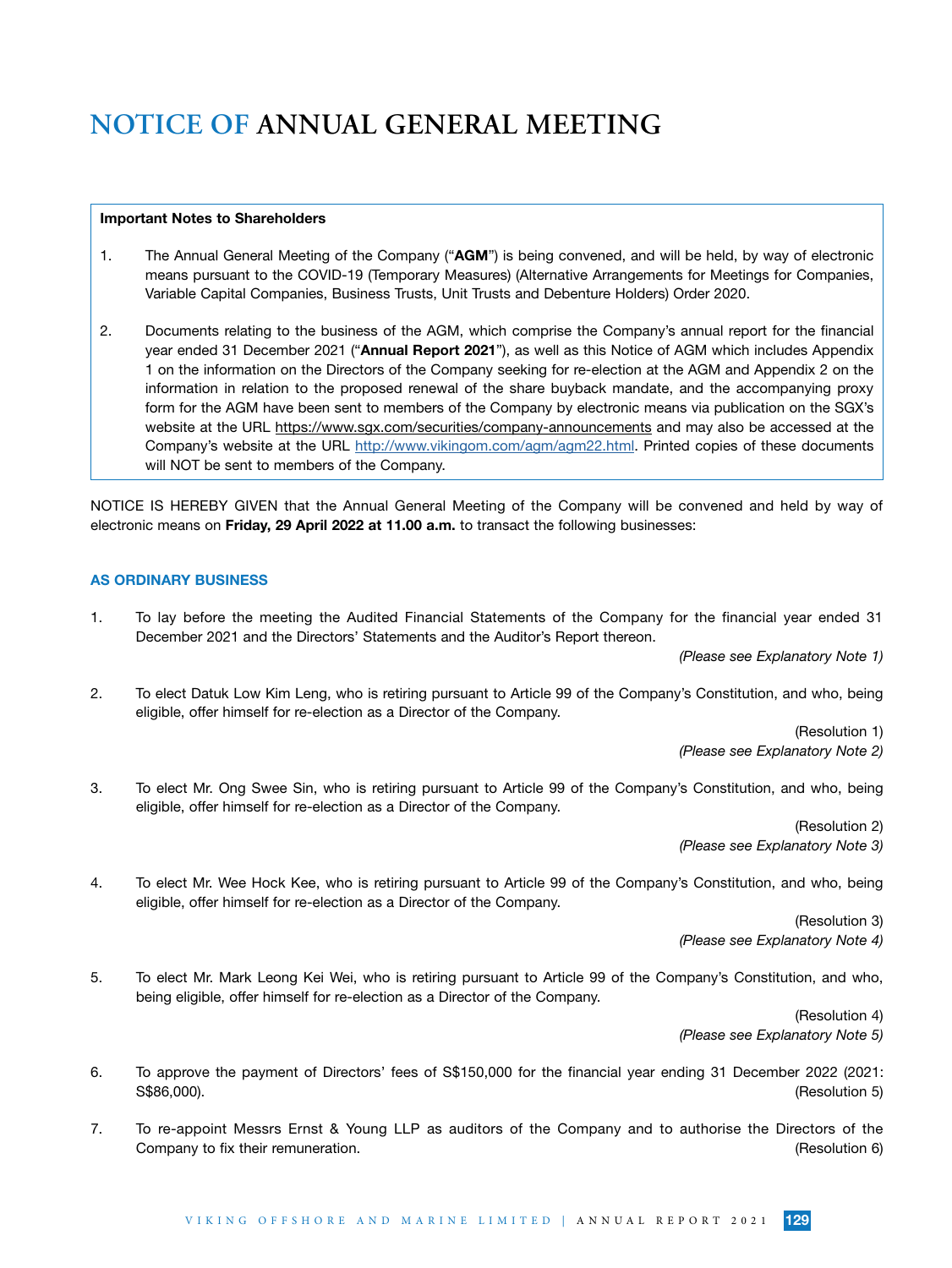### AS SPECIAL BUSINESS

To consider and, if thought fit, to pass the following ordinary resolutions with or without modifications:

- 8. Authority to allot and issue shares
	- (a) "That, pursuant to Section 161 of the Companies Act 1967 of Singapore ("Companies Act"), and the Singapore Exchange Securities Trading Limited ("SGX-ST") Listing Manual Section B: Rules of the Catalist (the "Catalist Rules"), approval be and is hereby given to the Directors of the Company at any time to such persons and upon such terms and for such purposes as the Directors of the Company may in their absolute discretion deem fit, to:
		- $(i)$  issue shares in the capital of the Company ("shares") whether by way of rights, bonus or otherwise;
		- (ii) make or grant offers, agreements or options that might or would require shares to be issued or other transferable rights to subscribe for or purchase shares (collectively, "Instruments"), including but not limited to the creation and issue of warrants, debentures or other Instruments convertible into shares; and/or
		- (iii) issue additional Instruments arising from adjustments made to the number of Instruments previously issued in the event of a rights issue, bonus issue or subdivision or consolidation of shares; and
	- (b) (notwithstanding the authority conferred by Shareholders of the Company may have ceased to be in force) issue shares in pursuance of any Instrument made or granted by the Directors of the Company while the authority was in force, provided always that:
		- (i) the aggregate number of shares to be issued pursuant to this resolution (including shares to be issued in pursuance of Instruments made or granted pursuant to this resolution) does not exceed one hundred per cent (100%) of the total number of issued shares excluding treasury shares and subsidiary holdings of the Company, of which the aggregate number of shares (including shares to be issued in pursuance of Instruments made or granted pursuant to this resolution) to be issued other than on a *pro rata* basis to Shareholders of the Company does not exceed fifty per cent (50%) of the total number of issued shares excluding treasury shares and subsidiary holdings of the Company, and for the purpose of this resolution, the issued share capital shall be the Company's total number of issued shares excluding treasury shares and subsidiary holdings at the time this resolution is passed, after adjusting for:
			- (a) new shares arising from the conversion or exercise of convertible securities,
			- (b) new shares arising from exercising of share options or vesting of share awards provided the share options or share awards were granted in compliance with Part VIII of Chapter 8 of the Catalist Rules; and
			- (c) any subsequent bonus issue, consolidation or subdivision of shares,

provided that adjustments in accordance with sub-paragraphs (a) and (b) above are only to be made in respect of new shares arising from convertible securities, share options or share awards which were issued and outstanding or subsisting at the time of the passing of this resolution;

(ii) in exercising the authority conferred by this resolution, the Company shall comply with the provisions of the Catalist Rules for the time being in force (unless such compliance has been waived by the SGX-ST) and the Constitution for the time being of the Company; and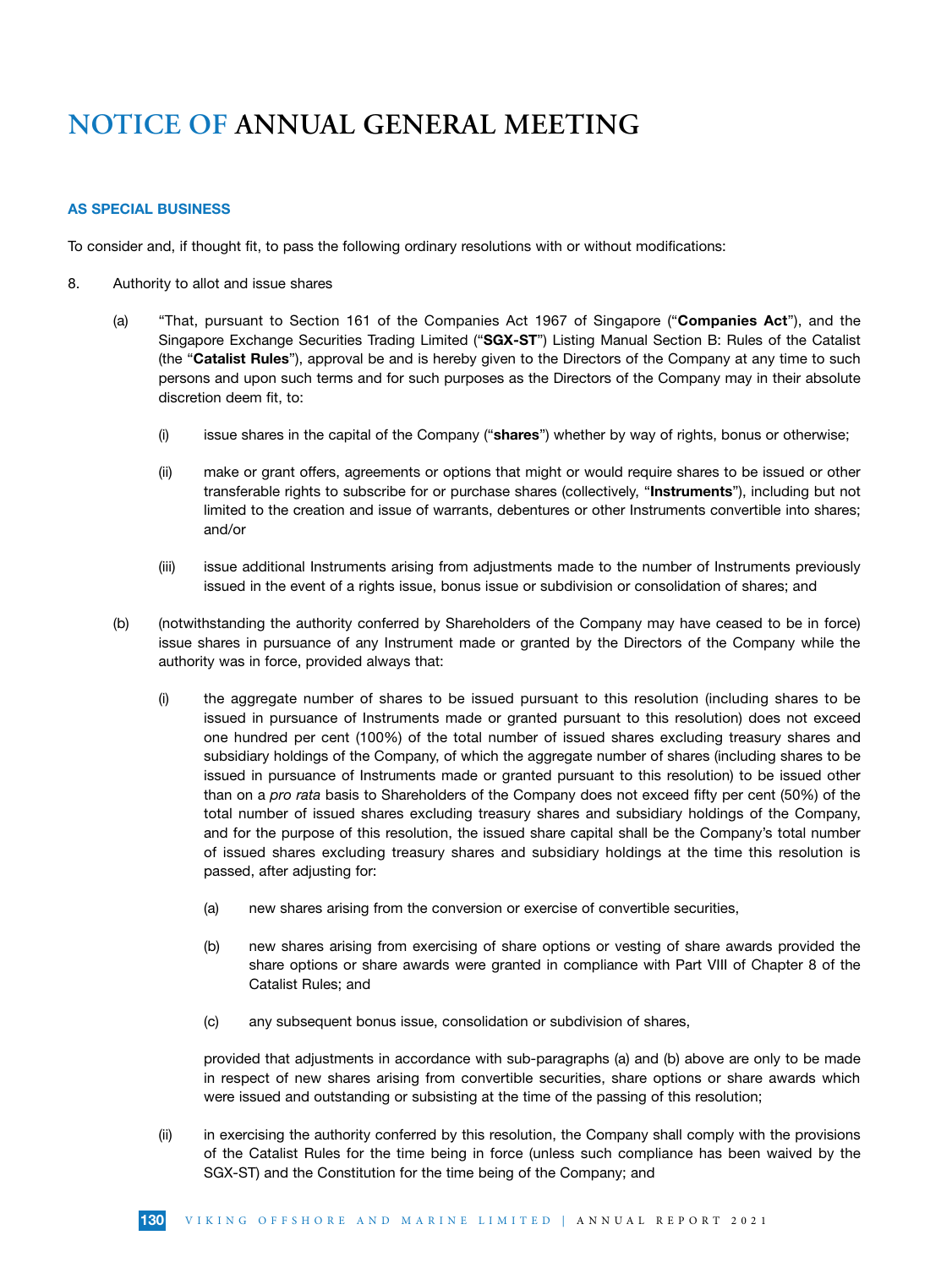(iii) such authority shall, unless revoked or varied by the Company at a general meeting, continue in force (i) until the conclusion of the next Annual General Meeting of the Company or the date by which the next Annual General Meeting of the Company is required by law to be held, whichever is the earlier; or (ii) in the case of shares to be issued in pursuance of the Instruments, made or granted pursuant to this resolution, until the issuance of such shares in accordance with the terms of the Instruments." (Resolution 7)

*(Please see Explanatory Note 6)*

9. The Proposed Renewal of the Share Buyback Mandate

"That:

- (a) for the purposes of the Catalist Rules and the Companies Act, the Directors of the Company be and are hereby authorised to exercise all the powers of the Company to purchase or acquire its issued and fully paid-up shares representing not more than five per cent (5%) of the total number of issued shares excluding treasury shares and subsidiary holdings of the Company at such price(s) as may be determined by the Directors of the Company or a committee of Directors of the Company that may be constituted for the purposes of effecting purchases or acquisitions of shares by the Company from time to time up to the Maximum Price (as defined below), whether by way of:
	- (i) an on-market purchase ("Market Purchase"), transacted on the SGX-ST through the ready market, and which may be transacted through one or more duly licensed stock brokers appointed by the Company for the purpose; and/or
	- (ii) an off-market purchase ("Off-Market Purchase"), effected otherwise than on the SGX-ST pursuant to an equal access scheme in accordance with Section 76C of the Companies Act, and otherwise in accordance with all other laws and regulations, including but not limited to, the provisions of the Companies Act and the Catalist Rules as may for the time being be applicable, be and is hereby authorised and approved generally and unconditionally (the "Share Buyback Mandate");
- (b) unless varied or revoked by Shareholders of the Company in a general meeting, purchases or acquisitions of shares pursuant to the proposed Share Buyback Mandate may be made, at any time and from time to time during the period commencing from the date of the passing of this resolution and expiring on the earlier of:
	- (i) the date on which the next Annual General Meeting of the Company is held or required by law to be held;
	- (ii) the date on which the purchases or acquisitions of shares by the Company pursuant to the Share Buyback Mandate are carried out to the full extent mandated; or
	- (iii) the date on which the authority conferred by the Share Buyback Mandate is revoked or varied by Shareholders of the Company in a general meeting,

whichever is the earliest;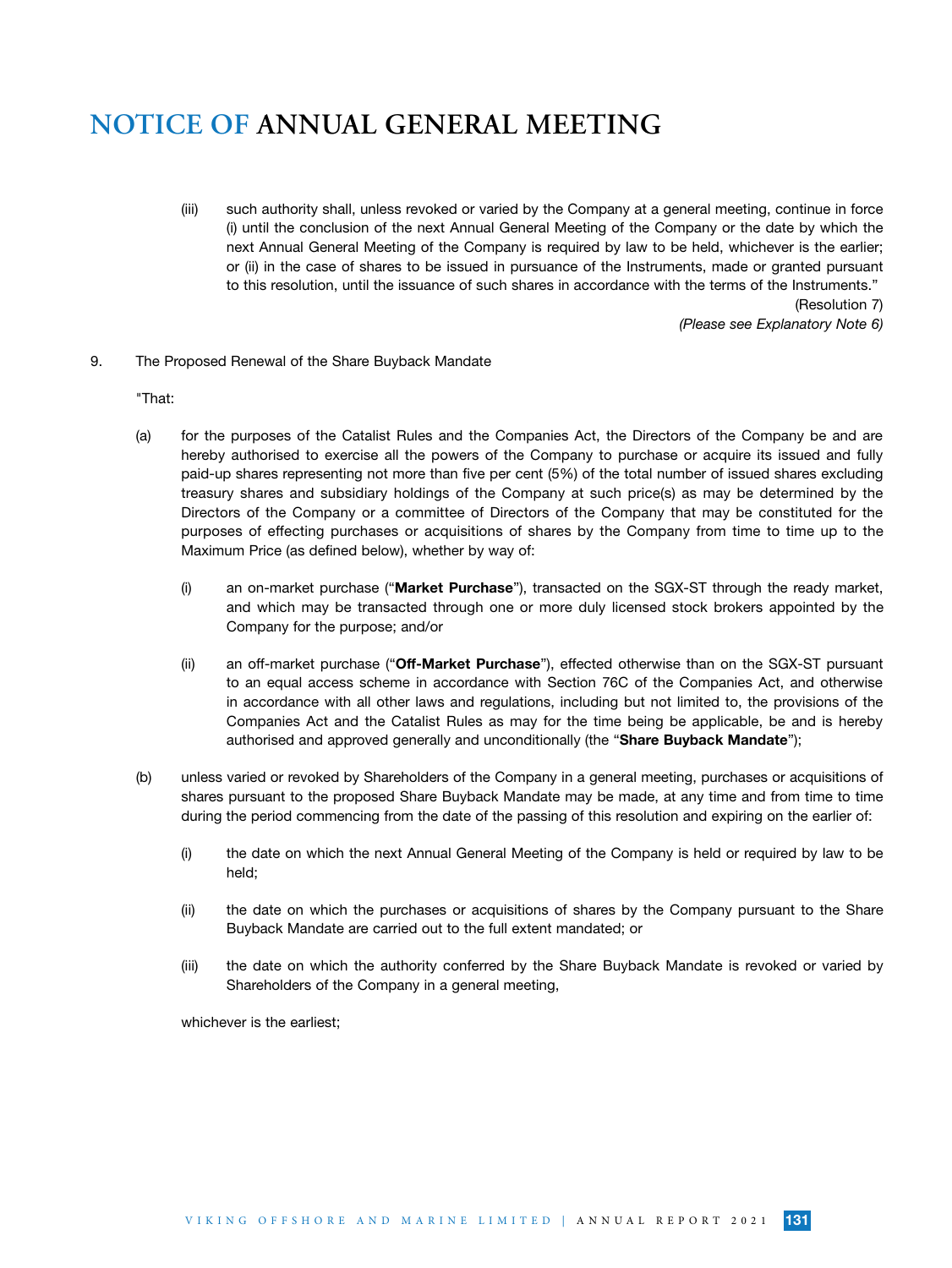### (c) in this resolution:

"Maximum Price", in relation to a share to be purchased or acquired, means the purchase price (excluding brokerage, stamp duties, commission, applicable goods and services tax and other related expenses) which shall not exceed:

- (i) in the case of a Market Purchase, 105 per cent (105%) of the Average Closing Price (as defined below); and
- (ii) in the case of an Off-Market Purchase pursuant to an equal access scheme, 120 per cent (120%) of the Average Closing Price,

where:

"Average Closing Price" means the average of the closing market prices of the shares over the last five (5) market days, on which transactions in the shares were recorded, before the day on which the purchase or acquisition of shares was made, or as the case may be, the day of the making of the offer pursuant to the Off-Market Purchase, and deemed to be adjusted for any corporate action that occurs during the relevant five (5) market days period and the day on which the purchases or acquisitions of shares are made;

"day of the making of the offer" means the day on which the Company announces its intention to make an offer for an Off-Market Purchase, stating therein the purchase price (which shall not be more than the Maximum Price for an Off-Market Purchase calculated on the foregoing basis) for each share and the relevant terms of the equal access scheme for effecting the Off-Market Purchase; and

(d) the Directors of the Company and/or any of them be and are hereby authorised to complete and do all such acts and things (including executing such documents as may be required) as they and/or he may consider necessary, expedient, incidental or in the interests of the Company to give effect to the transactions contemplated and/or authorised by this resolution. The contemplated and/or authorised by this resolution.

*(Please see Explanatory Note 7)*

10. To transact any other business which may be properly transacted at an Annual General Meeting.

BY ORDER OF THE BOARD

Lin Moi Heyang Company Secretary

Singapore, 14 April 2022

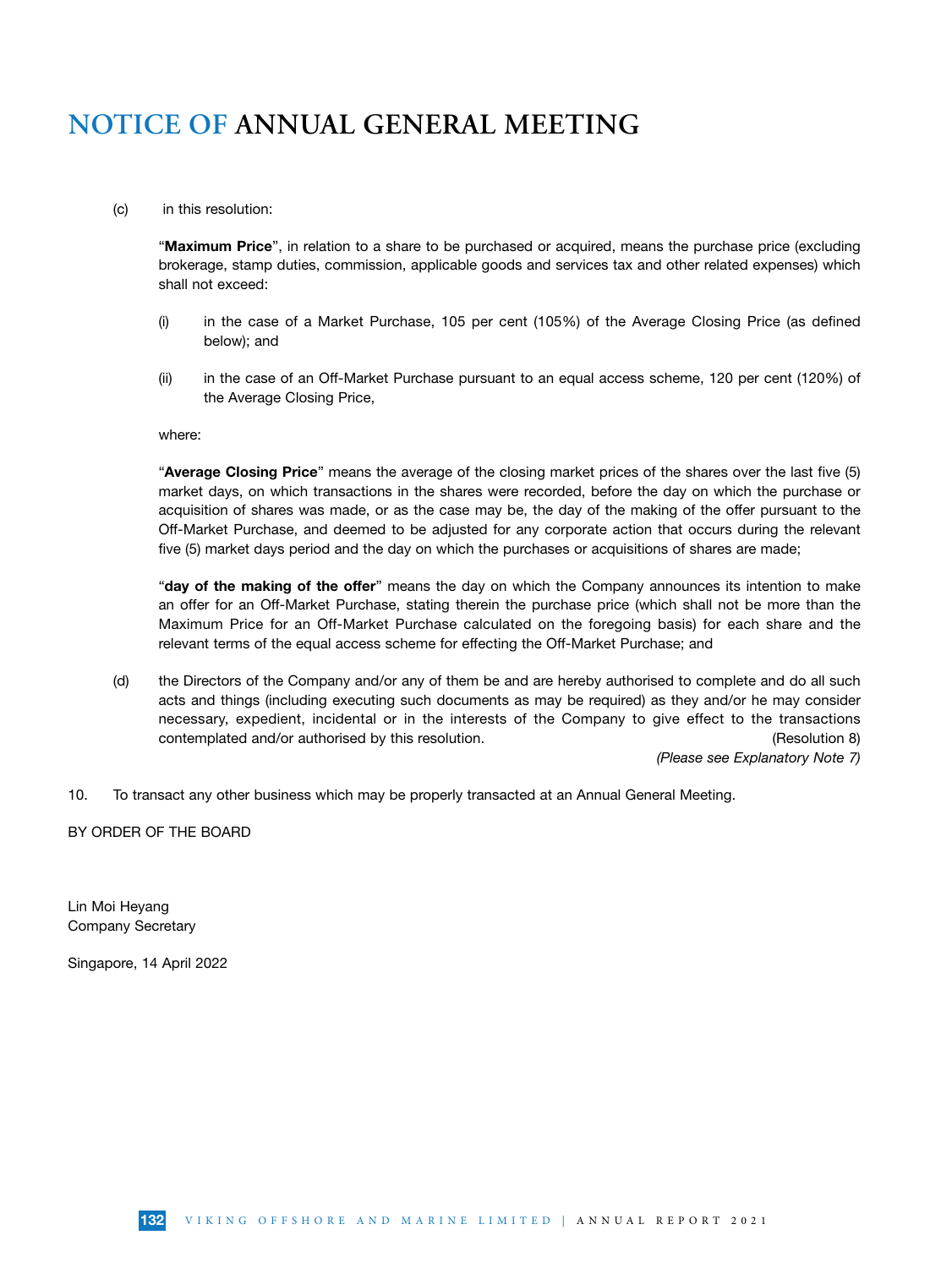#### Explanatory Notes:

- 1. The audited financial statements of the Company is meant for discussion only as under the provisions of Section 201(1) of the Companies Act and Article 137 of the Company's Constitution, the audited financial statements of the Company need to be laid before the Company at its Annual General Meeting and hence, the matter will not be put forward for voting.
- 2. The key information of Datuk Low Kim Leng can be found in the sections entitled "Board Members" and "Corporate Governance Report" of the Company's Annual Report 2021 and in Appendix 1 (pursuant to Rule 720(5) of the Catalist Rules) of this Notice. Datuk Low Kim Leng will, upon re-election as a Director of the Company, remain as an Independent Non-Executive Director, Chairman of the Board, Chairman of the Remuneration Committee, as well as a member of the Audit Committee and the Nominating Committee of the Company. The Board of Directors of the Company considers Datuk Low Kim Leng to be independent for the purpose of Rule 704(7) of the Catalist Rules.
- 3. The key information of Mr. Ong Swee Sin can be found in the sections entitled "Board Members" and "Corporate Governance Report" of the Company's Annual Report 2021 and in Appendix 1 (pursuant to Rule 720(5) of the Catalist Rules) of this Notice. Mr. Ong Swee Sin will, upon re-election as a Director of the Company, remain as an Executive Director of the Company.
- 4. The key information of Mr. Wee Hock Kee can be found in the sections entitled "Board Members" and "Corporate Governance Report" of the Company's Annual Report 2021 and in Appendix 1 (pursuant to Rule 720(5) of the Catalist Rules) of this Notice. Mr. Wee Hock Kee will, upon re-election as a Director of the Company, remain as an Independent Non-Executive Director, the Chairman of the Nominating Committee, as well as a member of the Audit Committee and the Remuneration Committee of the Company. The Board of Directors of the Company considers Mr. Wee Hock Kee to be independent for the purpose of Rule 704(7) of the Catalist Rules.
- 5. The key information of Mr. Mark Leong Kei Wei can be found in the sections entitled "Board Members" and "Corporate Governance Report" of the Company's Annual Report 2021 and in Appendix 1 (pursuant to Rule 720(5) of the Catalist Rules) of this Notice. Mr. Mark Leong Kei Wei will, upon re-election as a Director of the Company, remain as an Independent Non-Executive Director, the Chairman of the Audit Committee, as well as a member of the Nominating Committee and the Remuneration Committee of the Company. The Board of Directors of the Company considers Mr. Mark Leong Kei Wei to be independent for the purpose of Rule 704(7) of the Catalist Rules.
- 6. The ordinary resolution 7 in item no. 8 above is to authorise the Directors of the Company from the date of this Annual General Meeting of the Company until the next Annual General Meeting of the Company to issue shares and convertible securities in the Company up to an amount not exceeding in aggregate one hundred per cent (100%) of the total number of issued shares excluding treasury shares and subsidiary holdings of the Company, of which the total number of shares and convertible securities issued other than on a *pro rata* basis to existing Shareholders of the Company shall not exceed fifty per cent (50%) of the total number of issued shares excluding treasury shares and subsidiary holdings of the Company at the time the resolution is passed, for such purposes as they consider would be in the interests of the Company. This authority will, unless revoked or varied at a general meeting, expire at the next Annual General Meeting of the Company.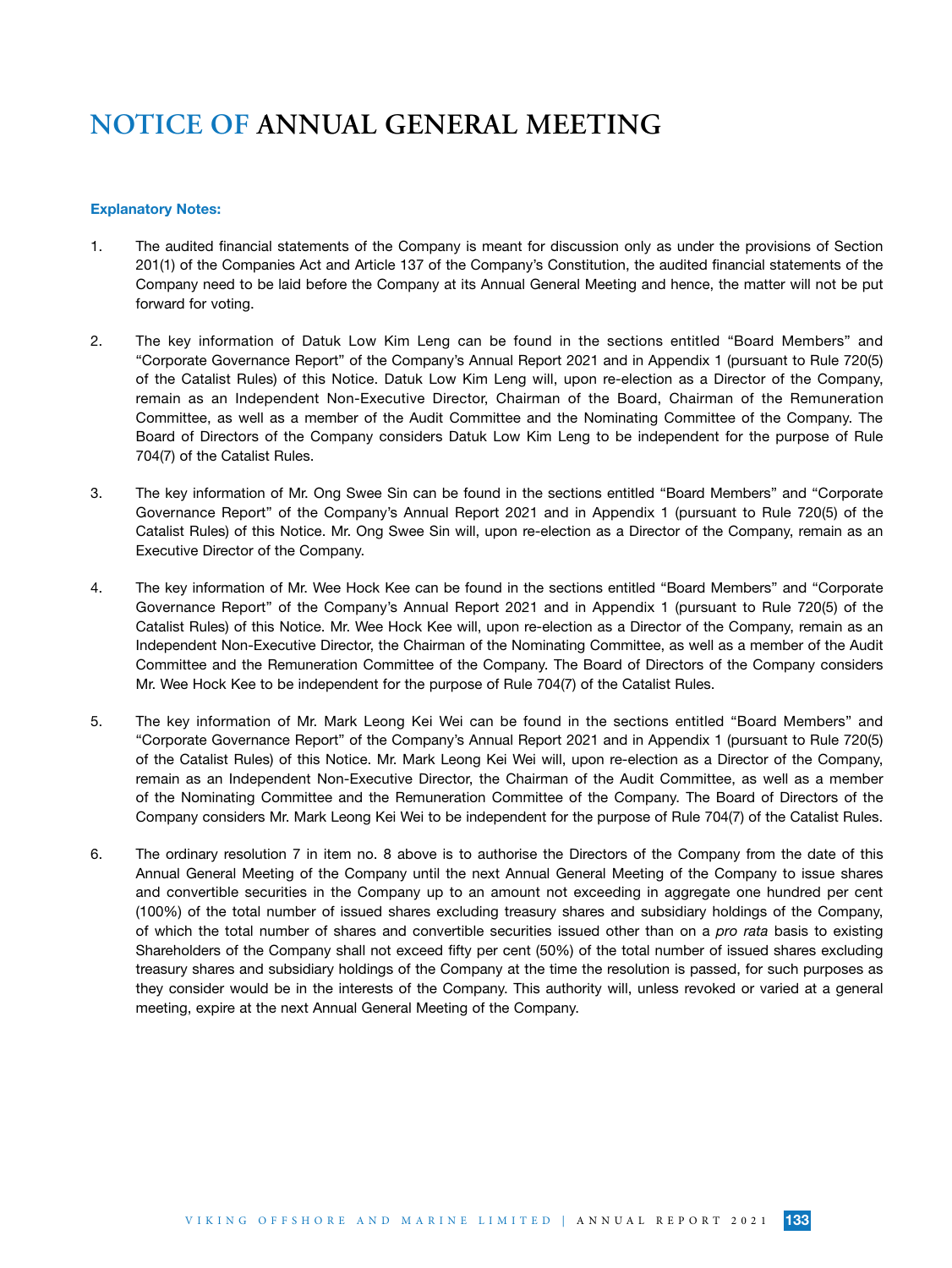7. The ordinary resolution 8 in item no. 9 above is to authorise the Directors of the Company from the date of this Annual General Meeting of the Company until the date of the next Annual General Meeting of the Company, or the date by which the next Annual General Meeting of the Company is required by law to be held or the date on which the purchases or acquisitions of shares by the Company pursuant to the Share Buyback Mandate are carried out to the full extent mandated or the date on which such authority is revoked or varied by Shareholders of the Company in a general meeting, whichever is the earliest, to purchase or acquire by way of Market Purchases or Off-Market Purchases not more than five per cent (5%) of the total number of issued shares excluding treasury shares and subsidiary holdings of the Company at such price(s) up to the Maximum Price. Information relating to this ordinary resolution 8 is set out in Appendix 2 of this Notice of Annual General Meeting in relation to the proposed renewal of the Share Buyback Mandate.

#### Notes:

### No Physical Attendance at the AGM

1. Due to the current COVID-19 situation in Singapore, shareholders of the Company ("Shareholders") will NOT be able to attend the Annual General Meeting of the Company to be held on Friday, 29 April 2022 at 11.00 a.m. ("AGM" or "Meeting") in person. Any Shareholder seeking to attend the AGM physically in person will be turned away.

#### Alternative Arrangements for Participation at the AGM

- 2. The Company has made the following alternative arrangements for Shareholders to participate at the AGM:
	- (a) observing or listening to the proceedings of the AGM contemporaneously via a "live" audio-visual webcast of the AGM ("LIVE WEBCAST") or a "live" audio-only stream (via telephone) of the AGM ("LIVE AUDIO FEED"), respectively;
	- (b) submitting questions in advance of the AGM; and/or
	- (c) voting on their behalf, by appointing the Chairman of the Meeting as proxy at the AGM.
- 3. Persons who hold the shares of the Company through relevant intermediaries (as defined in Section 181 of the Companies Act 1967), including CPF and SRS investors, and who wish to participate at the AGM by:
	- (i) observing or listening to the proceedings of the AGM contemporaneously via LIVE WEBCAST or LIVE AUDIO FEED, respectively;
	- (ii) submitting questions in advance of the AGM; and/or
	- (iii) voting on their behalf, by appointing the Chairman of the Meeting as proxy at the AGM,

should contact the relevant intermediary (which would include, in the case of CPF and SRS investors, their respective CPF Agent Banks and SRS Operators) through which they hold such shares of the Company as soon as possible in order for the necessary arrangements to be made for their participation at the AGM.

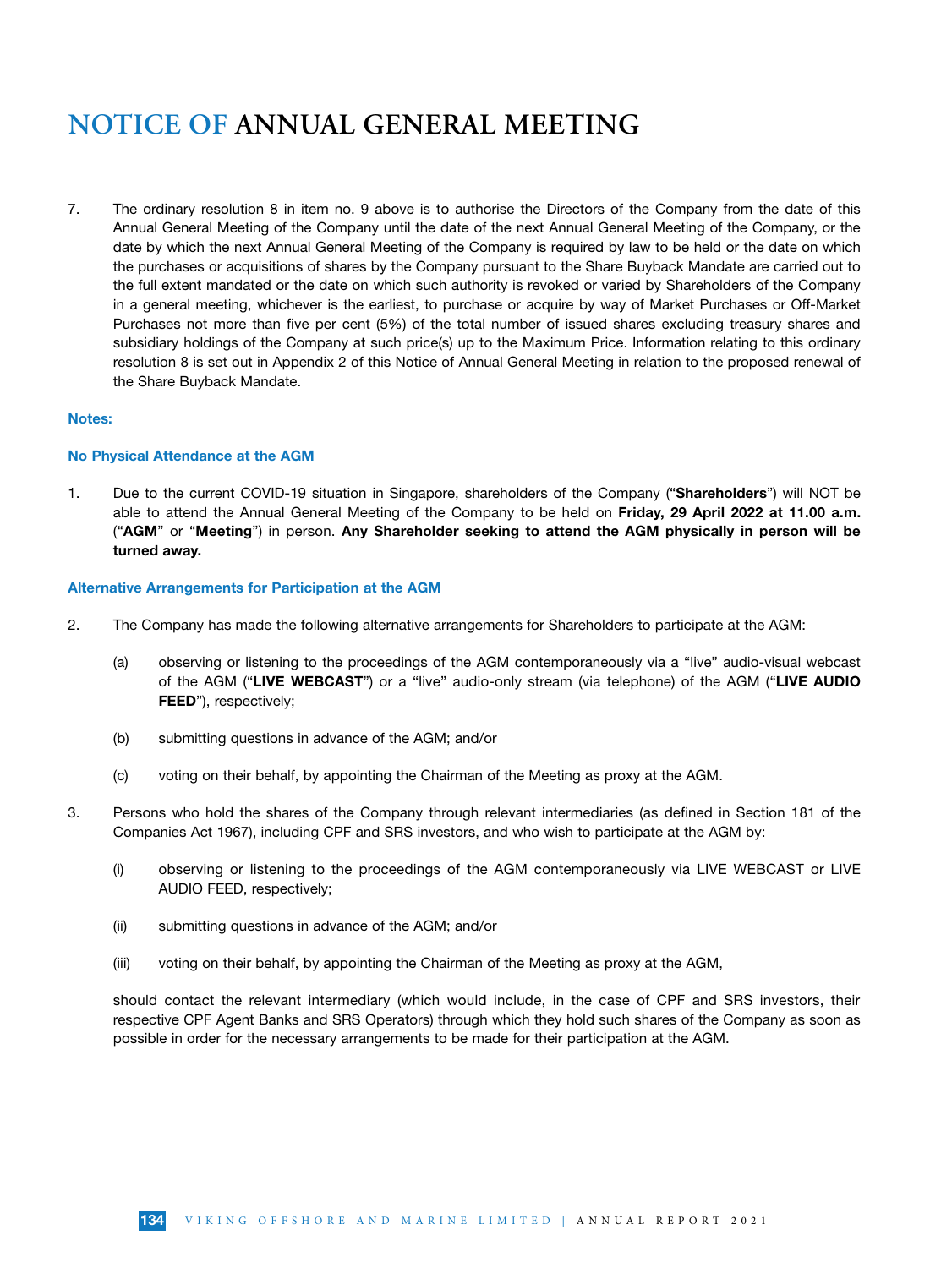#### Pre-registration Process for LIVE WEBCAST or LIVE AUDIO FEED

- 4. All Shareholders or their corporate representatives (in the case of Shareholders which are legal entities) will be able to participate at the AGM by observing or listening to the proceedings of the AGM by accessing the LIVE WEBCAST (via their smart phones, tablets or laptops/computers) or LIVE AUDIO FEED (via telephone). To do so, Shareholders are required to pre-register their participation at the AGM ("Pre-registration") at the URL http://www. vikingom.com/agm/agm22.html ("AGM Registration and Q&A Link") by 11.00 a.m. on 26 April 2022 (being not less than seventy-two (72) hours before the time appointed for holding the AGM) ("Registration Deadline") for verification of their status as Shareholders (or the corporate representatives of such Shareholders).
- 5. Upon successful verification, each such authenticated Shareholder or its corporate representative will receive an email by 11.00 a.m. on 27 April 2022 which will contain an user ID, a password and a link to access the LIVE WEBCAST to observe the proceedings of the AGM, as well as a toll-free telephone number to access the LIVE AUDIO FEED to listen to the proceedings of the AGM.
- 6. Shareholders or their corporate representatives must not forward the email to other persons who are not Shareholders and who are not entitled to participate at the AGM. This is also to avoid any technical disruptions or overload to the LIVE WEBCAST or LIVE AUDIO FEED.
- 7. Shareholders or their corporate representatives who have pre-registered by the Registration Deadline but do not receive an email by 11.00 a.m. on 27 April 2022 may contact the Company's Share Registrar for assistance at tel: +65 6228 0530.

### Voting by Proxy

- 8. Voting at the AGM is by proxy ONLY. Please note that Shareholders will not be able to vote through the LIVE WEBCAST or LIVE AUDIO FEED and can only vote with their Proxy Forms (as defined herein) which are required to be submitted in accordance with the following paragraphs.
- 9. A Shareholder (whether individual or corporate and including a relevant intermediary, as defined in Section 181 of the Companies Act 1967) must submit his/her/its Proxy Form appointing the Chairman of the Meeting as his/her/ its proxy to attend, speak and vote on his/her/its behalf at the AGM if such Shareholder wishes to exercise his/her/ its voting rights at the AGM. The Proxy Form for the AGM may be accessed on the Company's website at the URL http://www.vikingom.com/agm/agm22.html and on the SGX's website at the URL https://www.sgx.com/securities/ company-announcements.
- 10. Where a Shareholder (whether individual or corporate and including a relevant intermediary, as defined in Section 181 of the Companies Act 1967) appoints the Chairman of the Meeting as his/her/its proxy, he/she/it must give specific instructions as to voting, or abstentions from voting, in respect of a resolution in the Proxy Form, failing which the appointment of the Chairman of the Meeting as proxy for that resolution will be treated as invalid.
- 11. The Chairman of the Meeting, as proxy, need not be a member of the Company.
- 12. CPF and SRS investors who wish to appoint the Chairman of the Meeting as proxy should approach their respective CPF Agent Banks and SRS Operators to submit their votes by 5.00 p.m. on 19 April 2022 (at least seven (7) working days before the AGM).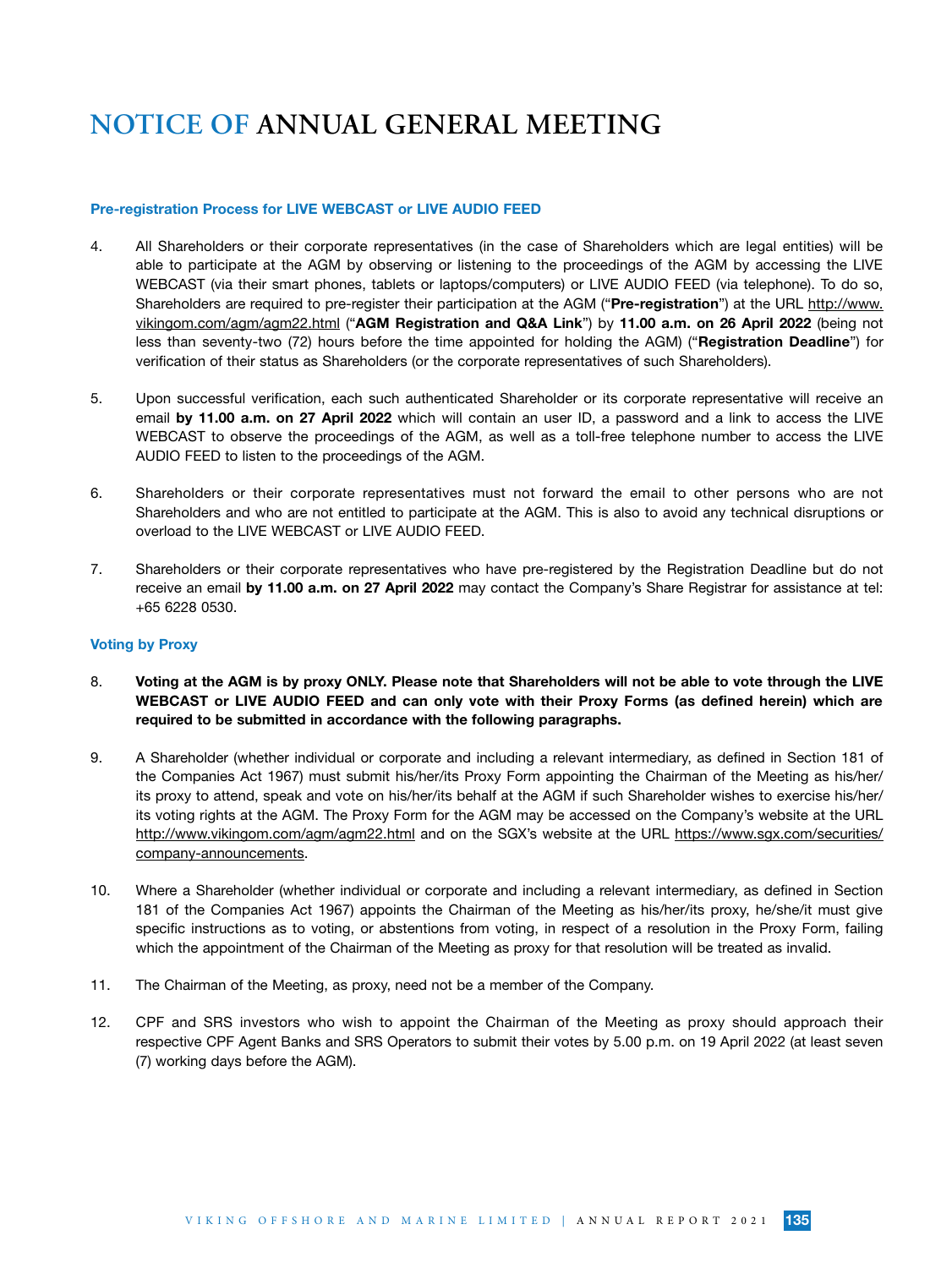- 13. The duly executed instrument appointing the Chairman of the Meeting as proxy, together with the power of attorney or other authority (if any) under which it is signed, or a notarial certified copy ("Proxy Form") must be submitted to the Company in the following manner:
	- a. if submitted by post, be lodged at the office of the Company's Share Registrar, M&C Services Private Limited at 112 Robinson Road, #05-01, Singapore 068902; or
	- b. if submitted electronically, by sending a scanned pdf copy by email to be received by the Company's Share Registrar, M&C Services Private Limited at gpb@mncsingapore.com,

in either case by 11.00 a.m. on 27 April 2022 (being not less than forty-eight (48) hours before the time appointed for holding the AGM) and in default the Proxy Form for the AGM shall not be treated as valid.

A Shareholder who wishes to submit a Proxy Form must first download, complete and sign the Proxy Form, before submitting it by post to the address provided above, or before scanning and sending it by email to the email address provided above.

### In view of the current COVID-19 situation in Singapore, Shareholders are strongly encouraged to submit completed Proxy Forms electronically via email.

- 14. The Company will treat any valid Proxy Form appointing other person(s) as proxy(ies) as a valid Proxy Form appointing the Chairman of the Meeting as the Shareholder's proxy to attend, speak and vote at the AGM.
- 15. Submission by a Shareholder of a valid Proxy Form appointing the Chairman of the Meeting as proxy at least fortyeight (48) hours before the time appointed for holding the AGM will supersede any previous Proxy Form appointing a proxy(ies) submitted by that Shareholder.

### Submission of Questions prior to the AGM

- 16. Shareholders will NOT be able to ask questions during the AGM via LIVE WEBCAST or LIVE AUDIO FEED, and therefore it is important for Shareholders to submit their questions in advance of the AGM.
- 17. Shareholders may submit any questions related to the resolutions to be tabled at the AGM during Pre-registration via the AGM Registration and Q&A Link by 9.00 a.m. on 22 April 2022 (the "Cut-Off Time").
- 18. The Company will address the substantial and relevant questions received from Shareholders relating to the agenda of the AGM by the Cut-Off Time by publishing the responses to these questions on the SGX's website at the URL https://www.sgx.com/securities/company-announcements and the Company's website at the URL http:// www.vikingom.com/agm/agm22.html at least forty-eight (48) hours before the proxy cut-off date. Where substantial and relevant questions submitted by Shareholders are unable to be addressed prior to the AGM, the Company will address them during the AGM through the LIVE WEBCAST and LIVE AUDIO FEED. The Company will also address any subsequent clarifications sought, or follow-up questions, prior to, or at, the AGM in respect of substantial and relevant matters.
- 19. The Company shall only address substantial and relevant questions (as may be determined by the Company in its sole discretion) received. The Company will publish the minutes of the AGM (together with the responses to the substantial and relevant questions received from Shareholders, if applicable) on the SGX's website at the URL https://www.sgx.com/securities/company-announcements and the Company's website within one (1) month after the date of the AGM.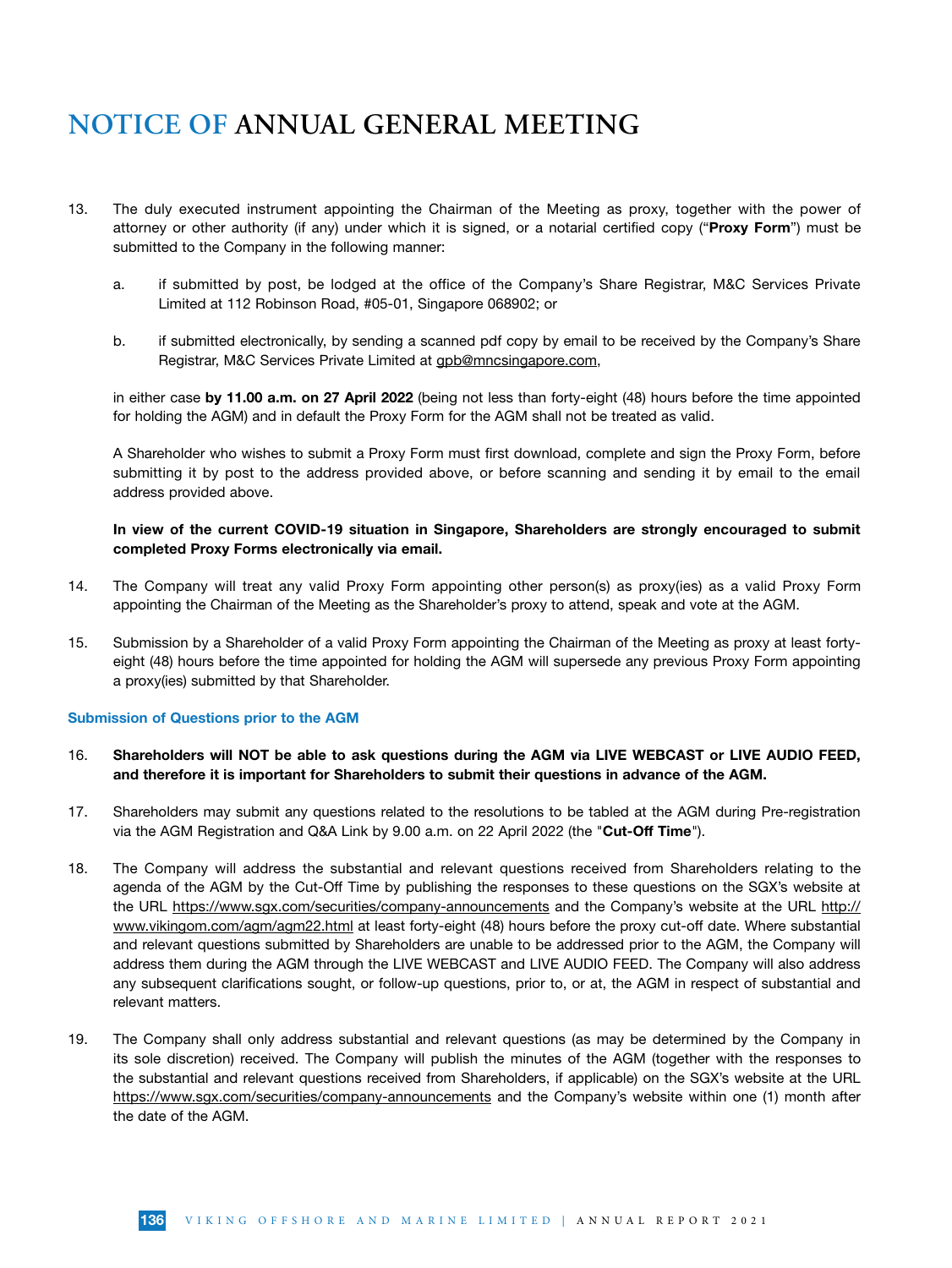Important Reminder: In view of the constantly evolving COVID-19 situation, the Company may be required to change its AGM arrangements at short notice. Shareholders are advised to regularly check the Company's website or announcements released on the SGX's website at the URL https://www.sgx.com/securities/companyannouncements for updates on the status of the AGM. Shareholders are also strongly encouraged to submit completed Proxy Forms electronically via email.

### Personal Data Privacy:

By (a) submitting an instrument appointing the Chairman of the Meeting as proxy to attend, speak and vote at the AGM and/or any adjournment thereof, or (b) submitting details for the registration to observe the proceedings of the AGM via LIVE WEBCAST or LIVE AUDIO FEED, or (c) submitting any question prior to the AGM in accordance with this Notice of AGM, a member of the Company consents to the collection, use and disclosure of the member's personal data by the Company (or its agents or service providers) for the following purposes:

- (i) processing and administration by the Company (or its agents or service providers) of proxy forms appointing the Chairman of the Meeting as proxy for the AGM (including any adjournment thereof) and the preparation and compilation of the attendance lists, proxy lists, minutes and other documents relating to the AGM (including any adjournment thereof);
- (ii) processing of the registration for purpose of granting access to members of the Company (or their corporate representatives in the case of members of the Company which are legal entities) to the LIVE WEBCAST or LIVE AUDIO FEED to observe the proceedings of the AGM and providing them with any technical assistance where necessary;
- (iii) addressing relevant and substantial questions from members of the Company received before the AGM and if necessary, following up with the relevant members of the Company in relation to such questions; and
- (iv) enabling the Company (or its agents or service providers) to comply with any applicable laws, listing rules, regulations and/or guidelines by the relevant authorities.

Photographic, sound and/or video recordings of the AGM may be made by the Company for record keeping and to ensure the accuracy of the minutes prepared of the AGM. Accordingly, the personal data of a member of the Company (such as his name, his presence at the AGM and any questions he may raise or motions he propose/second) may be recorded by the Company for such purpose.

This notice has been prepared by the Company and its contents have been reviewed by the Company's sponsor, ZICO Capital Pte. Ltd. (the "Sponsor"), in accordance with Rule 226(2)(b) of the Singapore Exchange Securities Trading Limited ("SGX-ST") Listing Manual Section B: Rules of Catalist.

This notice has not been examined or approved by the SGX-ST and the SGX-ST assumes no responsibility for the contents of this notice, including the correctness of any of the statements or opinions made or reports contained in this notice.

The contact person for the Sponsor is Ms Alice Ng, Director of Continuing Sponsorship, ZICO Capital Pte. Ltd. at 77 Robinson Road, #06-03 Robinson 77, Singapore 068896, telephone (65) 6636 4201.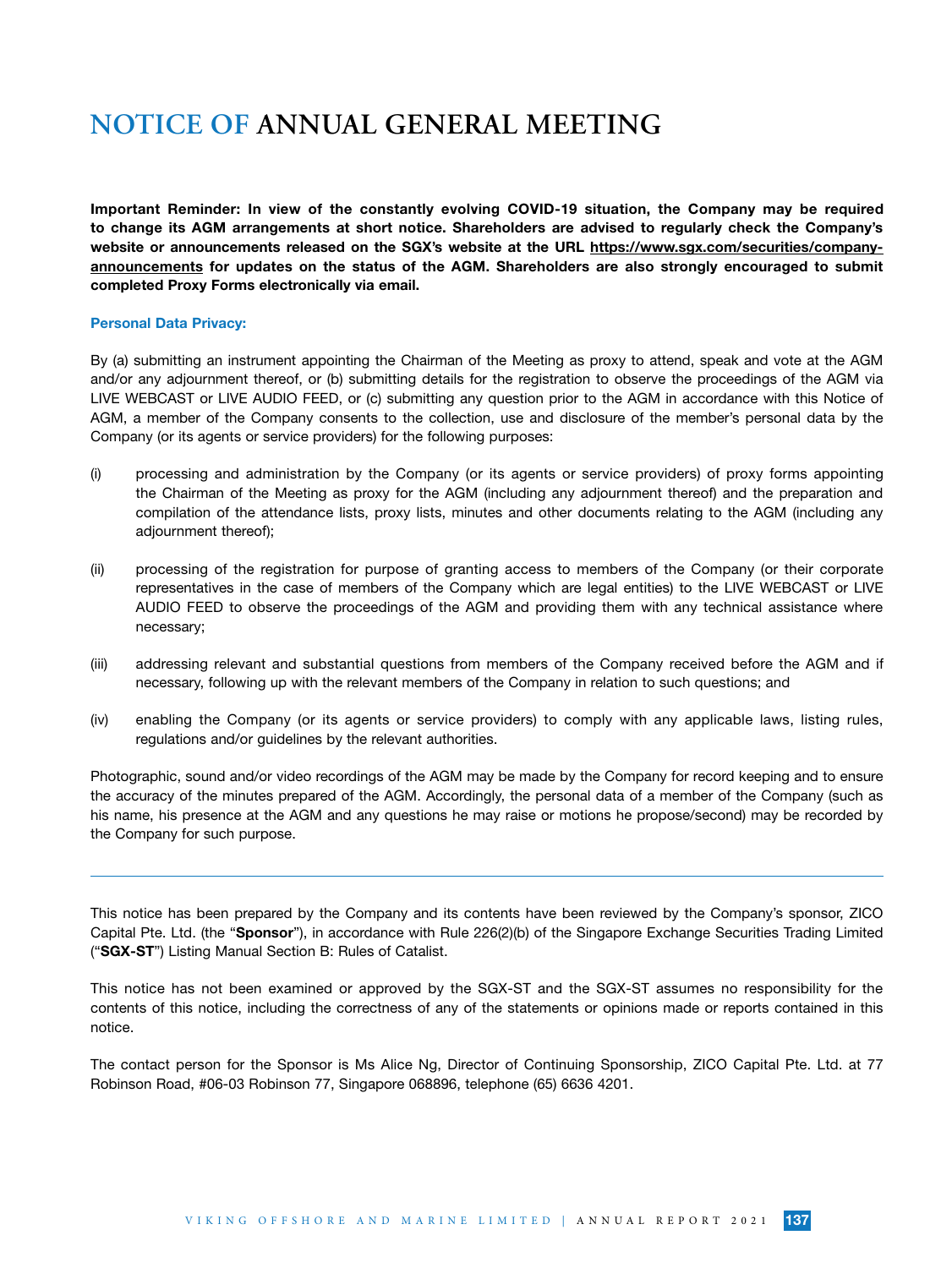Datuk Low Kim Leng, Mr. Ong Swee Sin, Mr. Wee Hock Kee and Mr. Mark Leong Kei Wei are the Directors of the Company seeking re-election at the forthcoming Annual General Meeting of the Company to be convened on 29 April 2022 ("AGM") (collectively, the "Retiring Directors" and each a forthcoming Annual General Meeting of the Company to be convened on 29 April 2022 ("AGM") (collectively, the "Retiring Directors" and each a Datuk Low Kim Leng, Mr. Ong Swee Sin, Mr. Wee Hock Kee and Mr. Mark Leong Kei Wei are the Directors of the Company seeking re-election at the "Retiring Director"). "Retiring Director").

Pursuant to Rule 720(5) of the Catalist Rules of the SGX-ST, the following is the information relating to the Retiring Directors as set out in Appendix 7F Pursuant to Rule 720(5) of the Catalist Rules of the SGX-ST, the following is the information relating to the Retiring Directors as set out in Appendix 7F of the Catalist Rules of the SGX-ST: of the Catalist Rules of the SGX-ST:

| Malaysia<br>$\frac{1}{2}$<br>59<br>Country of principal residence<br>Date of last re-appointment<br>Date of Appointment<br>Age                    |                                                                                                                                                                                                                                                                                                                                                                                                                                                                                                                                                                                                                                                                                                                                                                                                                                                                                                                                                                                                                                                                                                                                                 | MR. ONG SWEE SIN                                                                                                                                                                                                                                                                                                                                                                                                                                                                                                                                                  | MR. WEE HOCK KEE                                                                                                                                                                                                                                                                                                                                                                                                                                                                                                                                                                                                                                                                                                                                                                                                                                                                                                                                                                                                                 | MR. MARK LEONG KEI WEI                                                                                                                                                                                                                                                                                                                                                                                                                                                                                                                                                                                                                                                                                                                                                                                                                                                                                                                                                                                                                             |
|---------------------------------------------------------------------------------------------------------------------------------------------------|-------------------------------------------------------------------------------------------------------------------------------------------------------------------------------------------------------------------------------------------------------------------------------------------------------------------------------------------------------------------------------------------------------------------------------------------------------------------------------------------------------------------------------------------------------------------------------------------------------------------------------------------------------------------------------------------------------------------------------------------------------------------------------------------------------------------------------------------------------------------------------------------------------------------------------------------------------------------------------------------------------------------------------------------------------------------------------------------------------------------------------------------------|-------------------------------------------------------------------------------------------------------------------------------------------------------------------------------------------------------------------------------------------------------------------------------------------------------------------------------------------------------------------------------------------------------------------------------------------------------------------------------------------------------------------------------------------------------------------|----------------------------------------------------------------------------------------------------------------------------------------------------------------------------------------------------------------------------------------------------------------------------------------------------------------------------------------------------------------------------------------------------------------------------------------------------------------------------------------------------------------------------------------------------------------------------------------------------------------------------------------------------------------------------------------------------------------------------------------------------------------------------------------------------------------------------------------------------------------------------------------------------------------------------------------------------------------------------------------------------------------------------------|----------------------------------------------------------------------------------------------------------------------------------------------------------------------------------------------------------------------------------------------------------------------------------------------------------------------------------------------------------------------------------------------------------------------------------------------------------------------------------------------------------------------------------------------------------------------------------------------------------------------------------------------------------------------------------------------------------------------------------------------------------------------------------------------------------------------------------------------------------------------------------------------------------------------------------------------------------------------------------------------------------------------------------------------------|
|                                                                                                                                                   | January 2022                                                                                                                                                                                                                                                                                                                                                                                                                                                                                                                                                                                                                                                                                                                                                                                                                                                                                                                                                                                                                                                                                                                                    | 6 January 2022                                                                                                                                                                                                                                                                                                                                                                                                                                                                                                                                                    | 1 February 2022                                                                                                                                                                                                                                                                                                                                                                                                                                                                                                                                                                                                                                                                                                                                                                                                                                                                                                                                                                                                                  | 9 February 2022                                                                                                                                                                                                                                                                                                                                                                                                                                                                                                                                                                                                                                                                                                                                                                                                                                                                                                                                                                                                                                    |
|                                                                                                                                                   |                                                                                                                                                                                                                                                                                                                                                                                                                                                                                                                                                                                                                                                                                                                                                                                                                                                                                                                                                                                                                                                                                                                                                 | ≸                                                                                                                                                                                                                                                                                                                                                                                                                                                                                                                                                                 | ⋚                                                                                                                                                                                                                                                                                                                                                                                                                                                                                                                                                                                                                                                                                                                                                                                                                                                                                                                                                                                                                                | ≸                                                                                                                                                                                                                                                                                                                                                                                                                                                                                                                                                                                                                                                                                                                                                                                                                                                                                                                                                                                                                                                  |
|                                                                                                                                                   |                                                                                                                                                                                                                                                                                                                                                                                                                                                                                                                                                                                                                                                                                                                                                                                                                                                                                                                                                                                                                                                                                                                                                 | 38                                                                                                                                                                                                                                                                                                                                                                                                                                                                                                                                                                | 80                                                                                                                                                                                                                                                                                                                                                                                                                                                                                                                                                                                                                                                                                                                                                                                                                                                                                                                                                                                                                               | 45                                                                                                                                                                                                                                                                                                                                                                                                                                                                                                                                                                                                                                                                                                                                                                                                                                                                                                                                                                                                                                                 |
|                                                                                                                                                   |                                                                                                                                                                                                                                                                                                                                                                                                                                                                                                                                                                                                                                                                                                                                                                                                                                                                                                                                                                                                                                                                                                                                                 | Malaysia                                                                                                                                                                                                                                                                                                                                                                                                                                                                                                                                                          | Malaysia                                                                                                                                                                                                                                                                                                                                                                                                                                                                                                                                                                                                                                                                                                                                                                                                                                                                                                                                                                                                                         | Singapore                                                                                                                                                                                                                                                                                                                                                                                                                                                                                                                                                                                                                                                                                                                                                                                                                                                                                                                                                                                                                                          |
| Ō<br>Ō<br>w<br>selection criteria, and the search and<br>appointment (including rationale,<br>The Board's comments on this<br>nomination process) | eemed necessary. The Board<br>objectively scrutinised<br>management of the Company<br>and has sought clarification<br>and amplification as he<br>deemed necessary. The Board<br>has reviewed and concluded<br>the qualification, work<br>experiences, contribution and<br>performance, attendance,<br>preparedness, participation,<br>candour and suitability of<br>Datuk Low Kim Leng for re-<br>appointment as Independent<br>Non-Executive Director of<br>the Company ("NC") and has<br>strong independent character<br>the Company. Datuk Low<br>Kim Leng has demonstrated<br>duty and responsibilities as<br>Independent Non-Executive<br>Director of the Company.<br>He has expressed individual<br>the Company ("Board") has<br>ontribute towards the core<br>viewpoints, debated issues,<br>the recommendation of the<br>ompetencies of the Board<br>kills and independence to<br>considered, among others,<br>possesses the experience,<br>expertise, knowledge,<br>Nominating Committee of<br>and judgement during his<br>that Datuk Low Kim Leng<br>he Board of Directors of<br>reviewed and considered<br>tenure in discharging his | experiences, contribution and<br>preparedness, participation,<br>contribute towards the core<br>competencies of the Board.<br>The Board has considered,<br>and concluded that Mr Mr.<br>appointment as Executive<br>performance, attendance,<br>Ong Swee Sin possesses<br>the experience, expertise,<br>candour and suitability of<br>Director of the Company.<br>Mr. Ong Swee Sin for re-<br>The Board has reviewed<br>knowledge and skills to<br>recommendation of the<br>NC and has reviewed<br>and considered the<br>among others, the<br>qualification, work | experiences, contribution and<br>strong independent character<br>appointment as Independent<br>Company. He has expressed<br>Hock Kee has demonstrated<br>preparedness, participation,<br>contribute towards the core<br>amplification as he deemed<br>competencies of the Board.<br>skills and independence to<br>The Board has considered,<br>debated issues, objectively<br>possesses the experience,<br>necessary. The Board has<br>and judgement during his<br>performance, attendance,<br>of the Company. Mr. Wee<br>candour and suitability of<br>Mr. Wee Hock Kee for re-<br>of the Company and has<br>Executive Director of the<br>scrutinised management<br>tenure in discharging his<br>duty and responsibilities<br>reviewed and concluded<br>recommendation of the<br>Non-Executive Director<br>sought clarification and<br>that Mr. Wee Hock Kee<br>expertise, knowledge,<br>NC and has reviewed<br>as Independent Non-<br>individual viewpoints,<br>and considered the<br>among others, the<br>qualification, work | experiences, contribution and<br>Non-Executive Director of the<br>strong independent character<br>candour and suitability of Mr.<br>appointment as Independent<br>Company. He has expressed<br>that Mr. Mark Leong Kei Wei<br>preparedness, participation,<br>contribute towards the core<br>competencies of the Board.<br>amplification as he deemed<br>Mark Leong Kei Wei for re-<br>skills and independence to<br>debated issues, objectively<br>The Board has considered,<br>possesses the experience,<br>Company. Mr. Mark Leong<br>Kei Wei has demonstrated<br>necessary. The Board has<br>performance, attendance,<br>and judgement during his<br>of the Company and has<br>Executive Director of the<br>scrutinised management<br>tenure in discharging his<br>reviewed and concluded<br>duty and responsibilities<br>recommendation of the<br>sought clarification and<br>expertise, knowledge,<br>NC and has reviewed<br>as Independent Non-<br>individual viewpoints,<br>and considered the<br>among others, the<br>qualification, work |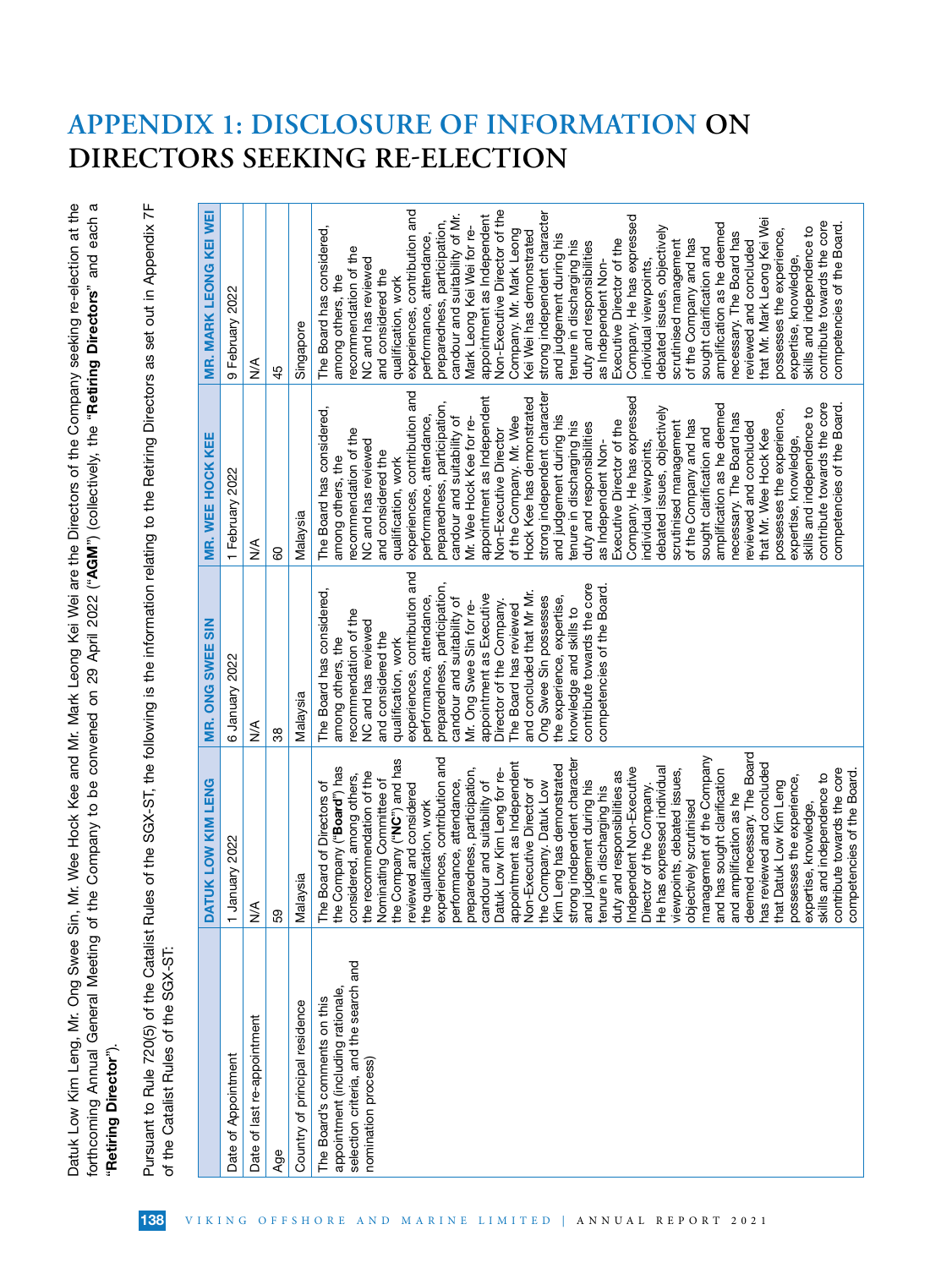|                                                                            | DATUK LOW KIM LENG                                                                                                                                                                                                                                                                                                  | MR. ONG SWEE SIN                                                                                                                                                                                                                                   | MR. WEE HOCK KEE                                                                                                                                                                                                                                                                                                                                                                                                 | MR. MARK LEONG KEI WEI                                                                                                                                                                                                            |
|----------------------------------------------------------------------------|---------------------------------------------------------------------------------------------------------------------------------------------------------------------------------------------------------------------------------------------------------------------------------------------------------------------|----------------------------------------------------------------------------------------------------------------------------------------------------------------------------------------------------------------------------------------------------|------------------------------------------------------------------------------------------------------------------------------------------------------------------------------------------------------------------------------------------------------------------------------------------------------------------------------------------------------------------------------------------------------------------|-----------------------------------------------------------------------------------------------------------------------------------------------------------------------------------------------------------------------------------|
| Whether appointment is executive, and if<br>so, the area of responsibility | Independent Non-Executive                                                                                                                                                                                                                                                                                           | the Group and introduction of<br>new businesses to the Group.<br>Mr Ong is responsible for the<br>corporate development of<br>Executive                                                                                                            | Independent Non-Executive                                                                                                                                                                                                                                                                                                                                                                                        | Independent Non-Executive                                                                                                                                                                                                         |
| Job Title (e.g. Lead ID, AC Chairman, AC<br>Member etc.)                   | Director and Chairman of the<br>Independent Non-Executive<br>as well as a member of the<br>Remuneration Committee,<br>Audit Committee and the<br>Nominating Committee<br>Chairman of the<br>Board                                                                                                                   | Executive Director                                                                                                                                                                                                                                 | Chairman of the Nominating<br>Independent Non-Executive<br>Remuneration Committee<br>a member of the Audit<br>Committee, as well as<br>Committee and the<br>Director                                                                                                                                                                                                                                             | Independent Non-Executive<br>member of the Nominating<br>Remuneration Committee<br>Committee, as well as a<br>Chairman of the Audit<br>Committee and the<br>Director                                                              |
| Professional qualifications                                                | Registered Trade Mark Agent<br>Barrister, Gray's Inn (Inns of<br>Court School of Law, UK)<br>Advocate & Solicitor (High<br>(Registrar of Trade Marks<br>Bachelor of Arts (Honors)<br>Metropolitan University)<br>Notary Public (Attorney<br>(Law) (Manchester<br>General Malaysia)<br>Court of Malaya)<br>Malaysia) | (Honors) Electronics majoring<br>in Robotics and Automation,<br>Bachelor of Engineering<br>Multimedia University<br>Malaysia                                                                                                                       | Institute of Internal Auditors<br>Directors Malaysia (Fellow)<br>with Malaysian Institute of<br>Chartered Accountant (M)<br>Internal Auditors Malaysia<br>Malaysia with Institute of<br>Management Assurance<br>Chartered Fellow of The<br>Institute of Corporate<br>of Chartered Certified<br>Fellow of Association<br>Accountants (FCCA)<br>Certification in Risk<br>Accountants (MIA)<br>(CRMA), US<br>(IIAM) | Chartered Accountants (ISCA)<br>Institute of Directors (SID)<br>the Institute of Singapore<br>Fellow of the Association<br>Chartered Accountant of<br>Member of Singapore<br>of Chartered Certified<br>Accountants (ACCA)         |
| Working experience and occupation(s)<br>during the past 10 years           | Ringo Low & Associates<br>(From 2003 to Present)<br>- Managing Partner                                                                                                                                                                                                                                              | 1 Feb 2020 - 31 July 2021<br>1 Aug 2021-31 Aug 2021<br>Togl Technology Sdn Bhd<br>Togl Technology Sdn Bhd<br>1 Nov 2021-31 Jan 2022<br>Group General Manager<br>Chief Corporate and<br>VK Kinetic Sdn Bhd<br>Compliance Officer<br>Project Manager | Bhd (From 2005 to present)<br>CG Board Asia Pacific Sdn<br>Managing Partner                                                                                                                                                                                                                                                                                                                                      | CNMC Pulai Mining Sdn Bhd<br>(From 2017 to 2018)<br>SBI Offshore Limited (From<br>Auspac Financial Advisory<br>- Chief Operating Officer<br>Pty Ltd (From 2021 to<br>Corporate Advisor<br>2017 to 2020)<br>- Director<br>present) |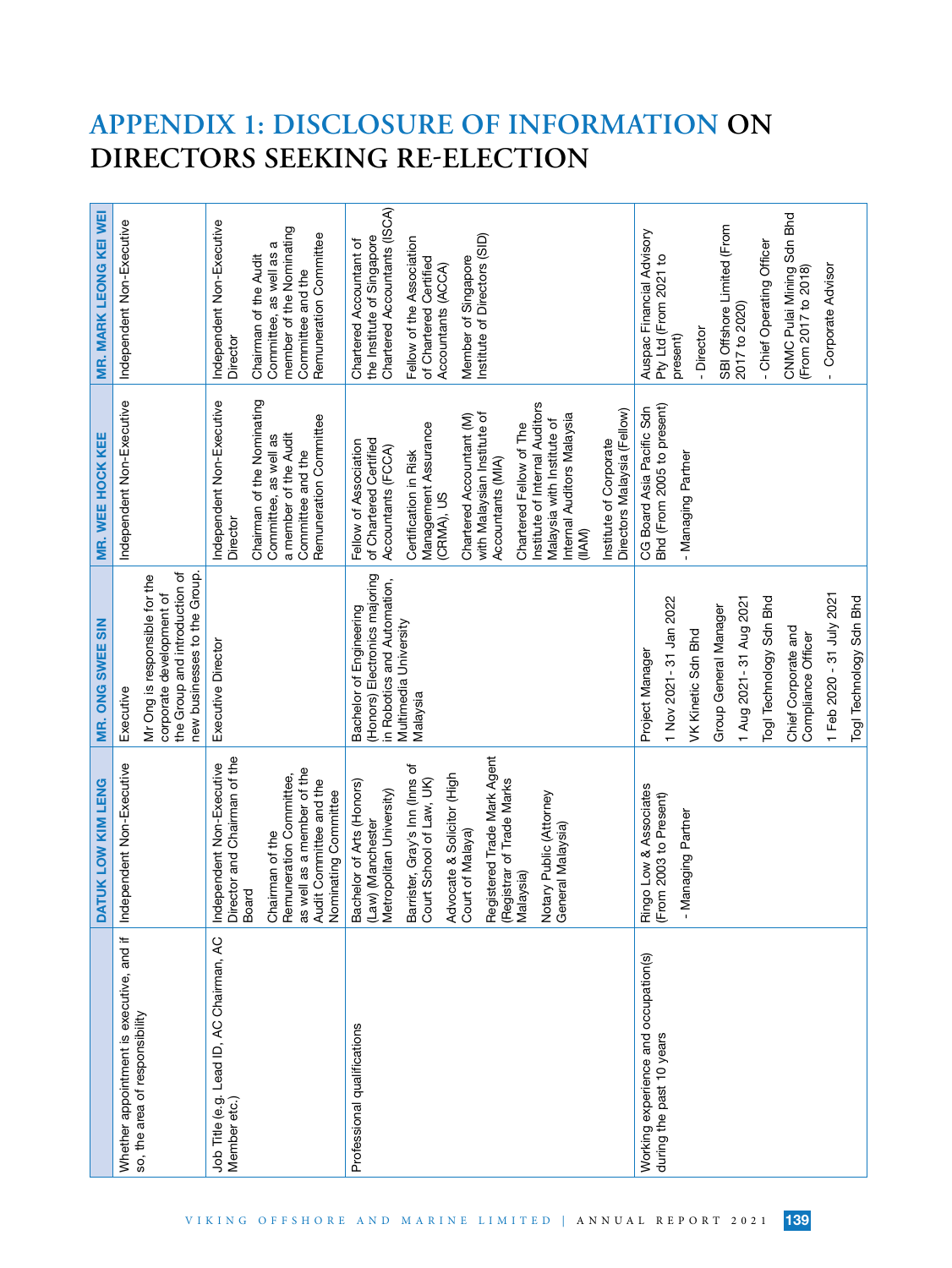|                                                                                                                                                                                                                                           | DATUK LOW KIM LENG  | MR. ONG SWEE SIN                                                                                                                                                         | MR. WEE HOCK KEE | MR. MARK LEONG KEI WEI                            |
|-------------------------------------------------------------------------------------------------------------------------------------------------------------------------------------------------------------------------------------------|---------------------|--------------------------------------------------------------------------------------------------------------------------------------------------------------------------|------------------|---------------------------------------------------|
|                                                                                                                                                                                                                                           |                     | Corporate Development<br>Officer                                                                                                                                         |                  | Pulai Mining Sdn Bhd (From<br>2016 to 2017)       |
|                                                                                                                                                                                                                                           |                     | 1 Aug 2019 - 31 Jan 2020                                                                                                                                                 |                  | - Executive Director/Chief                        |
|                                                                                                                                                                                                                                           |                     | Togl Technology Sdn Bhd                                                                                                                                                  |                  | Executive Officer/Chief<br>Financial Officer      |
|                                                                                                                                                                                                                                           |                     | <b>Business Development</b><br>Manager                                                                                                                                   |                  | Avalon Capital Pte Ltd (From<br>2013 to 2015)     |
|                                                                                                                                                                                                                                           |                     | 16 May 2019 - 31 July 2019                                                                                                                                               |                  | - Founder                                         |
|                                                                                                                                                                                                                                           |                     | Togl Technology Sdn Bhd                                                                                                                                                  |                  | Colossus Holdings Pte Ltd                         |
|                                                                                                                                                                                                                                           |                     | Chief Executive Officer and<br>Director                                                                                                                                  |                  | - Vice President Finance &<br>(From 2012 to 2013) |
|                                                                                                                                                                                                                                           |                     | Mar 2017 - Present                                                                                                                                                       |                  | Investment                                        |
|                                                                                                                                                                                                                                           |                     | Tinnolab Sdn Bhd (currently<br>dormant)                                                                                                                                  |                  | Atos Wellness Ltd (From 2010<br>to 2012)          |
|                                                                                                                                                                                                                                           |                     | Assistant Manager                                                                                                                                                        |                  | - Chief Development Officer                       |
|                                                                                                                                                                                                                                           |                     | Sep 2013 - Jan 2019                                                                                                                                                      |                  |                                                   |
|                                                                                                                                                                                                                                           |                     | ViTrox Corporation Berhad                                                                                                                                                |                  |                                                   |
| Shareholding interest in the listed issuer<br>and its subsidiaries                                                                                                                                                                        | Ē                   | 16,335,967 ordinary shares<br>Supply Chain Management<br>deemed interest in the<br>shareholder of Synergy<br>Company as the sole<br>Sdn Bhd)                             | ž                | Ξ                                                 |
| the listed issuer or of any of its principal<br>issuer and/or substantial shareholder of<br>director, existing executive officer, the<br>family relationships) with any existing<br>Any relationship (including immediate<br>subsidiaries | $\overline{\circ}$  | Supply Chain Management<br>Please see details set out<br>interest in the Company.<br>Sdn. Bhd., has deemed<br>Mr Ong, being the sole<br>shareholder of Synergy<br>above. | $\frac{1}{2}$    | $\frac{1}{2}$                                     |
| Conflict of Interest (including any<br>competing business)                                                                                                                                                                                | $\overline{a}$<br>∠ | ş                                                                                                                                                                        | $\frac{1}{2}$    | $\frac{1}{2}$                                     |
| Appendix 7H) under Rule 720(1) has been<br>Undertaking (in the format set out in<br>submitted to the listed issuer                                                                                                                        | G)                  | Yes                                                                                                                                                                      | yes              | Yes                                               |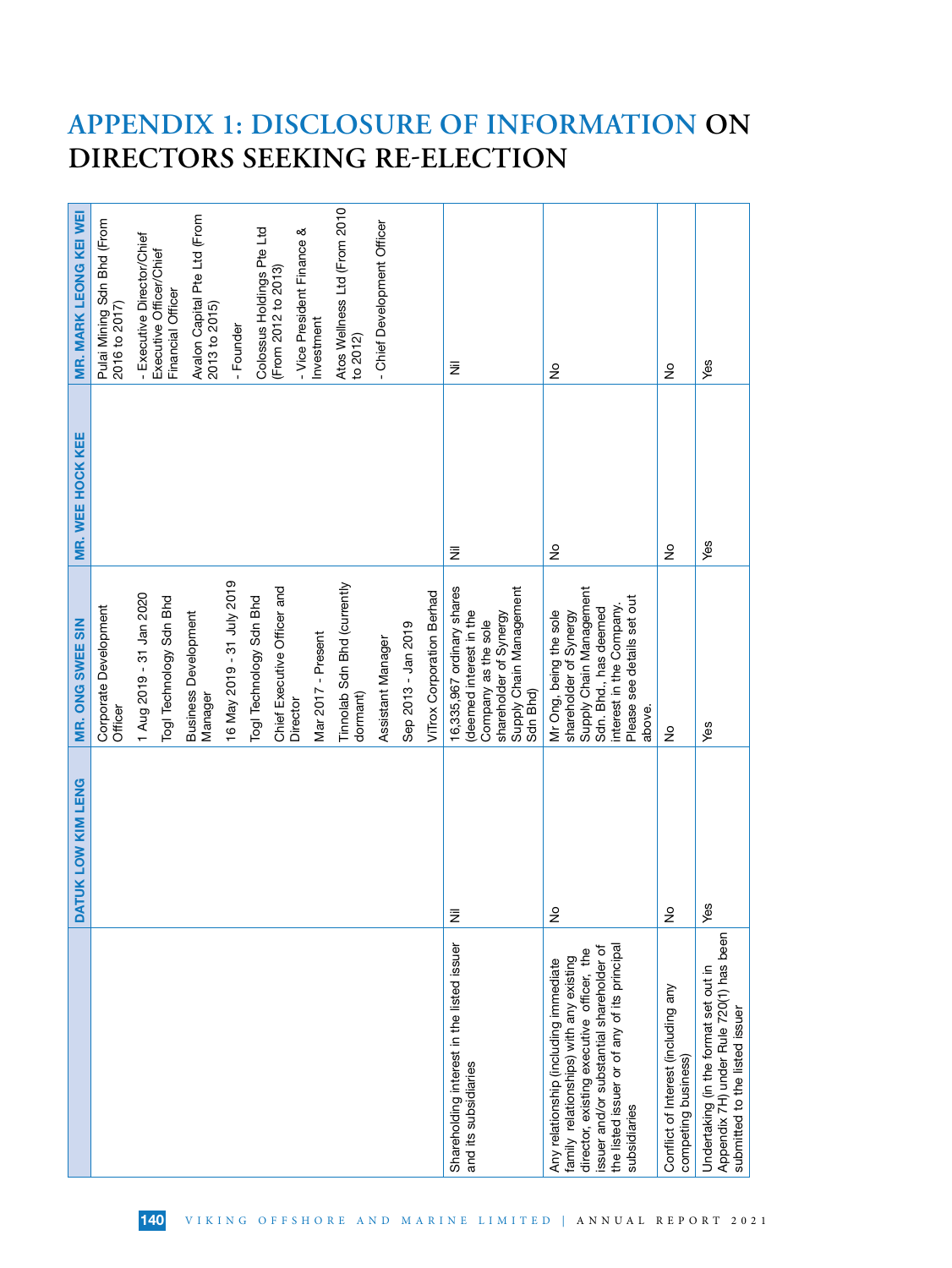| MR. MARK LEONG KEI WEI  | RBV Energy (Singapore) Pte<br>Solar Energy Investments<br>Pulai Mining Sdn Bhd<br>Advance SCT Limited<br>LCT Holdings Limited<br>Ascendance Limited<br>Sumberjaya Land<br>Mining Sdn Bhd<br>Directorships:<br>Pte Ltd<br>모<br>비 | HS Optimus Holdings Limited<br>Auspac Financial Advisory<br>LMIRT Management Ltd<br>Avalon Partners Pte Ltd<br>Cytomed Therapeutics<br>Auspac Management<br>Malaysia) Sdn Bhd<br>Osteopore Limited<br>Services Pte Ltd<br>Top Mining Ltd<br>Directorships:<br><b>MDR Limited</b><br>Pty Ltd |                                                                                                                                                                                                                                       |                                                                                                                                                                                                                                                                              | ş                                                                                                                                                                                                                                                                                                                                      |
|-------------------------|---------------------------------------------------------------------------------------------------------------------------------------------------------------------------------------------------------------------------------|---------------------------------------------------------------------------------------------------------------------------------------------------------------------------------------------------------------------------------------------------------------------------------------------|---------------------------------------------------------------------------------------------------------------------------------------------------------------------------------------------------------------------------------------|------------------------------------------------------------------------------------------------------------------------------------------------------------------------------------------------------------------------------------------------------------------------------|----------------------------------------------------------------------------------------------------------------------------------------------------------------------------------------------------------------------------------------------------------------------------------------------------------------------------------------|
| <b>MR. WEE HOCK KEE</b> | Mimos Technology Solutions<br>Malvern International PLC<br>Prophysio (M) Sdn Bhd<br>Consolidated Berhad<br>Kim Teck Cheong<br><b>MIMOS Berhad</b><br>Directorships:<br>Sdn Bhd                                                  | BackToHealth (M) Sdn Bhd<br>CG Board Asia Pacific Sdn<br>Support Plus Systems (M)<br>ErgoRehab Sdn Bhd<br>Directorships:<br>Sdn Bhd<br><b>Bhd</b>                                                                                                                                           | Chairman of the Governance,<br>Member of the Licensing and<br>Air Traffic Rights Committee<br>Ethics, Assurance, and Risk<br>of Pertubuhan Keselamatan<br>of the Malaysian Aviation<br>Principal Commitments:<br>Commission<br>Sosial |                                                                                                                                                                                                                                                                              | ş                                                                                                                                                                                                                                                                                                                                      |
| <b>MR. ONG SWEE SIN</b> | ₹                                                                                                                                                                                                                               | Dominant Resowave Sdn Bhd<br>Power Nutriboost Sdn Bhd<br>Incredible Spark Sdn Bhd<br>Moments View Enterprise<br>Obviously Blue Sdn Bhd<br>Management Sdn Bhd<br>Synergy Supply Chain<br>Tinnolab Sdn Bhd<br>Directorships:<br>(owner)                                                       |                                                                                                                                                                                                                                       |                                                                                                                                                                                                                                                                              | ş                                                                                                                                                                                                                                                                                                                                      |
| DATUK LOW KIM LENG      | AppAsia Berhad<br>Sersol Berhad<br>Directorships:                                                                                                                                                                               | RLA Management Sdn. Bhd.<br>Ringo Low & Associates<br>Directorships:                                                                                                                                                                                                                        |                                                                                                                                                                                                                                       |                                                                                                                                                                                                                                                                              | $\overline{\circ}$<br>z                                                                                                                                                                                                                                                                                                                |
|                         | Other Principal Commitments Including<br>Past (for the last 5 years)<br>Directorships                                                                                                                                           | Present                                                                                                                                                                                                                                                                                     |                                                                                                                                                                                                                                       | Disclose the following matters concerning an appointment of director, chief executive officer, chief financial officer, chief operating officer, general manager<br>or other officer of equivalent rank. If the answer to any question is "yes", full details must be given. | 10 years, an application or a petition<br>was a partner or at any time within 2<br>years from the date he ceased to be<br>Whether at any time during the last<br>jurisdiction was filed against him or<br>was a partner at the time when he<br>against a partnership of which he<br>under any bankruptcy law of any<br>a partner?<br>ଟ |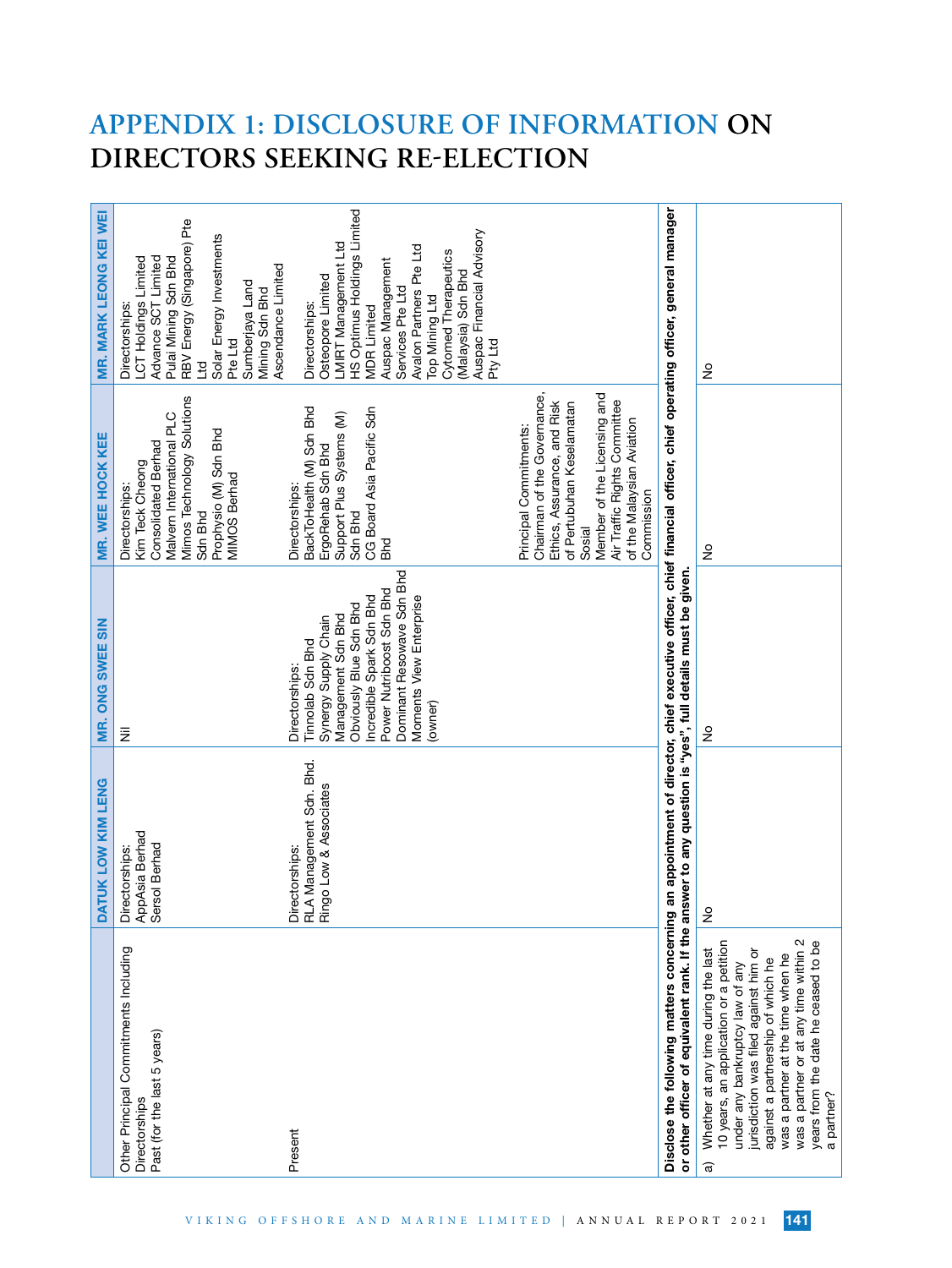| $\frac{\circ}{\sim}$                                                                                                                                                                                                                                                                                                                                                                                                                                                                                                                                                                                                                                                                     | $\frac{1}{2}$                                             | $\frac{1}{2}$                                                                                                                                                                                                                                                                                                   | $\frac{1}{2}$                                                                                                                                                                                                                                                                                                                                                                                |
|------------------------------------------------------------------------------------------------------------------------------------------------------------------------------------------------------------------------------------------------------------------------------------------------------------------------------------------------------------------------------------------------------------------------------------------------------------------------------------------------------------------------------------------------------------------------------------------------------------------------------------------------------------------------------------------|-----------------------------------------------------------|-----------------------------------------------------------------------------------------------------------------------------------------------------------------------------------------------------------------------------------------------------------------------------------------------------------------|----------------------------------------------------------------------------------------------------------------------------------------------------------------------------------------------------------------------------------------------------------------------------------------------------------------------------------------------------------------------------------------------|
|                                                                                                                                                                                                                                                                                                                                                                                                                                                                                                                                                                                                                                                                                          |                                                           |                                                                                                                                                                                                                                                                                                                 | $\frac{1}{2}$                                                                                                                                                                                                                                                                                                                                                                                |
| $\frac{\circ}{\sim}$                                                                                                                                                                                                                                                                                                                                                                                                                                                                                                                                                                                                                                                                     | $\frac{1}{2}$                                             | $\frac{1}{2}$                                                                                                                                                                                                                                                                                                   | ş                                                                                                                                                                                                                                                                                                                                                                                            |
| $\circ$<br>z                                                                                                                                                                                                                                                                                                                                                                                                                                                                                                                                                                                                                                                                             | $\circ$<br>z                                              | $\circ$<br>z                                                                                                                                                                                                                                                                                                    | $\circ$<br>z                                                                                                                                                                                                                                                                                                                                                                                 |
| 10 years, an application or a petition<br>was filed against an entity (not being<br>Whether at any time during the last<br>the trustee of a business trust, that<br>director or an equivalent person or<br>entity or at any time within 2 years<br>director or an equivalent person or<br>he was a director or an equivalent<br>from the date he ceased to be a<br>a key executive, at the time when<br>person or a key executive of that<br>a partnership) of which he was a<br>that entity or, where that entity is<br>under any law of any jurisdiction<br>a key executive of that entity, for<br>business trust, on the ground of<br>the winding up or dissolution of<br>insolvency? | Whether there is any unsatisfied<br>judgment against him? | imprisonment, or has been the subject<br>of any criminal proceedings (including<br>which he is aware) for such purpose?<br>Whether he has ever been convicted<br>any pending criminal proceedings of<br>dishonesty which is punishable with<br>of any offence, in Singapore or<br>elsewhere, involving fraud or | ৯<br>elsewhere, involving a breach of any<br>Whether he has ever been convicted<br>has been the subject of any criminal<br>proceedings (including any pending<br>criminal proceedings of which he is<br>industry in Singapore or elsewhere,<br>law or regulatory requirement that<br>relates to the securities or futures<br>of any offence, in Singapore or<br>aware) for such breach?<br>อ |
|                                                                                                                                                                                                                                                                                                                                                                                                                                                                                                                                                                                                                                                                                          | $\frac{1}{2}$<br>$\widehat{\Omega}$                       | $\frac{1}{2}$<br>$\widehat{\circ}$                                                                                                                                                                                                                                                                              | $\frac{1}{2}$<br>$\widehat{\sigma}$                                                                                                                                                                                                                                                                                                                                                          |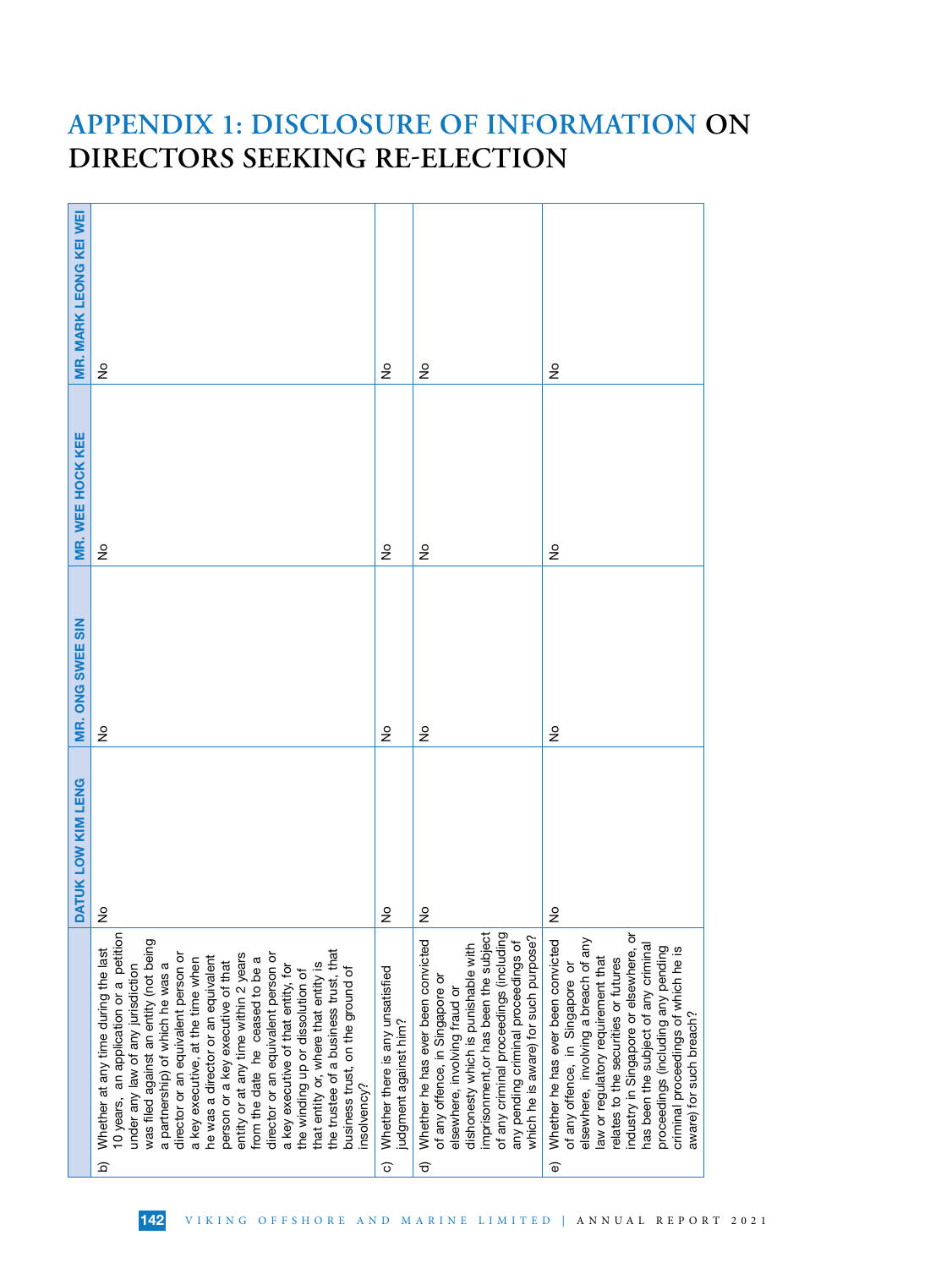| MR. MARK LEONG KEI WEI    | $\epsilon$                                                                                                                                                                                                                                                                                                                                                                                                                                                                                                                                                                                           | $\epsilon$                                                                                                                                                                   | $\frac{1}{2}$                                                                                                                                                                                                                                                                                | $\frac{\circ}{\sim}$                                                                                                                                                                                                                           | $\frac{1}{2}$                                                                                                                                       | $\stackrel{\mathtt{o}}{z}$                                                                                                                                     |
|---------------------------|------------------------------------------------------------------------------------------------------------------------------------------------------------------------------------------------------------------------------------------------------------------------------------------------------------------------------------------------------------------------------------------------------------------------------------------------------------------------------------------------------------------------------------------------------------------------------------------------------|------------------------------------------------------------------------------------------------------------------------------------------------------------------------------|----------------------------------------------------------------------------------------------------------------------------------------------------------------------------------------------------------------------------------------------------------------------------------------------|------------------------------------------------------------------------------------------------------------------------------------------------------------------------------------------------------------------------------------------------|-----------------------------------------------------------------------------------------------------------------------------------------------------|----------------------------------------------------------------------------------------------------------------------------------------------------------------|
| MR. WEE HOCK KEE          | $\frac{1}{2}$                                                                                                                                                                                                                                                                                                                                                                                                                                                                                                                                                                                        | $\frac{1}{2}$                                                                                                                                                                | $\frac{1}{2}$                                                                                                                                                                                                                                                                                | $\frac{1}{2}$                                                                                                                                                                                                                                  | $\stackrel{\mathtt{o}}{z}$                                                                                                                          | $\stackrel{\mathtt{o}}{z}$                                                                                                                                     |
| MR. ONG SWEE SIN          | $\frac{9}{2}$                                                                                                                                                                                                                                                                                                                                                                                                                                                                                                                                                                                        | ş                                                                                                                                                                            | ş                                                                                                                                                                                                                                                                                            | $\epsilon$                                                                                                                                                                                                                                     | $\frac{1}{2}$                                                                                                                                       | $\stackrel{\mathtt{o}}{z}$                                                                                                                                     |
| <b>DATUK LOW KIM LENG</b> | $\frac{6}{2}$                                                                                                                                                                                                                                                                                                                                                                                                                                                                                                                                                                                        | $\frac{1}{2}$                                                                                                                                                                | $\frac{1}{2}$                                                                                                                                                                                                                                                                                | $\frac{1}{2}$                                                                                                                                                                                                                                  | $\frac{1}{2}$                                                                                                                                       | $\frac{1}{2}$                                                                                                                                                  |
|                           | against him in any civil proceedings<br>10 years, judgment has been entered<br>in Singapore or elsewhere involving<br>Whether at any time during the last<br>pending civil proceedings of which<br>he is aware) involving an allegation<br>finding of fraud, misrepresentation<br>a breach of any law or regulatory<br>or dishonesty on his part, or he<br>civil proceedings (including any<br>in Singapore or elsewhere, or a<br>has been the subject of any<br>requirement that relates to the<br>of fraud, misrepresentation or<br>securities or futures industry<br>dishonesty on his part?<br>⇐ | Whether he has ever been convicted<br>in Singapore or elsewhere of any<br>formation or management of any<br>offence in connection with the<br>entity or business trust?<br>ම | disqualified from acting as a director<br>or an equivalent person of any entity<br>trust), or from taking part directly or<br>indirectly in the management of any<br>(including the trustee of a business<br>Whether he has ever been<br>entity or business trust?<br>$\widehat{\mathsf{c}}$ | engaging in any type of business<br>or temporarily enjoining him from<br>governmental body, permanently<br>or ruling of any court, tribunal or<br>subject of any order, judgment<br>Whether he has ever been the<br>practice or activity?<br>≘ | Singapore or elsewhere, of the affairs<br>knowledge, been concerned with<br>the management or conduct, in<br>Whether he has ever, to his<br>ا.<br>Ö | any corporation which has been<br>investigated for a breach of any<br>law or regulatory requirement<br>Singapore or elsewhere; or<br>governing corporations in |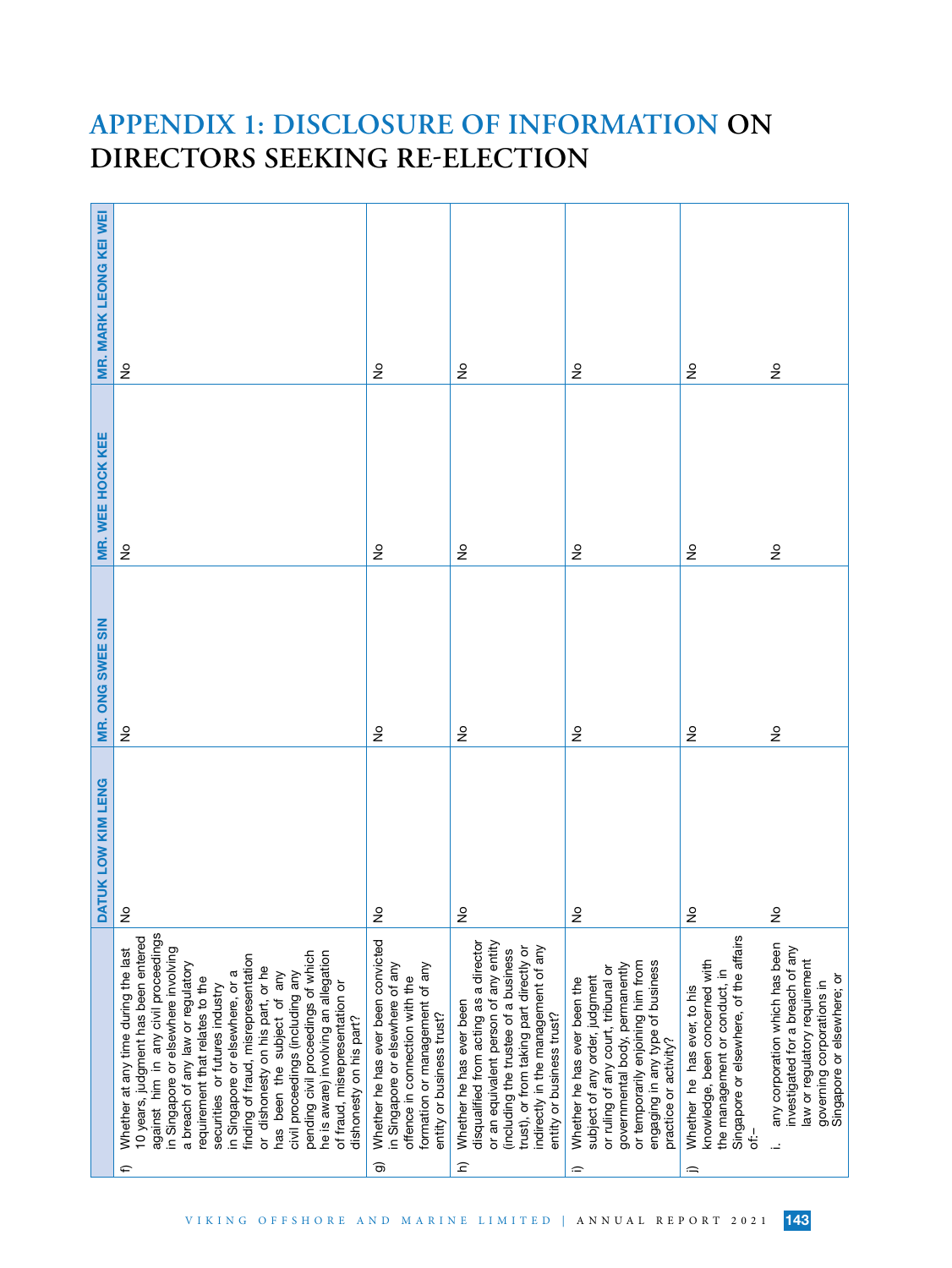|                                                                                                                                                                                                                                                                                                                                              | DATUK LOW KIM LENG                                               | ONG SWEE SIN<br>gë,                                              | MR. WEE HOCK KEE                                                 | MR. MARK LEONG KEI WEI                                           |
|----------------------------------------------------------------------------------------------------------------------------------------------------------------------------------------------------------------------------------------------------------------------------------------------------------------------------------------------|------------------------------------------------------------------|------------------------------------------------------------------|------------------------------------------------------------------|------------------------------------------------------------------|
| investigated for a breach of any<br>law or regulatory requirement<br>corporation) which has been<br>Singapore or elsewhere; or<br>governing such entities in<br>any entity (not being a<br>≔                                                                                                                                                 | 으<br>∠                                                           | $\frac{1}{2}$                                                    | $\frac{1}{2}$                                                    | ş                                                                |
| any law or regulatory requirement<br>been investigated for a breach of<br>any business trust which has<br>governing business trusts in<br>Singapore or elsewhere; or<br>Ξ                                                                                                                                                                    | $\frac{1}{2}$                                                    | $\frac{1}{2}$                                                    | $\frac{1}{2}$                                                    | $\gtrsim$                                                        |
| a breach of any law or regulatory<br>which has been investigated for<br>securities or futures industry in<br>requirement that relates to the<br>any entity or business trust<br>Singapore or elsewhere,<br>$\geq$                                                                                                                            | $\frac{\circ}{\mathsf{Z}}$                                       | ş                                                                | $\frac{1}{2}$                                                    | $\frac{1}{2}$                                                    |
| occurring or arising during that period<br>when he was so concerned with the<br>in connection with any matter<br>entity or business trust?                                                                                                                                                                                                   |                                                                  |                                                                  |                                                                  |                                                                  |
| body or government agency, whether<br>of Singapore or any other regulatory<br>warning, by the Monetary Authority<br>of any current or past investigation<br>or disciplinary proceedings, or has<br>Whether he has been the subject<br>authority, exchange, professional<br>been reprimanded or issued any<br>in Singapore or elsewhere?<br>ହ | $\frac{1}{2}$                                                    | $\epsilon$                                                       | $\frac{1}{2}$                                                    | $\frac{1}{2}$                                                    |
| Disclosure applicable to the appointment                                                                                                                                                                                                                                                                                                     | of Director only                                                 |                                                                  |                                                                  |                                                                  |
| Any prior experience as a Director of an<br>issuer listed on the Exchange?                                                                                                                                                                                                                                                                   | Not applicable as this is a re-<br>election of a Director of the | Not applicable as this is a re-<br>election of a Director of the | Not applicable as this is a re-<br>election of a Director of the | Not applicable as this is a re-<br>election of a Director of the |
| If yes, please provide details of prior<br>experience.                                                                                                                                                                                                                                                                                       | Company.                                                         | Company.                                                         | Company.                                                         | Company.                                                         |
| the roles and responsibilities of a director<br>attended or will be attending training on<br>of a listed issuer as prescribed by the<br>If no, please state if the director has<br>Exchange.                                                                                                                                                 |                                                                  |                                                                  |                                                                  |                                                                  |
| director to undergo training as prescribed<br>committee's reasons for not requiring the<br>Please provide details of relevant<br>experience and the nominating<br>by the Exchange (if applicable).                                                                                                                                           |                                                                  |                                                                  |                                                                  |                                                                  |

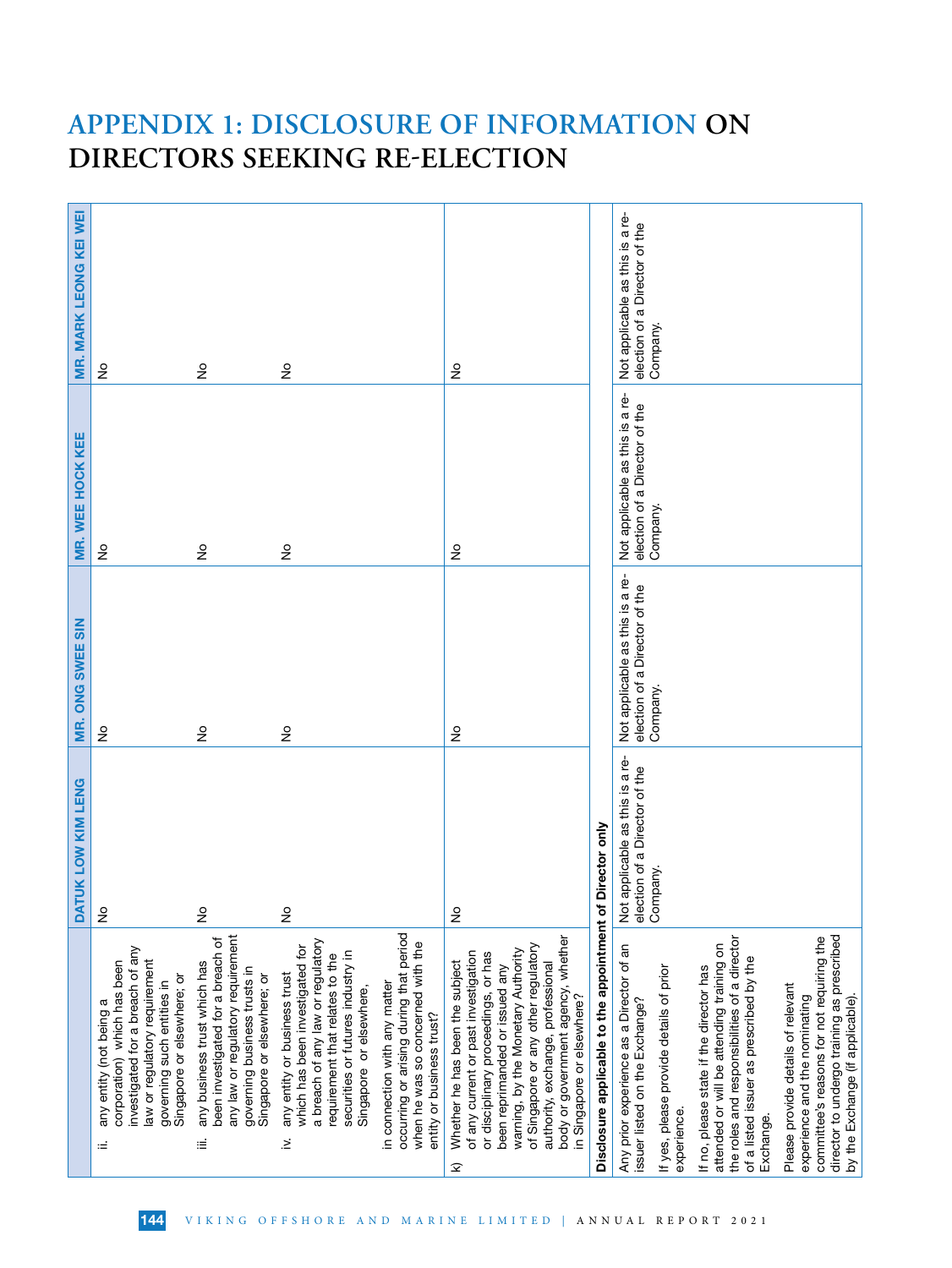## **Definitions**

In this Appendix, the following definitions apply throughout unless otherwise stated:

| "AGM"                   |                      | Annual general meeting of the Company. Unless the context otherwise requires, "AGM"<br>shall refer to the annual general meeting of the Company to be held on 29 April 2022                                                                                                                                                                                               |
|-------------------------|----------------------|---------------------------------------------------------------------------------------------------------------------------------------------------------------------------------------------------------------------------------------------------------------------------------------------------------------------------------------------------------------------------|
| "Annual Report 2021"    | ÷                    | The Company's annual report for the financial year ended 31 December 2021                                                                                                                                                                                                                                                                                                 |
| "Appendix"              | ÷                    | This appendix to Shareholders in relation to the proposed renewal of the Share<br><b>Buyback Mandate</b>                                                                                                                                                                                                                                                                  |
| "associate"             | ÷                    | in relation to any Director, Chief Executive Officer, Substantial Shareholder or<br>(a)<br>Controlling Shareholder (being an individual) means:                                                                                                                                                                                                                           |
|                         |                      | his immediate family;<br>(i)                                                                                                                                                                                                                                                                                                                                              |
|                         |                      | the trustees of any trust of which he or his immediate family<br>(ii)<br>is a beneficiary or, in the case of a discretionary trust, is a discretionary<br>object; and                                                                                                                                                                                                     |
|                         |                      | (iii)<br>any company in which he and his immediate family together<br>(directly or indirectly) have an interest of 30% or more;                                                                                                                                                                                                                                           |
|                         |                      | in relation to a Substantial Shareholder or a Controlling Shareholder (being a<br>(b)<br>company) means any other company which is its subsidiary or holding company<br>or is a subsidiary of such holding company or one in the equity of which it and/<br>or such other company or companies taken together (directly or indirectly) have<br>an interest of 30% or more |
| "associated company"    | ÷                    | A company in which at least 20% but not more than fifty per cent 50% of its shares are<br>held by the Company or the Group                                                                                                                                                                                                                                                |
| "Average Closing Price" | ÷                    | Has the meaning ascribed to it in Section 2.2(d) of this Appendix                                                                                                                                                                                                                                                                                                         |
| "Board"                 | ÷                    | The board of Directors of the Company for the time being                                                                                                                                                                                                                                                                                                                  |
| "Catalist"              | ÷                    | The Catalist board of the SGX-ST                                                                                                                                                                                                                                                                                                                                          |
| "Catalist Rules"        | ÷                    | The Listing Manual Section B: Rules of Catalist of the SGX-ST, as amended or<br>modified from time to time                                                                                                                                                                                                                                                                |
| "CDP"                   |                      | The Central Depository (Pte) Limited                                                                                                                                                                                                                                                                                                                                      |
| "Companies Act"         | $\ddot{\phantom{0}}$ | The Companies Act, 1967 of Singapore, as amended, modified or supplemented from<br>time to time                                                                                                                                                                                                                                                                           |
| "Company"               | :                    | Viking Offshore and Marine Limited                                                                                                                                                                                                                                                                                                                                        |
| "Constitution"          |                      | The constitution of the Company, as amended or modified from time to time                                                                                                                                                                                                                                                                                                 |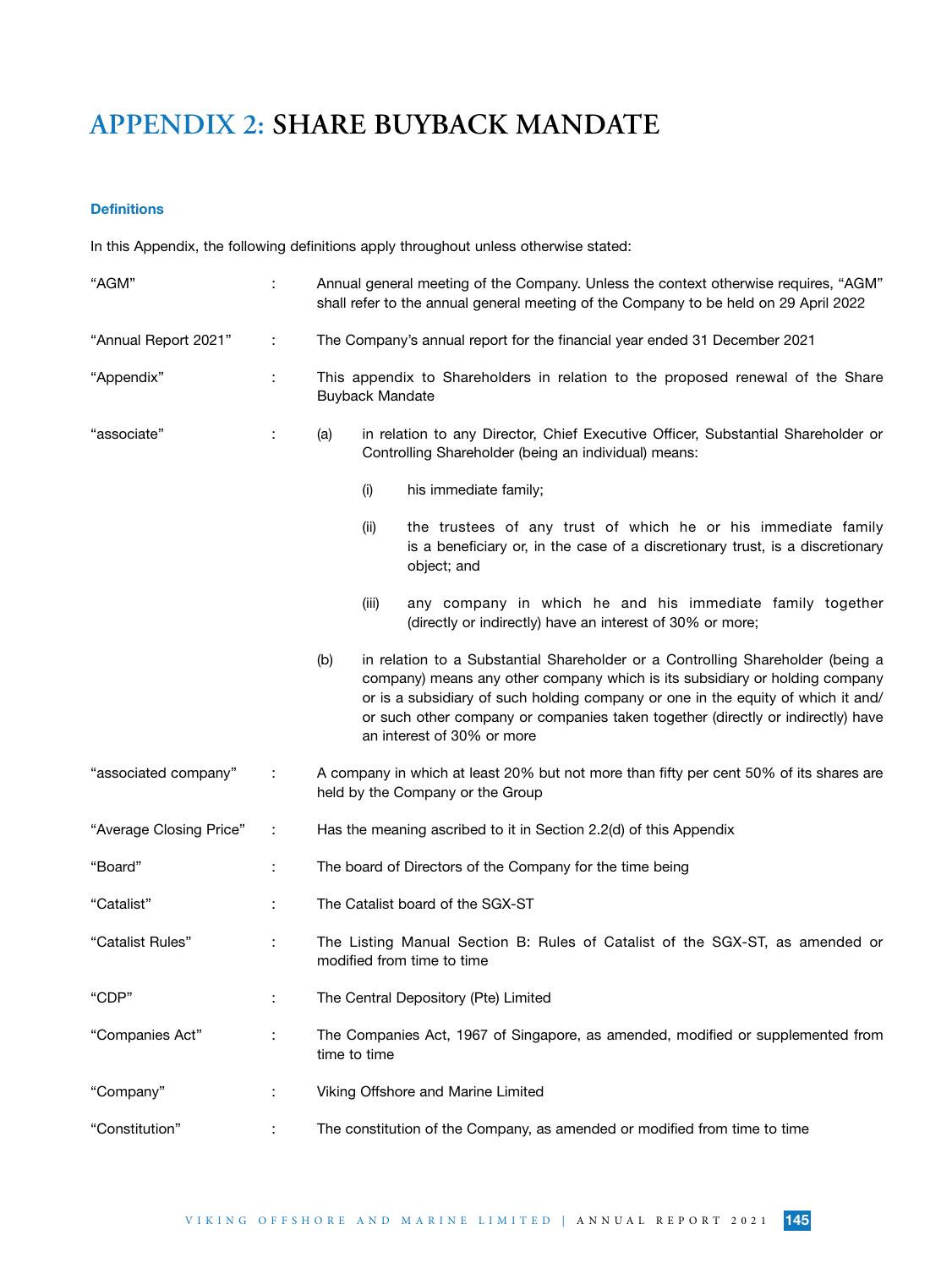## **Definitions**

| "Controlling Shareholder" : |                | A person who holds directly or indirectly 15% or more of the issued Shares (excluding<br>treasury shares) (subject to the SGX-ST determining that such a person is not a<br>Controlling Shareholder) or a person who in fact exercises control over the Company                            |
|-----------------------------|----------------|--------------------------------------------------------------------------------------------------------------------------------------------------------------------------------------------------------------------------------------------------------------------------------------------|
| "Director(s)"               | ÷              | The director(s) of the Company                                                                                                                                                                                                                                                             |
| "EGM"                       | ÷              | Extraordinary general meeting of the Company                                                                                                                                                                                                                                               |
| "EPS"                       | ÷              | Earnings per Share                                                                                                                                                                                                                                                                         |
| "FY"                        | ÷              | Financial year ended or ending 31 December                                                                                                                                                                                                                                                 |
| "Group"                     |                | The Company and its subsidiaries                                                                                                                                                                                                                                                           |
| "Independent Director"      | ÷              | An independent director of the Company                                                                                                                                                                                                                                                     |
| "Latest Practicable Date"   | ÷              | 17 March 2022, being the latest practicable date prior to the issue of this Appendix                                                                                                                                                                                                       |
| "Market Day"                | ÷              | A day on which the SGX-ST is open for trading in securities                                                                                                                                                                                                                                |
| "Market Purchase"           | ÷              | Has the meaning ascribed to it in Section 2.2(c) of this Appendix                                                                                                                                                                                                                          |
| "Maximum Price"             | $\ddot{\cdot}$ | Has the meaning ascribed to it in Section 2.2(d) of this Appendix                                                                                                                                                                                                                          |
| "NTA"                       | ÷              | Net tangible assets                                                                                                                                                                                                                                                                        |
| "Off-Market Purchase"       | ÷              | Has the meaning ascribed to it in Section 2.2(c) of this Appendix                                                                                                                                                                                                                          |
| "Securities Account"        | ÷              | A securities account maintained by a Depositor with CDP but does not include a<br>securities sub-account maintained with a Depository Agent                                                                                                                                                |
| "SGX-ST"                    | ÷              | Singapore Exchange Securities Trading Limited                                                                                                                                                                                                                                              |
| "Share Buyback Mandate" :   |                | A general mandate given by Shareholders to authorise the Directors to purchase or<br>acquire, on behalf of the Company, Shares in accordance with the terms set out in this<br>Appendix as well as the rules and regulations set out in the Companies Act and the<br><b>Catalist Rules</b> |
| "Shareholders"              |                | Registered holders of Shares, except that where the registered holder is CDP, the term<br>"Shareholders" shall, where the context admits, mean the Depositors whose Securities<br>Accounts maintained are credited with Shares                                                             |
| "Shares"                    | ÷              | Ordinary shares in the capital of the Company                                                                                                                                                                                                                                              |
| "Sponsor"                   | ÷              | ZICO Capital Pte. Ltd.                                                                                                                                                                                                                                                                     |
| "Substantial Shareholder"   |                | A Shareholder who has an interest in not less than 5% of the issued Shares                                                                                                                                                                                                                 |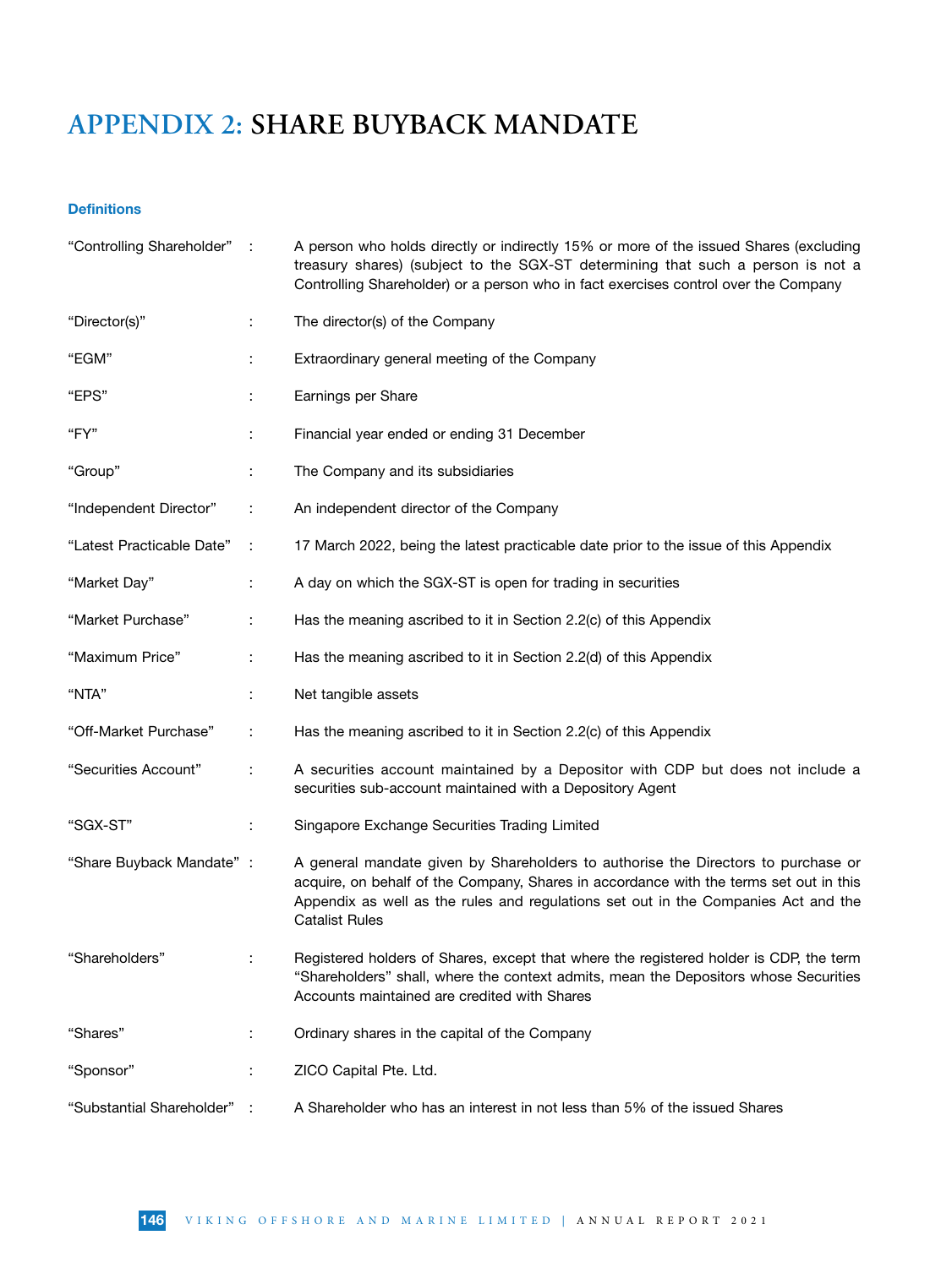### **Definitions**

| "Take-over Code"  | The Singapore Code on Take-overs and Mergers, as amended, modified or<br>supplemented from time to time |
|-------------------|---------------------------------------------------------------------------------------------------------|
| "\$" and "cents"  | Dollars and cents respectively of the currency of Singapore                                             |
| "%" or "per cent" | Per centum or percentage                                                                                |

The terms "Depositors", "Depository Agent" and "Depository Register" shall have the meanings ascribed to them, respectively, in Section 81SF of the Securities and Futures Act 2001 of Singapore. The term "subsidiary" shall has the meaning ascribed to it in Section 5 of the Companies Act.

Words importing the singular shall, where applicable, include the plural and *vice versa* and words importing the masculine shall, where applicable, include the feminine and neuter gender and *vice versa*. References to persons shall, where applicable, include corporations.

Any reference in this Appendix to any enactment is a reference to that enactment as for the time being amended or reenacted.

Any reference to a time of day in this Appendix shall be a reference to Singapore time unless otherwise stated.

Any discrepancies in the tables included herein between the listed amounts and totals thereof are due to rounding. Accordingly, figures shown as totals in this Appendix may not be an arithmetic aggregation of the figures that precede them.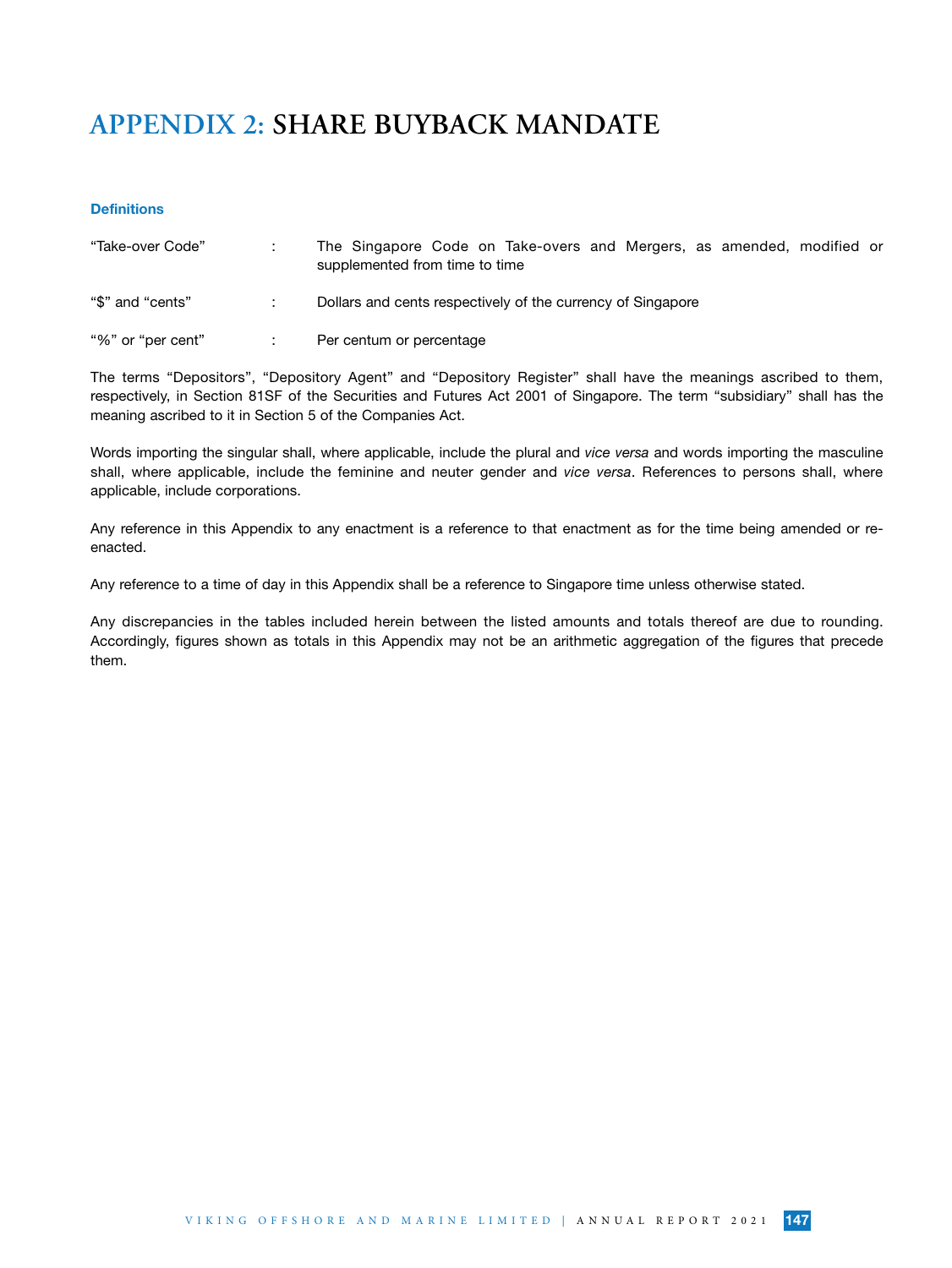### 1. INTRODUCTION

The purpose of this Appendix is to provide the Shareholders with information relating to, and to seek Shareholders' approval for the proposal renewal of the Share Buyback Mandate as further described in Section 2 of this Appendix, at the forthcoming AGM.

If a Shareholder is in doubt about the contents herein or the action he or she should take, he or she should consult his or her bank manager, stockbroker, solicitor, accountant or other professional adviser immediately.

This Appendix has not been examined or approved by the SGX-ST and the SGX-ST assumes no responsibility for the contents of this Appendix, including the correctness of any of the statements or opinions made or reports contained in this Appendix.

### 2. THE PROPOSED RENEWAL OF THE SHARE BUYBACK MANDATE

#### 2.1 Rationale

At the EGM held on 15 December 2011, the Company obtained the approval of the Shareholders for the Share Buyback Mandate. The Share Buyback Mandate was renewed at the AGMs held on 30 April 2012, 26 April 2013, 23 April 2014, 28 April 2015, 26 April 2016, 29 April 2017, 30 April 2018, 28 June 2019, 29 June 2020 and 29 June 2021.

As the Share Buyback Mandate renewed at the last AGM held on 29 June 2021 will be expiring on 29 June 2022, being the date of the forthcoming AGM, the Company intends to seek the approval of the Shareholders for the renewal of the Share Buyback Mandate at such AGM.

The renewal of the Share Buyback Mandate authorising the Company to purchase or acquire its Shares would give the Company the flexibility to undertake Share purchases or acquisitions up to the 5% limit described in Section 2.2(a) of this Appendix at any time during the period when the Share Buyback Mandate is in force.

The rationale for the Company to undertake the purchase or acquisition of its issued Shares is as follows:

(a) in managing the business of the Group, the management team strives to increase Shareholders' value by improving, *inter alia*, the return on equity of the Group. In addition to growth and expansion of the business, share buybacks may be considered as one of the ways through which the return on equity of the Group may be enhanced;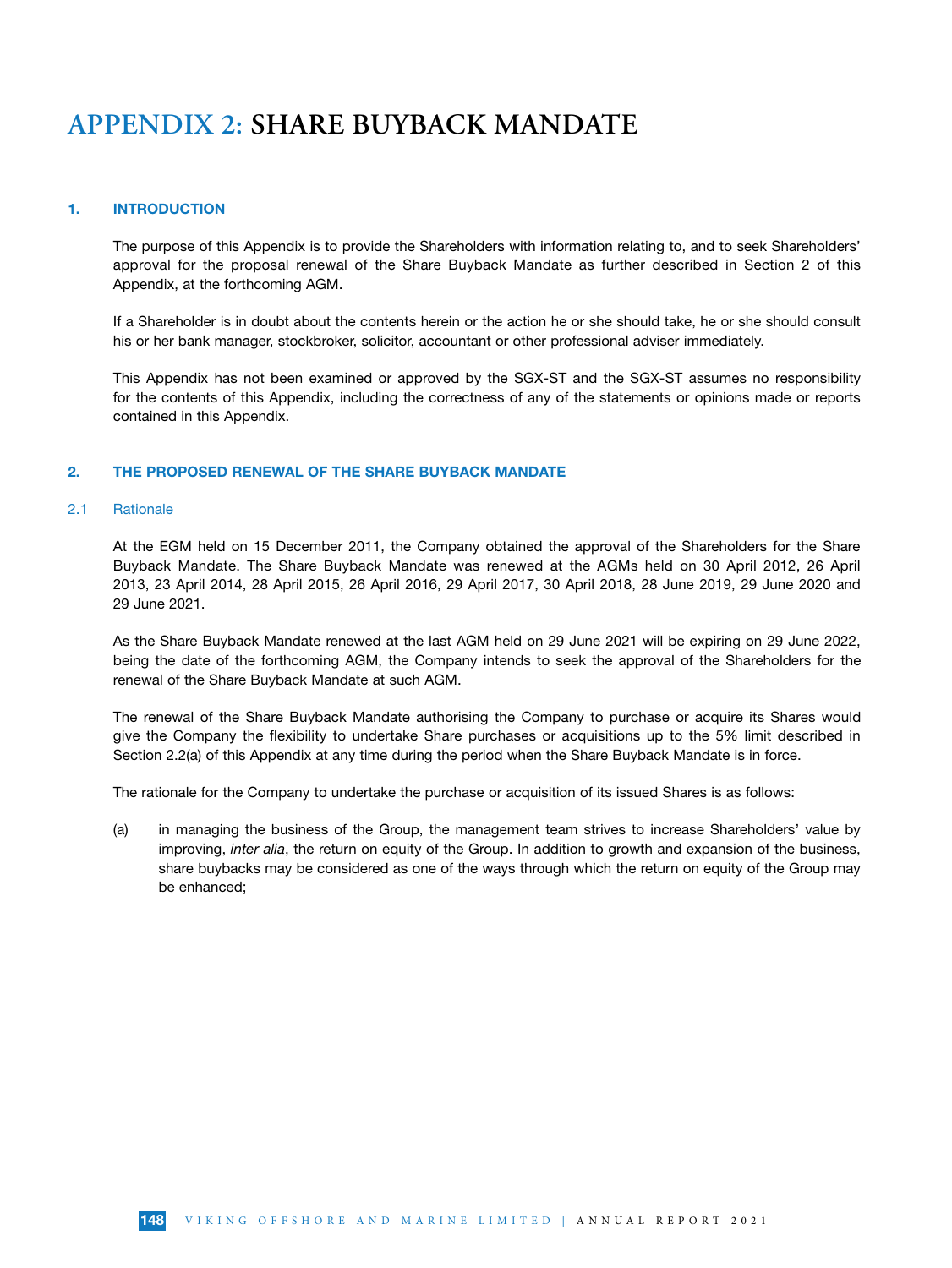- (b) share buybacks by the Company will also enable the Directors to utilise the Shares which are purchased or acquired and held as treasury shares to be sold for cash or transferred as consideration for the acquisition of shares in or assets of another company or assets of a person, which may be less dilutive than if new Shares were issued for this purpose; and
- (c) the Share Buyback Mandate would provide the Company with the flexibility to purchase or acquire the Shares if and when circumstances permit, during the period when the proposed Share Buyback Mandate is in force. It is an expedient, effective and cost-efficient way for the Company to return surplus cash and/or funds over and above its ordinary capital requirements, if any, which are in excess of its financial requirements, taking into account its growth and expansion plans, to its Shareholders. In addition, the Share Buyback Mandate will allow the Company to have greater flexibility over, *inter alia*, the Company's share capital structure and its dividend policy.

While the Share Buyback Mandate would authorise a purchase or acquisition of Shares up to the said 5% limit during the period referred to in Section 2.2(a) of this Appendix, Shareholders should note that purchases or acquisitions of Shares pursuant to the Share Buyback Mandate may not be carried out to the full 5% limit as authorised and the purchases or acquisitions of Shares pursuant to the Share Buyback Mandate will be made only as and when the Directors consider it to be in the best interests of the Company and/or Shareholders and in circumstances which they believe will not result in any material adverse effect on the financial position of the Group, or result in the Company being delisted from Catalist. The Directors will use their best efforts to ensure that after a purchase or acquisition of Shares pursuant to the Share Buyback Mandate, the number of Shares remaining in the hands of the public will not fall to such a level as to cause market illiquidity or adversely affect the orderly trading and listing status of the Shares on Catalist.

### 2.2 Authority and limits

The authority and limitations placed on purchases or acquisitions of Shares by the Company under the Share Buyback Mandate are summarised below:

#### (a) Maximum number of Shares

Only Shares which are issued and fully paid-up may be purchased or acquired by the Company. The total number of Shares which may be purchased or acquired pursuant to the Share Buyback Mandate is limited to that number of Shares representing not more than 5% of the total number of issued Shares of the Company as at the date of the forthcoming AGM at which the Share Buyback Mandate is renewed. Any Shares which are held as treasury shares and subsidiary holdings will be disregarded for purposes of computing the 5% limit.

For illustrative purposes only, on the basis of 560,346,817 Shares in issue (excluding 159,230 treasury shares and nil subsidiary holdings) as at the Latest Practicable Date and assuming no further Shares are issued on or prior to the AGM, and that the Company does not reduce its share capital, not more than 28,017,340 Shares (representing 5% of the issued ordinary share capital of the Company as at that date) may be purchased or acquired by the Company pursuant to the proposed Share Buyback Mandate during the duration referred to in Section 2.2(b) of this Appendix.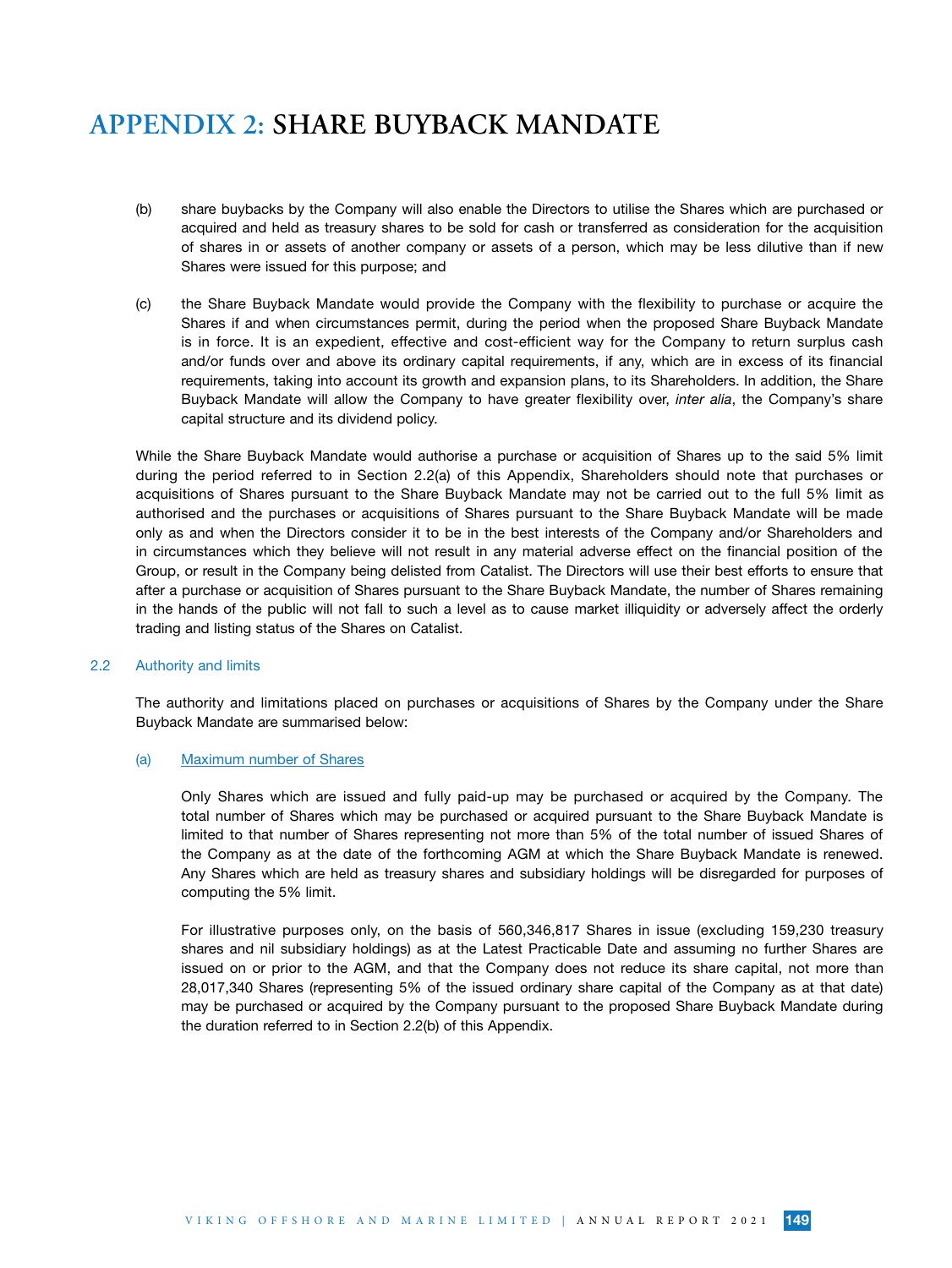#### (b) Duration of authority

Purchases or acquisitions of Shares pursuant to the Share Buyback Mandate may be made, at any time and from time to time, on and from the date of the forthcoming AGM, at which the Share Buyback Mandate is renewed, up to:

- (i) the date on which the next AGM of the Company is held or required by law to be held;
- (ii) the date on which the purchases or acquisitions of Shares pursuant to the Share Buyback Mandate are carried out to the full extent mandated; or
- (iii) the date on which the authority conferred by the Share Buyback Mandate is revoked or varied by the Shareholders in a general meeting,

#### whichever is the earliest.

The authority conferred on the Directors by the Share Buyback Mandate to purchase or acquire Shares may be renewed at the next AGM or any other general meeting of the Company. When seeking the approval of the Shareholders for the renewal of the Share Buyback Mandate, the Company is required to disclose certain information, including details pertaining to purchases or acquisitions of Shares pursuant to the Share Buyback Mandate made during the previous 12 months, including the total number of Shares purchased or acquired, the purchase price per Share or the highest and lowest prices paid for the purchases or acquisitions of Shares, where relevant, the total consideration paid for the purchases or acquisitions.

#### (c) Manner of purchases or acquisitions of Shares

Purchases or acquisitions of Shares may be made by way of:

- (i) an on-market purchase ("Market Purchase"), transacted on the SGX-ST through the ready market, and which may be transacted through one or more duly licensed stock brokers appointed by the Company for the purpose; and/or
- (ii) an off-market purchase ("Off-Market Purchase"), effected otherwise than on the SGX-ST pursuant to an equal access scheme in accordance with Section 76C of the Companies Act, and otherwise in accordance with all others laws and regulations, including but not limited to, the provisions of the Companies Act and the Catalist Rules as may for time being be applicable.

The Directors may impose such terms and conditions which are not inconsistent with the Share Buyback Mandate, the Companies Act and the Catalist Rules, as they consider fit in the interests of the Company in connection with or in relation to any equal access scheme or schemes. An Off-Market Purchase must, however, satisfy all the following conditions:

- (i) offers for the purchase or acquisition of Shares shall be made to every person who holds Shares to purchase or acquire the same percentage of their Shares;
- (ii) all of the above-mentioned persons shall be given a reasonable opportunity to accept the offers made to them; and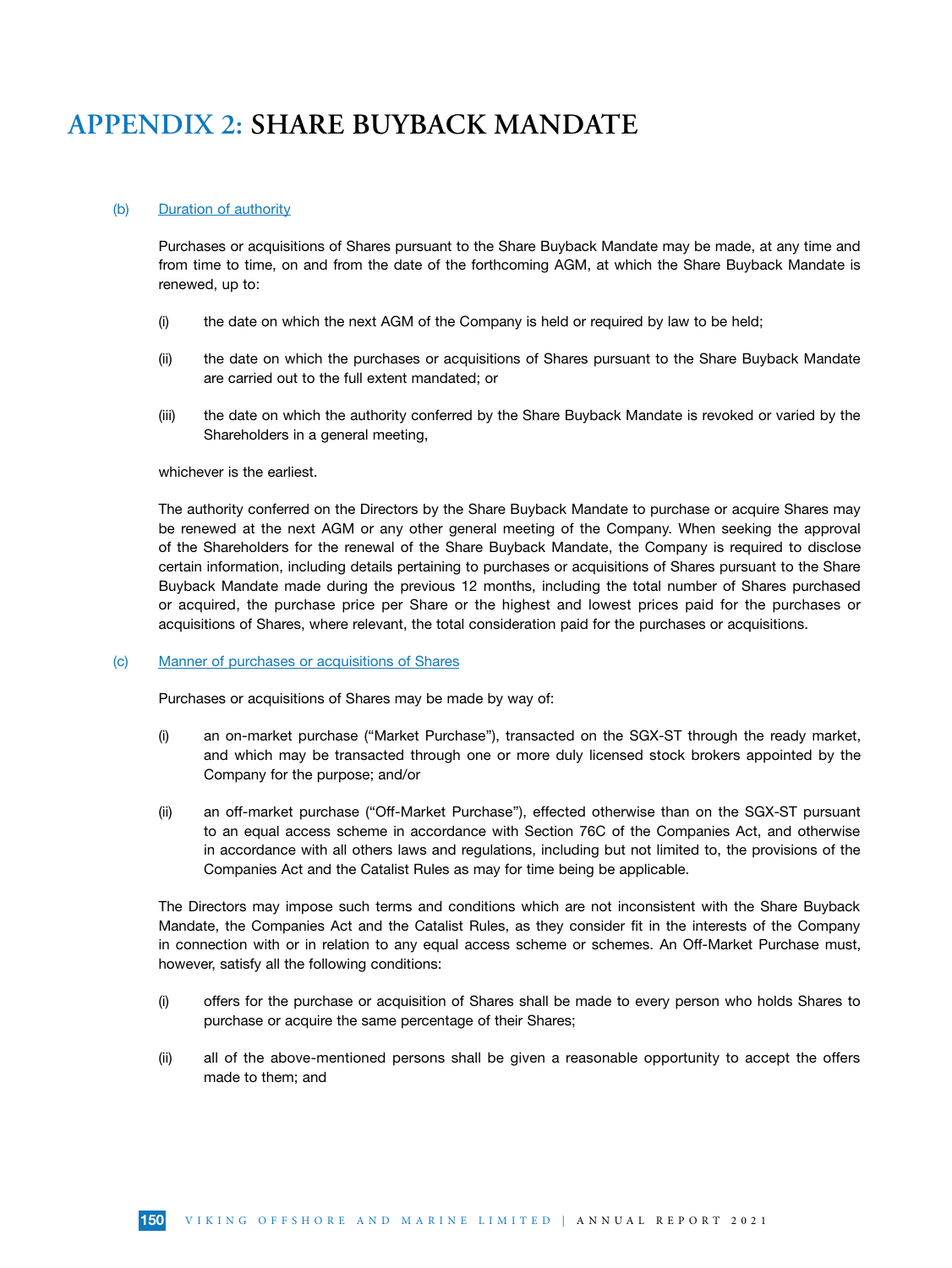- (iii) the terms of the offers are the same, except that there shall be disregarded:
	- (1) differences in consideration attributable to the fact that offers may relate to Shares with different accrued dividend entitlements;
	- (2) (if applicable) differences in consideration attributable to the fact that offers relate to Shares with different amounts remaining unpaid; and
	- (3) differences in the offers introduced solely to ensure that each person is left with a whole number of Shares.

Pursuant to the Catalist Rules, if the Company wishes to make an Off-Market Purchase in accordance with an equal access scheme, it will issue an offer document to all Shareholders containing at least the following information:

- (i) the terms and conditions of the offer;
- (ii) the period and procedures for acceptances;
- (iii) the reasons for the proposed purchase or acquisition of Shares;
- (iv) the consequences, if any, of the purchases or acquisitions of Shares by the Company that will arise under the Take-over Code or other applicable take-over rules;
- (v) whether the purchases or acquisitions of shares, if made, would have any effect on the listing of the Shares on Catalist;
- (vi) details of any purchases or acquisitions of shares made by the Company in the previous 12 months (whether Market Purchases or Off-Market Purchases), giving the total number of Shares purchased or acquired, the purchase price per Share or the highest and lowest prices paid for the purchases or acquisitions of Shares, where relevant, and the total consideration paid for the purchases or acquisitions; and
- (vii) whether the Shares purchased by the Company will be cancelled or kept as treasury shares.

### (d) Purchase Price

The purchase price (excluding brokerage, stamp duties, commission, applicable goods and services tax and other related expenses) to be paid for a Share will be determined by the Directors or a committee of Directors that may be constituted for the purposes of effecting purchases or acquisitions of Shares by the Company under the Share Buyback Mandate. However, the purchase price to be paid for the Shares pursuant to the purchases or acquisitions of the Shares must not exceed:

- (i) in the case of a Market Purchase, 105% of the Average Closing Price; and
- (ii) in the case of an Off-Market Purchase pursuant to an equal access scheme, 120% of the Average Closing Price,

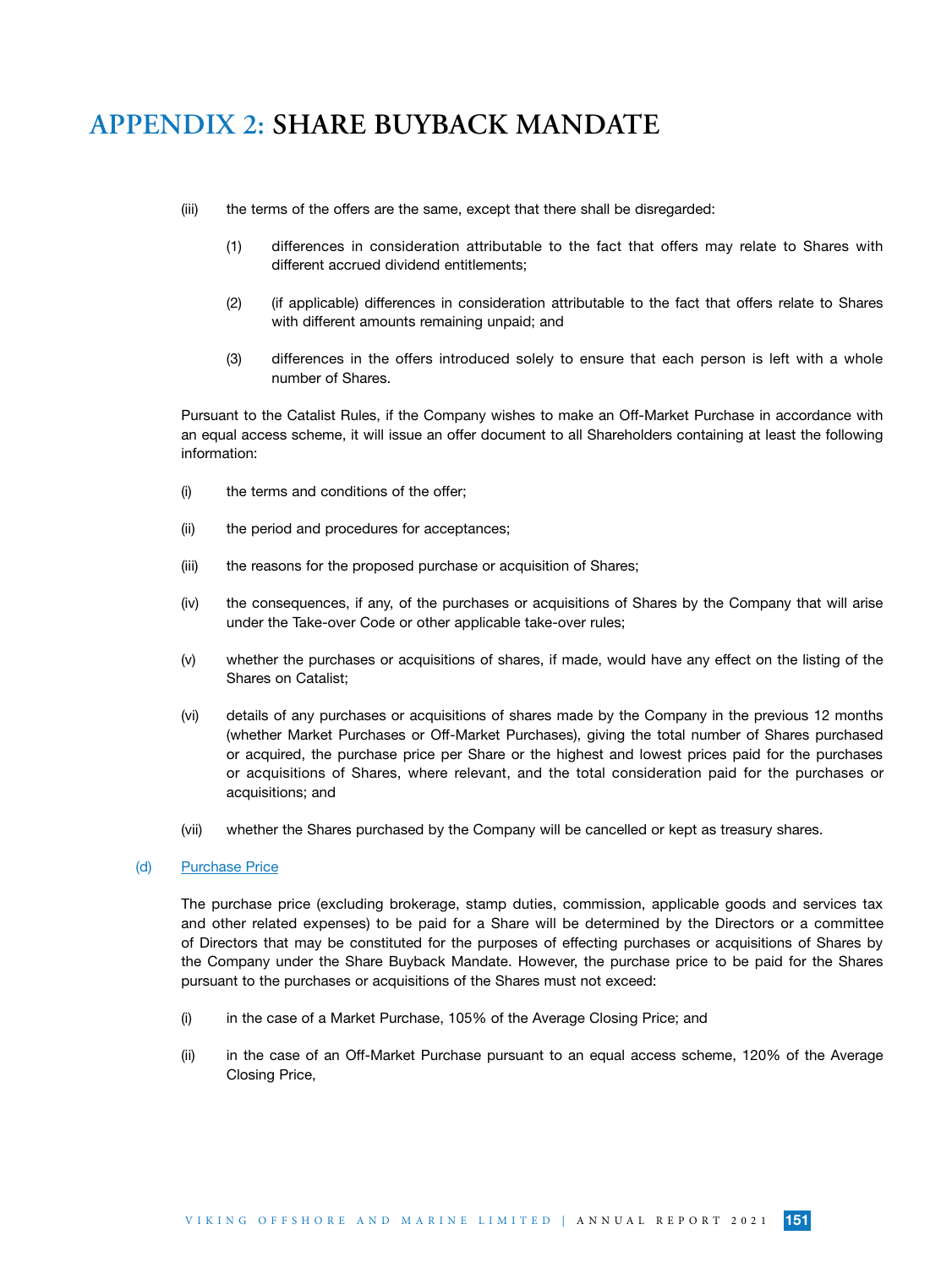(the "Maximum Price") in either case, excluding related expenses of the purchase or acquisition, where:

"Average Closing Price" means the average of the closing market prices of the Shares over the last five (5) Market Days, on which transactions in the Shares were recorded, before the day on which the purchase or acquisition of Shares was made, or as the case may be, the day of the making of the offer pursuant to the Off-Market Purchase, and deemed to be adjusted for any corporate action that occurs during the relevant five (5) Market Days period and the day on which the purchase or acquisitions of Shares are made; and

"day of the making of the offer" means the day on which the Company announces its intention to make an offer for an Off-Market Purchase, stating therein the purchase price (which shall not be more than the Maximum Price for an Off-Market Purchase calculated on the foregoing basis) for each Share and the relevant terms of the equal access scheme for effecting the Off-Market Purchase.

#### 2.3 Status of purchased or acquired Shares

All Shares purchased or acquired by the Company (other than Shares held in treasury by the Company to the extent permitted under the Companies Act and the Constitution) will be automatically delisted from Catalist, and (where applicable) all certificates in respect thereof will be cancelled and destroyed by the Company as soon as reasonably practicable following settlement of any such purchase or acquisition. Accordingly, the total number of issued Shares will be diminished by the number of Shares purchased or acquired by the Company and which are not held as treasury shares.

The Company intends to hold all Shares purchased or acquired pursuant to the Share Buyback Mandate as treasury shares.

### 2.4 Treasury Shares

Under the Companies Act, where ordinary shares of the Company are purchased or acquired by the Company in accordance with Sections 76B to 76G of the Companies Act, the Company may hold or deal with such shares as treasury shares. Some of the provisions on treasury shares under the Companies Act are summarised below:

#### (a) Maximum holdings

The number of shares held as treasury shares cannot at any time exceed 10% of the total number of issued Shares.

#### (b) Voting and other rights

The Company cannot exercise any right in respect of treasury shares. In particular, the Company cannot exercise any right to attend or vote at meetings and for the purposes of the Companies Act, the Company shall be treated as having no right to vote and the treasury shares shall be treated as having no voting rights.

In addition, no dividend may be paid and no other distribution of the Company's assets may be made to the Company in respect of treasury shares. However, the allotment of shares as fully paid bonus shares in respect of treasury shares is allowed. Also, a subdivision or consolidation of any treasury share into treasury shares of a greater or smaller amount is allowed so long as the total value of the treasury shares after the subdivision or consolidation is the same as before.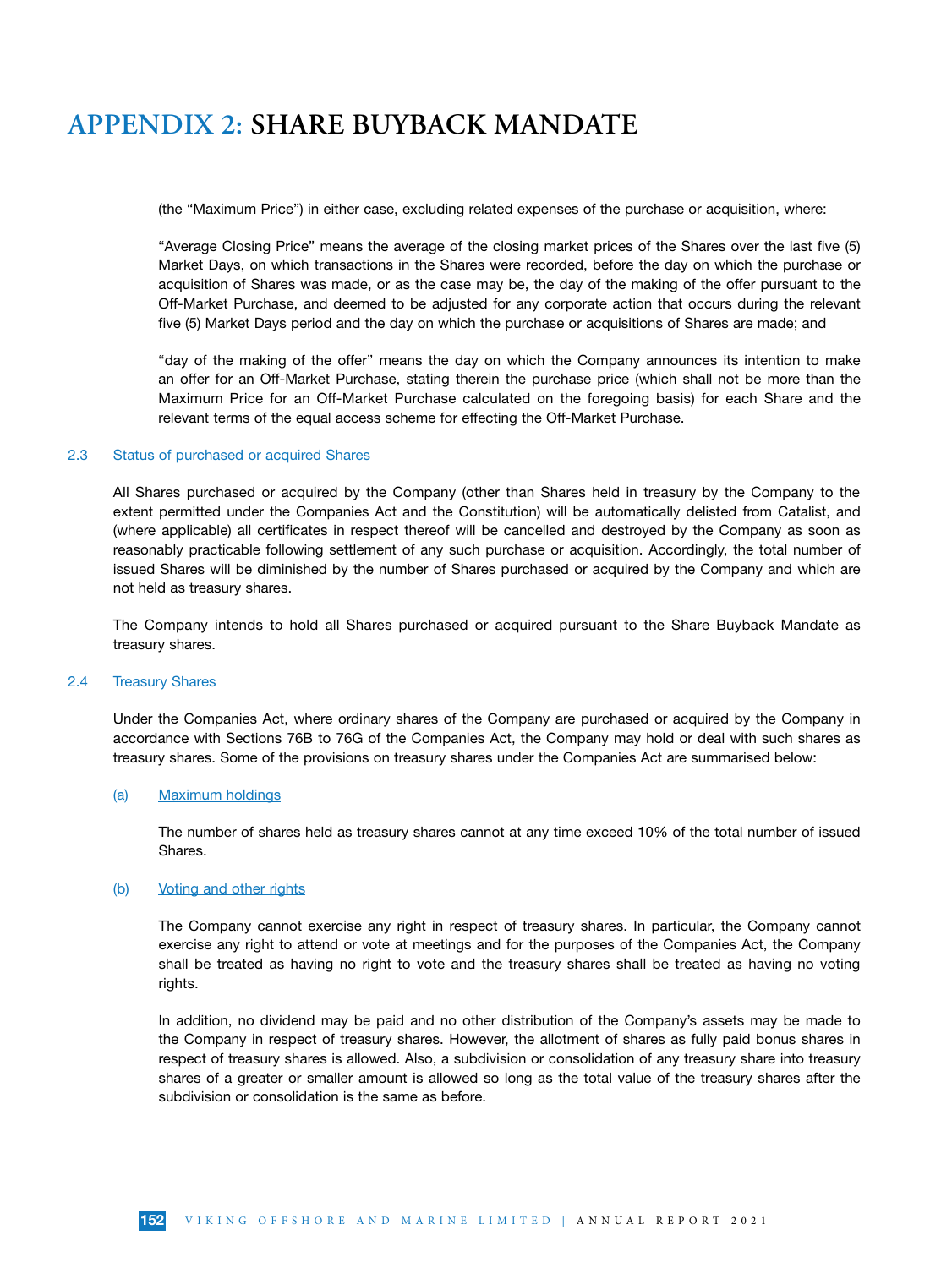#### (c) Disposal and cancellation

Where Shares are held as treasury shares, the Company may at any time but subject always to the Takeover Code:

- (i) sell the treasury shares for cash;
- (ii) transfer the treasury shares for the purposes of or pursuant to an employees' share scheme;
- (iii) transfer the treasury shares as consideration for the acquisition of shares in or assets of another company or assets of a person;
- (iv) cancel the treasury shares; or
- (v) sell, transfer or otherwise use the treasury shares for such other purposes as may be prescribed by the Minister for Finance.

#### 2.5 Reporting requirements

Pursuant to Rule 871 of the Catalist Rules, a listed company shall announce all purchases or acquisitions of its Shares not later than 9.00 a.m.:

- (a) in the case of a Market Purchase, on the Market Day following the day on which the Market Purchase was made; and
- (b) in the case of an Off-Market Purchase under an equal access scheme, on the second Market Day after the close of acceptances of the offer for the Off-Market Purchase.

The announcement of such purchases or acquisitions of Shares shall be in such form and shall include such details as may be prescribed under the Catalist Rules. The Company shall make arrangements with its stockbrokers to ensure that they provide to the Company, in a timely fashion, the necessary information which will enable the Company to make the relevant announcement.

The Company, upon undertaking any sale, transfer, cancellation and/or use of treasury shares, will comply with Rule 704(31) of the Catalist Rules, which provides that an issuer must make an immediate announcement thereof, stating the following:

- (i) date of the sale, transfer, cancellation and/or use;
- (ii) purpose of such sale, transfer, cancellation and/or use;
- (iii) number of treasury shares sold, transferred, cancelled and/or used;
- (iv) number of Shares before and after such sale, transfer, cancellation and/or use;
- (v) percentage of the number of treasury shares against the total number of Shares outstanding in a class that is listed before and after such sale, transfer, cancellation and/or use; and
- (vi) value of the treasury shares if they are used for a sale or transfer, or cancelled.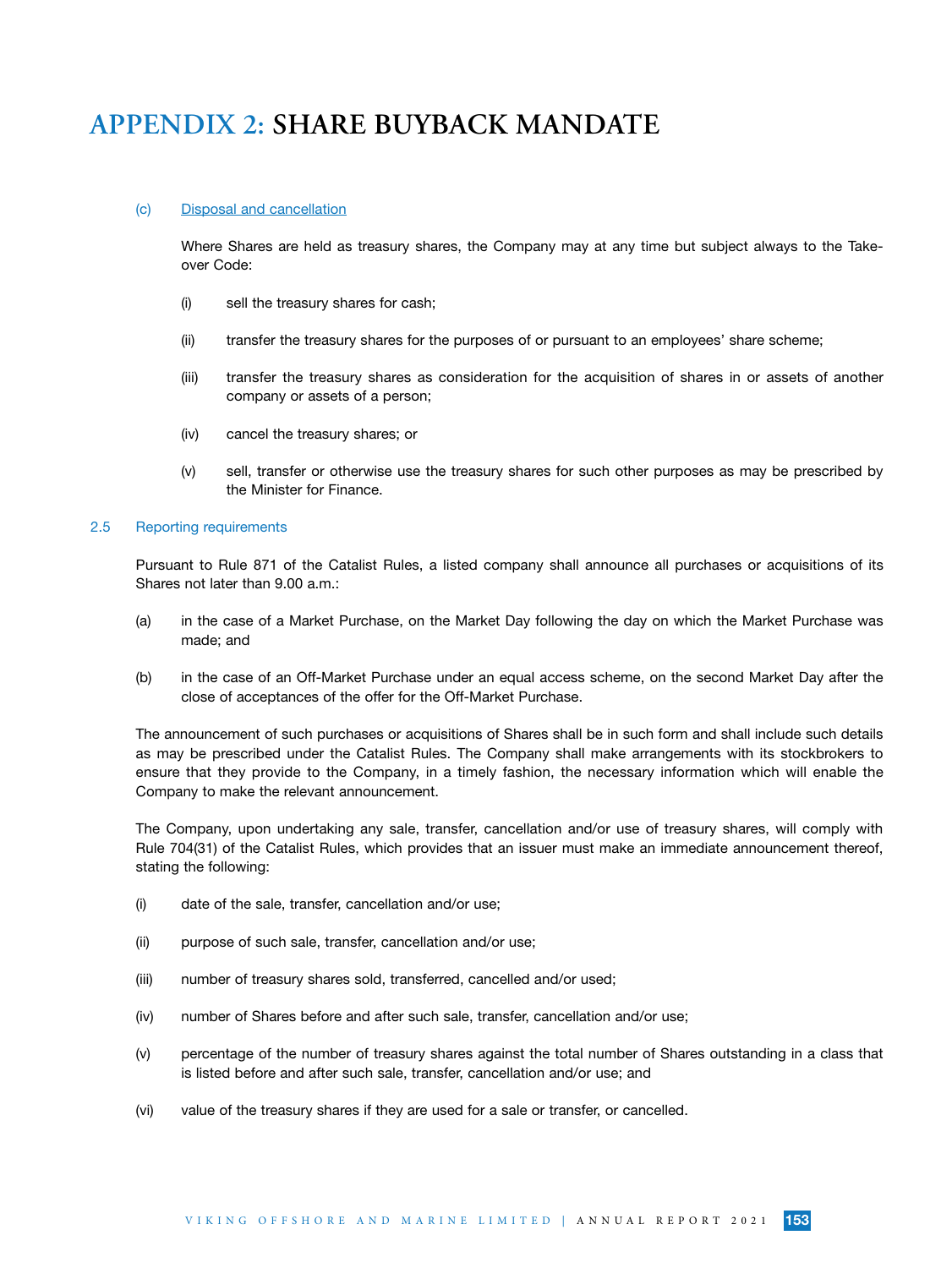#### 2.6 Sources of funds

The Company may only apply funds legally available for the purchase or acquisition of its Shares as provided in the Constitution and in accordance with the applicable laws in Singapore. The Company may not purchase or acquire its Shares for a consideration other than in cash or, in the case of a Market Purchase, for settlement otherwise than in accordance with the trading rules of the SGX-ST.

Under the Companies Act, the Company is permitted to purchase or acquire its Shares out of capital, as well as from its distributable profits, so long as the Company is solvent (as defined in Section 76F(4) of the Companies Act).

The Company intends to use internal sources of funds or external borrowings or a combination of both to finance the Company's purchase or acquisition of the Shares pursuant to the Share Buyback Mandate. In purchasing or acquiring Shares pursuant to the Share Buyback Mandate, the Directors will principally consider the availability of internal resources. In addition, the Directors will also consider the availability of external financing. However, in considering the option of external financing, the Directors will consider particularly the prevailing gearing level of the Group. The Directors will only make purchases or acquisitions pursuant to the Share Buyback Mandate in circumstances which they believe will not result in any material adverse effect to the financial position of the Company or the Group.

#### 2.7 Financial effects

It is not possible for the Company to realistically calculate or quantify the impact of purchases or acquisitions of Shares that may be made pursuant to the Share Buyback Mandate on the NTA and EPS of the Group and the Company as the resultant effect would depend on, *inter alia*, the aggregate number of Shares purchased or acquired, whether the purchase or acquisition is made out of capital or profits, the purchase prices paid for such Shares, the amount (if any) borrowed by the Company to fund the purchases or acquisitions and whether the Shares purchased or acquired are cancelled or held as treasury shares.

The Company's total issued share capital will be diminished by the total number of the Shares purchased by the Company and which are cancelled. The NTA of the Group will be reduced by the aggregate purchase price paid by the Company for the Shares.

Under the Companies Act, purchases or acquisitions of Shares by the Company may be made out of the Company's capital or profits so long as the Company is solvent. Where the consideration paid by the Company for the purchase or acquisition of Shares is made out of profits, such consideration (excluding brokerage, stamp duties, commission, applicable goods and services tax and other related expenses) will correspondingly reduce the amount of profits available for the distribution of cash dividends by the Company. Where the consideration paid by the Company for the purchase or acquisition of Shares is made out of capital, the amount available for the distribution of cash dividends by the Company will not be reduced.

The Directors do not propose to exercise the Share Buyback Mandate to such an extent that it would have a material adverse effect on the working capital requirements of the Group. The purchase or acquisition of Shares will only be effected after considering relevant factors such as the working capital requirements, the availability of financial resources, the expansion and investment plans of the Group and the prevailing market conditions.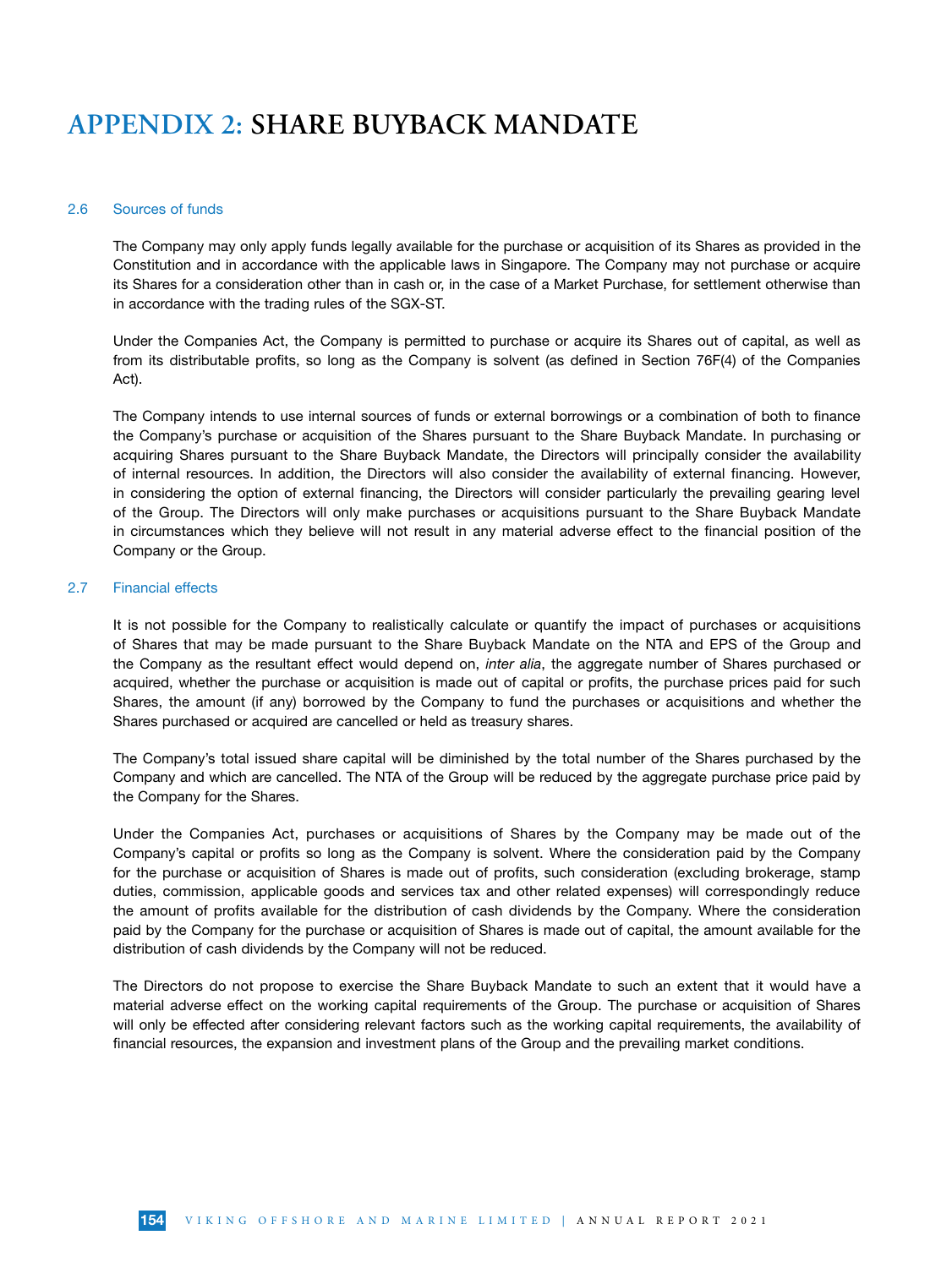For illustrative purposes only, the financial effects of the Share Buyback Mandate on the Group and the Company, are based on the audited financial statements of the Group and the Company for the financial year ended 31 December 2021, and are based on the assumptions set out below:

- (a) based on 560,346,817 Shares in issue as at the Latest Practicable Date, and assuming no further Shares are issued on or prior to the AGM and no Shares are held by the Company as treasury shares on or prior to the AGM, not more than 28,017,340 Shares (representing 5% of the issued ordinary share capital of the Company (excluding treasury shares and subsidiary holdings) as at that date) may be purchased or acquired by the Company pursuant to the proposed Share Buyback Mandate;
- (b) in the case of Market Purchases by the Company and assuming that the Company purchases or acquires the 28,017,340 Shares at the Maximum Price of S\$0.0959 for one (1) Share (being the price equivalent to 5% above the Average Closing Price of the Shares for the five (5) consecutive Market Days on which the Shares were traded on Catalist immediately preceding the Latest Practicable Date, the maximum amount of funds required for the purchase or acquisition of the 28,017,340 Shares (excluding brokerage, stamp duties, commission, applicable goods and services tax and other related expenses) is approximately S\$2,686,863; and
- (c) in the case of Off-Market Purchases by the Company and assuming that the Company purchases or acquires the Shares at the Maximum Price of S\$0.1096 for one (1) Share (being the price equivalent to 20% above the Average Closing Price of the Shares on the five (5) consecutive Market Days on which the Shares were traded on Catalist immediately preceding the Latest Practicable Date, the maximum amount of funds required for the purchase or acquisition of the 28,017,340 Shares (excluding brokerage, stamp duties, commission, applicable goods and services tax and other related expenses) is approximately S\$3,070,700.

For illustrative purposes only and based on the assumptions set out in sub-paragraphs (a), (b) and (c) above and assuming that (i) the purchase or acquisition of Shares is financed by internal sources of funds and/or external borrowings, (ii) the Share Buyback Mandate had been effective on 1 January 2021 and (iii) the Company had purchased or acquired the 28,017,340 Shares (representing 5% of its issued ordinary share capital (excluding treasury shares and subsidiary holdings) at the Latest Practicable Date), the financial effects of the purchase or acquisition of the 28,017,340 Shares by the Company pursuant to the Share Buyback Mandate:

- (1) by way of purchases made entirely out of profits and held as treasury shares;
- (2) by way of purchases made entirely out of capital and held as treasury shares;
- (3) by way of purchases made entirely out of profits and cancelled; and
- (4) by way of purchases made entirely out of capital and cancelled,

on the audited financial statements of the Group and the Company for the financial year ended 31 December 2021 pursuant to the Share Buyback Mandate are as follows: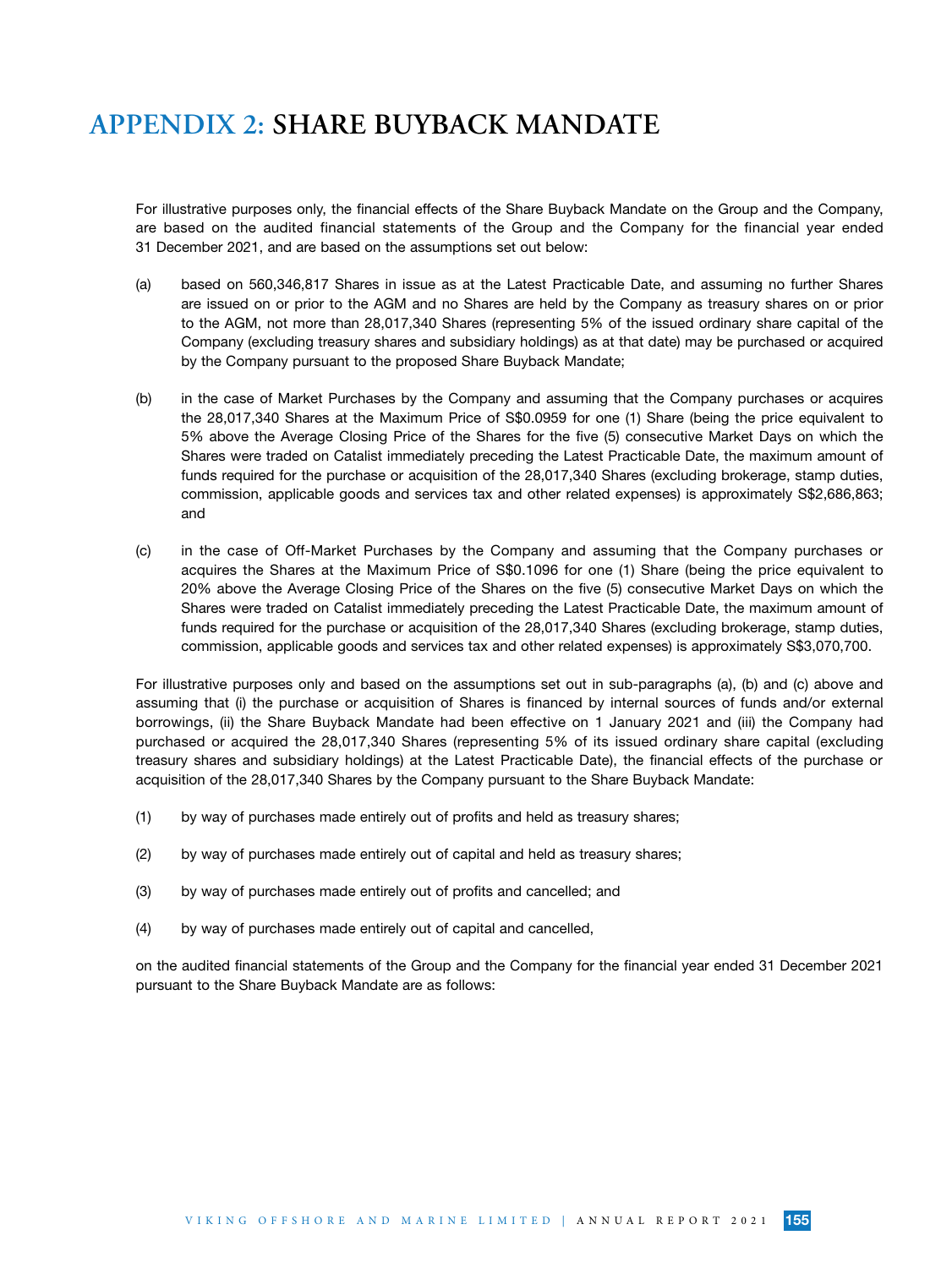### (1) Purchases made entirely out of profits and held as treasury shares

|                            |                 | <b>Group</b>       |                    |                 | <b>Company</b>     |                    |
|----------------------------|-----------------|--------------------|--------------------|-----------------|--------------------|--------------------|
|                            |                 |                    | <b>After Share</b> |                 |                    | <b>After Share</b> |
|                            |                 |                    | <b>Purchase</b>    |                 |                    | <b>Purchase</b>    |
|                            | <b>Before</b>   |                    | assuming           | <b>Before</b>   |                    | assuming           |
|                            | <b>Share</b>    | <b>After Share</b> | off market         | <b>Share</b>    | <b>After Share</b> | off market         |
|                            | <b>Purchase</b> | <b>Purchase</b>    | purchase           | <b>Purchase</b> | <b>Purchase</b>    | purchase           |
|                            | <b>S\$'000</b>  | <b>S\$'000</b>     | <b>S\$'000</b>     | <b>S\$'000</b>  | <b>S\$'000</b>     | <b>S\$'000</b>     |
| As at 31 December 2021     |                 |                    |                    |                 |                    |                    |
| Share capital              | 104,811         | 104,811            | 104,811            | 104,811         | 104,811            | 104,811            |
| Capital and other reserves | (208)           | (208)              | (208)              | 19,549          | 19,549             | 19,549             |
| Retained earnings          | (106, 364)      | (106, 364)         | (106, 364)         | (125, 912)      | (125, 912)         | (125, 912)         |
|                            | (1,760)         | (1,760)            | (1,760)            | (1, 552)        | (1, 552)           | (1, 552)           |
| Treasury shares            | (528)           | (3,215)            | (3,599)            | (528)           | (3,215)            | (3, 599)           |
| Shareholders' funds        | (2, 288)        | (4, 975)           | (5, 359)           | (2,079)         | (4,766)            | (5, 151)           |
| Net tangible liabilities   | (2,388)         | (5,075)            | (5, 459)           | (2,079)         | (4, 766)           | (5, 150)           |
| Minority interests         | (100)           | (100)              | (100)              |                 |                    |                    |
| <b>Current assets</b>      | 5,264           | 5,264              | 5,264              | 251             | 251                | 251                |
| <b>Current liabilities</b> | 7,722           | 10,409             | 10,793             | 2,334           | 5,021              | 5,405              |
| Working capital            | (2, 459)        | (5, 146)           | (5,530)            | (2,083)         | (4,770)            | (5, 154)           |
| Number of issued Shares    | 560,506         | 560,506            | 560,506            | 560,506         | 560,506            | 560,506            |
| Treasury shares            | (159)           | (28, 177)          | (28, 177)          | (159)           | (28, 177)          | (28, 177)          |
| Number net of treasury     |                 |                    |                    |                 |                    |                    |
| shares                     | 560,347         | 532,329            | 532,329            | 560,347         | 532,329            | 532,329            |
| <b>Financial ratios</b>    |                 |                    |                    |                 |                    |                    |
| Net tangible liabilities/  |                 |                    |                    |                 |                    |                    |
| Share (cents)              | (0.43)          | (0.95)             | (1.03)             | (0.37)          | (0.90)             | (0.97)             |
| Current ratio (times)      | 0.68            | 0.51               | 0.49               | 0.11            | 0.05               | 0.05               |
| Earnings per Share (cents) | 2.76            | 2.90               | 2.90               | (3.13)          | (3.29)             | (3.29)             |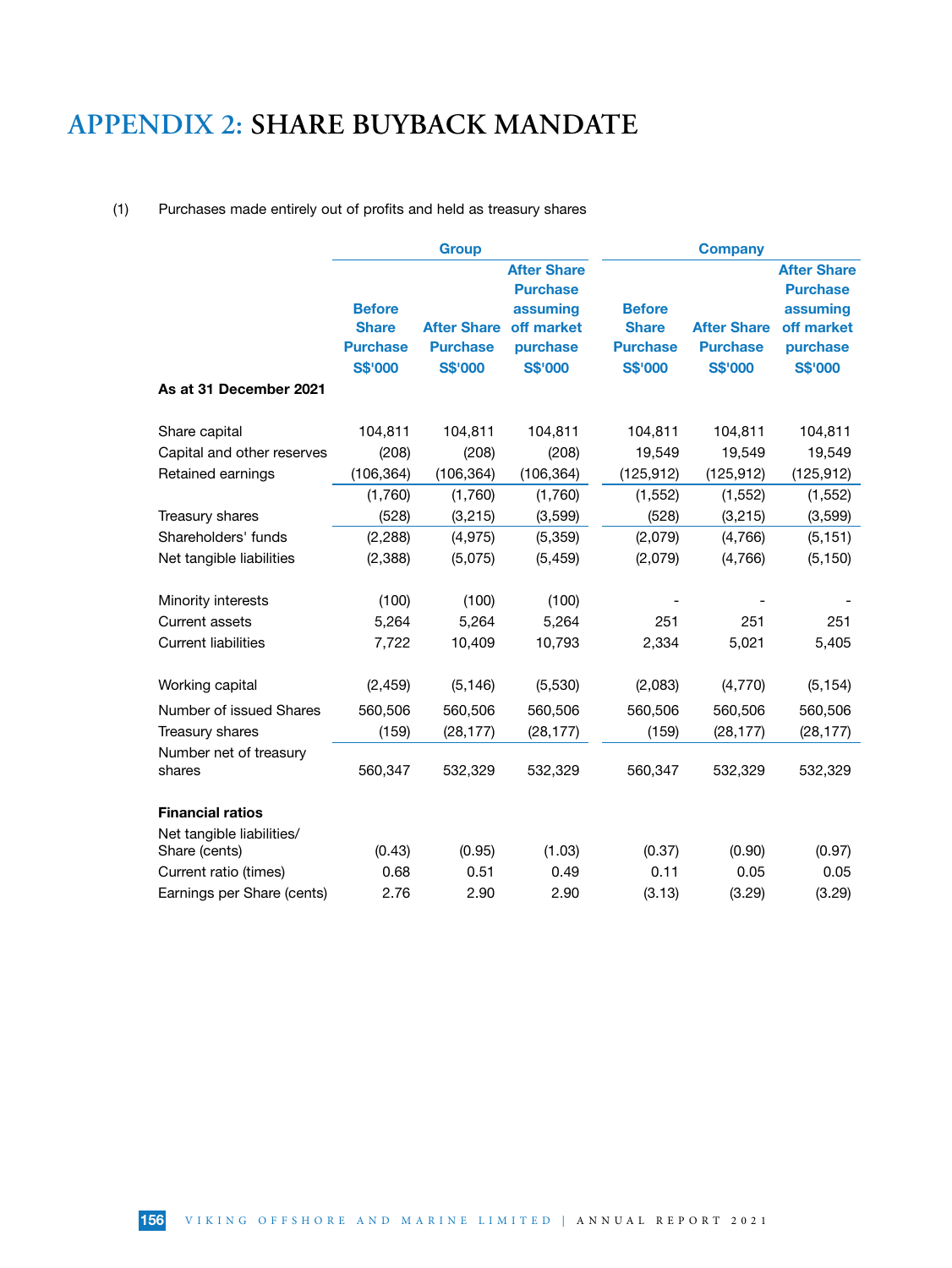### (2) Purchases made entirely out of capital and held as treasury shares

|                                 |                 | <b>Group</b>       |                                       |                 | <b>Company</b>     |                                       |
|---------------------------------|-----------------|--------------------|---------------------------------------|-----------------|--------------------|---------------------------------------|
|                                 |                 |                    | <b>After Share</b><br><b>Purchase</b> |                 |                    | <b>After Share</b><br><b>Purchase</b> |
|                                 | <b>Before</b>   |                    | assuming                              | <b>Before</b>   |                    | assuming                              |
|                                 | <b>Share</b>    | <b>After Share</b> | off market                            | <b>Share</b>    | <b>After Share</b> | off market                            |
|                                 | <b>Purchase</b> | <b>Purchase</b>    | purchase                              | <b>Purchase</b> | <b>Purchase</b>    | purchase                              |
|                                 | <b>S\$'000</b>  | <b>S\$'000</b>     | <b>S\$'000</b>                        | <b>S\$'000</b>  | <b>S\$'000</b>     | <b>S\$'000</b>                        |
| As at 31 December 2021          |                 |                    |                                       |                 |                    |                                       |
| Share capital                   | 104,811         | 104,811            | 104,811                               | 104,811         | 104,811            | 104,811                               |
| Capital and other reserves      | (208)           | (208)              | (208)                                 | 19,549          | 19,549             | 19,549                                |
| Retained earnings               | (106, 364)      | (106, 364)         | (106, 364)                            | (125, 912)      | (125, 912)         | (125, 912)                            |
|                                 | (1,760)         | (1,760)            | (1,760)                               | (1, 552)        | (1, 552)           | (1, 552)                              |
| Treasury shares                 | (528)           | (3,215)            | (3, 599)                              | (528)           | (3,215)            | (3, 599)                              |
| Shareholders' funds             | (2, 288)        | (4, 975)           | (5, 359)                              | (2,079)         | (4,766)            | (5, 151)                              |
| Net tangible liabilities        | (2, 388)        | (5,075)            | (5, 459)                              | (2,079)         | (4,766)            | (5, 150)                              |
| Minority interests              | (100)           | (100)              | (100)                                 |                 |                    |                                       |
| <b>Current assets</b>           | 5,264           | 5,264              | 5,264                                 | 251             | 251                | 251                                   |
| <b>Current liabilities</b>      | 7,722           | 10,409             | 10,793                                | 2,334           | 5,021              | 5,405                                 |
| Working capital                 | (2, 459)        | (5, 146)           | (5,530)                               | (2,083)         | (4,770)            | (5, 154)                              |
| Number of issued Shares         | 560,506         | 560,506            | 560,506                               | 560,506         | 560,506            | 560,506                               |
| Treasury shares                 | (159)           | (28, 177)          | (28, 177)                             | (159)           | (28, 177)          | (28, 177)                             |
| Number net of treasury<br>shres | 560,347         | 532,329            | 532,329                               | 560,347         | 532,329            | 532,329                               |
| <b>Financial ratios</b>         |                 |                    |                                       |                 |                    |                                       |
| Net tangible liabilities/       |                 |                    |                                       |                 |                    |                                       |
| Share (cents)                   | (0.43)          | (0.95)             | (1.03)                                | (0.37)          | (0.90)             | (0.97)                                |
| Current ratio (times)           | 0.68            | 0.51               | 0.49                                  | 0.11            | 0.05               | 0.05                                  |
| Earnings per Share (cents)      | 2.76            | 2.90               | 2.90                                  | (3.13)          | (3.29)             | (3.29)                                |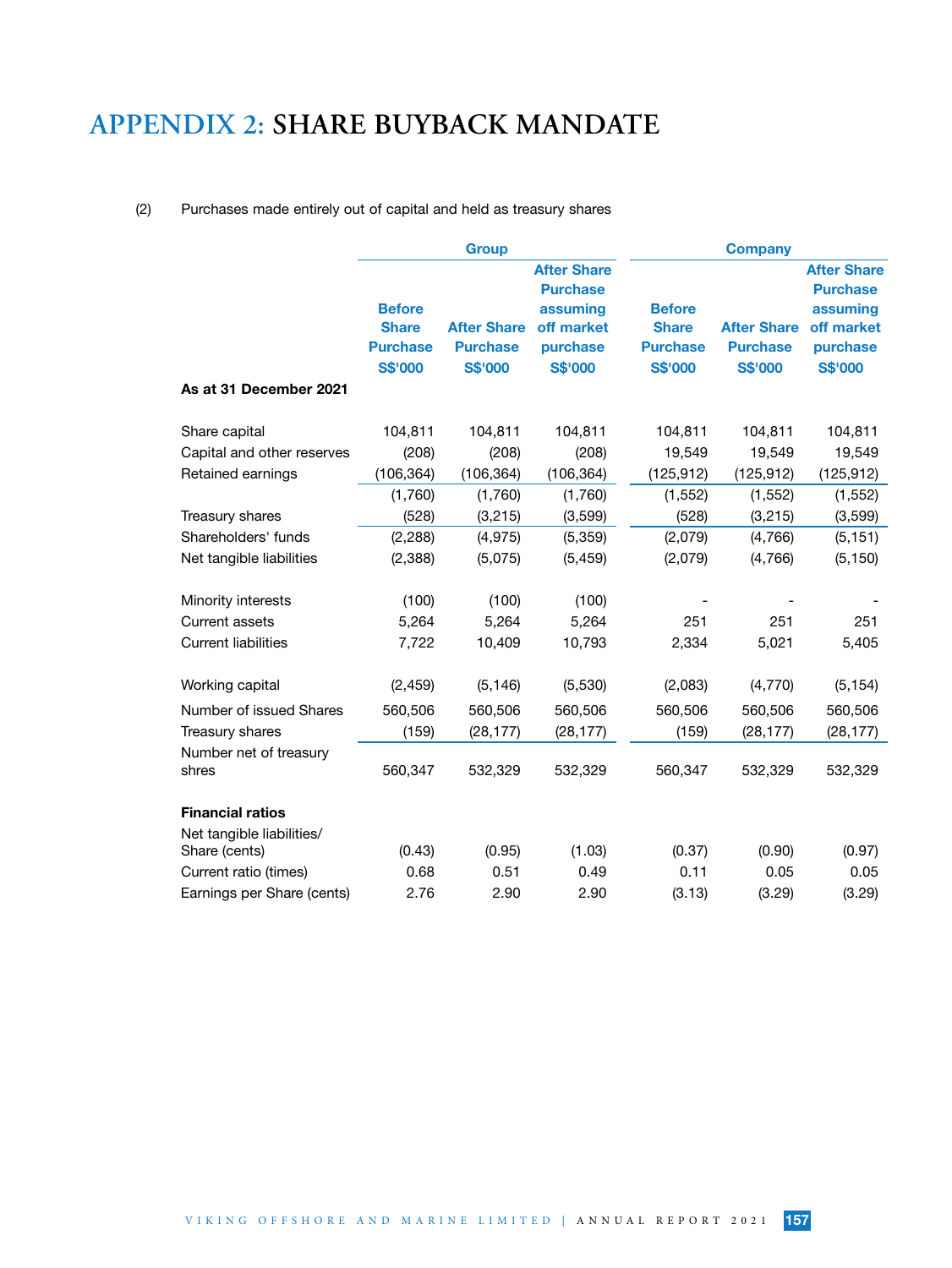### (3) Purchases made entirely out of profits and cancelled

|                                            | <b>Group</b>                                                       |                                                         |                                                                                               | <b>Company</b>                                                     |                                                         |                                                                                               |  |
|--------------------------------------------|--------------------------------------------------------------------|---------------------------------------------------------|-----------------------------------------------------------------------------------------------|--------------------------------------------------------------------|---------------------------------------------------------|-----------------------------------------------------------------------------------------------|--|
| As at 31 December 2021                     | <b>Before</b><br><b>Share</b><br><b>Purchase</b><br><b>S\$'000</b> | <b>After Share</b><br><b>Purchase</b><br><b>S\$'000</b> | <b>After Share</b><br><b>Purchase</b><br>assuming<br>off market<br>purchase<br><b>S\$'000</b> | <b>Before</b><br><b>Share</b><br><b>Purchase</b><br><b>S\$'000</b> | <b>After Share</b><br><b>Purchase</b><br><b>S\$'000</b> | <b>After Share</b><br><b>Purchase</b><br>assuming<br>off market<br>purchase<br><b>S\$'000</b> |  |
|                                            |                                                                    |                                                         |                                                                                               |                                                                    |                                                         |                                                                                               |  |
| Share capital                              | 104,811                                                            | 104,811                                                 | 104,811                                                                                       | 104,811                                                            | 104,811                                                 | 104,811                                                                                       |  |
| Capital and other reserves                 | (208)                                                              | (208)                                                   | (208)                                                                                         | 19,549                                                             | 19,549                                                  | 19,549                                                                                        |  |
| Retained earnings                          | (106, 364)                                                         | (109, 051)                                              | (109, 435)                                                                                    | (125, 912)                                                         | (128, 599)                                              | (128, 983)                                                                                    |  |
|                                            | (1,760)                                                            | (4, 447)                                                | (4, 831)                                                                                      | (1, 552)                                                           | (4, 238)                                                | (4,622)                                                                                       |  |
| Treasury shares                            | (528)                                                              | (528)                                                   | (528)                                                                                         | (528)                                                              | (528)                                                   | (528)                                                                                         |  |
| Shareholders' funds                        | (2, 288)                                                           | (4, 975)                                                | (5, 359)                                                                                      | (2,079)                                                            | (4,766)                                                 | (5, 150)                                                                                      |  |
| Net tangible liabilities                   | (2,388)                                                            | (5,075)                                                 | (5, 459)                                                                                      | (2,079)                                                            | (4,766)                                                 | (5, 150)                                                                                      |  |
| Minority interests                         | (100)                                                              | (100)                                                   | (100)                                                                                         |                                                                    |                                                         |                                                                                               |  |
| <b>Current assets</b>                      | 5,264                                                              | 5,264                                                   | 5,264                                                                                         | 251                                                                | 251                                                     | 251                                                                                           |  |
| <b>Current liabilities</b>                 | 7,722                                                              | 10,409                                                  | 10,793                                                                                        | 2,334                                                              | 5,021                                                   |                                                                                               |  |
| Working capital                            | (2, 459)                                                           | (5, 146)                                                | (5, 529)                                                                                      | (2,083)                                                            | (4,770)                                                 | (5, 154)                                                                                      |  |
| Number of issued Shares                    | 560,506                                                            | 532,489                                                 | 532,489                                                                                       | 560,506                                                            | 532,489                                                 | 532,489                                                                                       |  |
| Treasury shares                            | (159)                                                              | (159)                                                   | (159)                                                                                         | (159)                                                              | (159)                                                   | (159)                                                                                         |  |
| Number net of treasury<br>shres            | 560,347                                                            | 532,329                                                 | 532,329                                                                                       | 560,347                                                            | 532,329                                                 | 532,329                                                                                       |  |
| <b>Financial ratios</b>                    |                                                                    |                                                         |                                                                                               |                                                                    |                                                         |                                                                                               |  |
| Net tangible liabilities/<br>Share (cents) | (0.43)                                                             | (0.95)                                                  | (1.03)                                                                                        | (0.37)                                                             | (0.90)                                                  | (0.97)                                                                                        |  |
| Current ratio (times)                      | 0.68                                                               | 0.51                                                    | 0.49                                                                                          | 0.11                                                               | 0.05                                                    | 0.05                                                                                          |  |
| Earnings per Share (cents)                 | 2.76                                                               | 2.90                                                    | 2.90                                                                                          | (3.13)                                                             | (3.29)                                                  | (3.29)                                                                                        |  |
|                                            |                                                                    |                                                         |                                                                                               |                                                                    |                                                         |                                                                                               |  |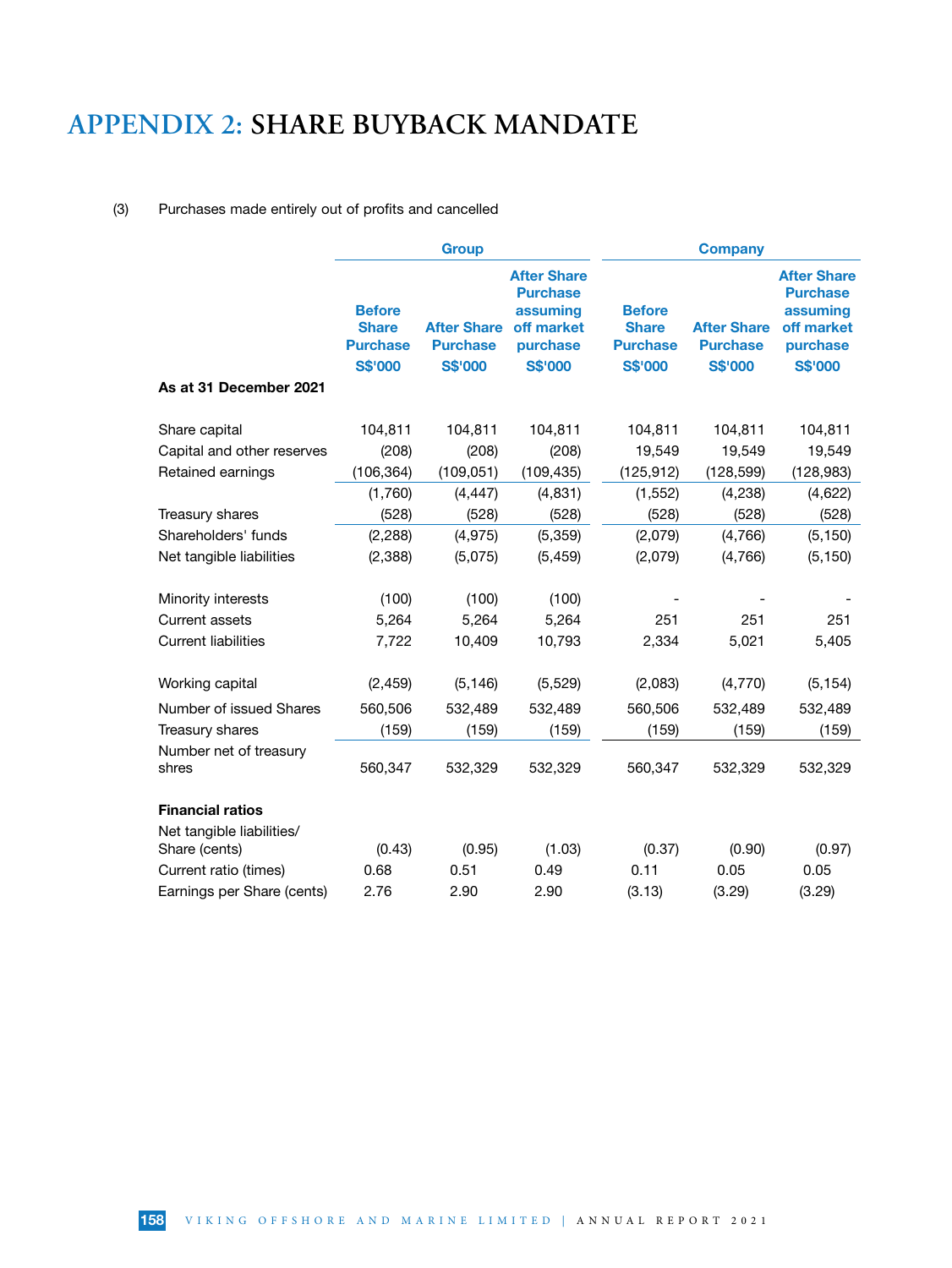#### (4) Purchases made entirely out of capital and cancelled

|                                                      | <b>Group</b>                    |                                       |                                       | <b>Company</b>                  |                                       |                                       |  |
|------------------------------------------------------|---------------------------------|---------------------------------------|---------------------------------------|---------------------------------|---------------------------------------|---------------------------------------|--|
|                                                      |                                 |                                       | <b>After Share</b><br><b>Purchase</b> |                                 |                                       | <b>After Share</b><br><b>Purchase</b> |  |
|                                                      | <b>Before</b>                   |                                       | assuming                              | <b>Before</b>                   |                                       | assuming                              |  |
|                                                      | <b>Share</b><br><b>Purchase</b> | <b>After Share</b><br><b>Purchase</b> | off market<br>purchase                | <b>Share</b><br><b>Purchase</b> | <b>After Share</b><br><b>Purchase</b> | off market<br>purchase                |  |
|                                                      | <b>S\$'000</b>                  | <b>S\$'000</b>                        | <b>S\$'000</b>                        | <b>S\$'000</b>                  | <b>S\$'000</b>                        | <b>S\$'000</b>                        |  |
| As at 31 December 2021                               |                                 |                                       |                                       |                                 |                                       |                                       |  |
| Share capital                                        | 104,811                         | 102,124                               | 101,740                               | 104,811                         | 102,124                               | 101,740                               |  |
| Capital and other reserves                           | (208)                           | (208)                                 | (208)                                 | 19,549                          | 19,549                                | 19,549                                |  |
| Retained earnings                                    | (106, 364)                      | (106, 364)                            | (106, 364)                            | (125, 912)                      | (125, 912)                            | (125, 912)                            |  |
|                                                      | (1,760)                         | (4, 447)                              | (4,831)                               | (1, 552)                        | (4,239)                               | (4,623)                               |  |
| Treasury shares                                      | (528)                           | (528)                                 | (528)                                 | (528)                           | (528)                                 | (528)                                 |  |
| Shareholders' funds                                  | (2, 288)                        | (4, 975)                              | (5, 359)                              | (2,079)                         | (4,766)                               | (5, 150)                              |  |
| Net tangible liabilities                             | (2,388)                         | (5,075)                               | (5, 459)                              | (2,079)                         | (4,766)                               | (5, 150)                              |  |
| Minority interests                                   | (100)                           | (100)                                 | (100)                                 |                                 |                                       |                                       |  |
| Current assets                                       | 5,264                           | 5,264                                 | 5,264                                 | 251                             | 251                                   | 251                                   |  |
| <b>Current liabilities</b>                           | 7,722                           | 10,409                                | 13,480                                | 2,334                           | 5,021                                 | 5,405                                 |  |
| Working capital                                      | (2, 459)                        | (5, 146)                              | (8, 217)                              | (2,083)                         | (4, 770)                              | (5, 154)                              |  |
| Number of issued Shares                              | 560,506                         | 532,489                               | 532,489                               | 560,506                         | 532,489                               | 532,489                               |  |
| Treasury shares                                      | (159)                           | (159)                                 | (159)                                 | (159)                           | (159)                                 | (159)                                 |  |
| Number net of treasury<br>shres                      | 560,347                         | 532,329                               | 532,329                               | 560,347                         | 532,329                               | 532,329                               |  |
| <b>Financial ratios</b><br>Net tangible liabilities/ |                                 |                                       |                                       |                                 |                                       |                                       |  |
| Share (cents)                                        | (0.43)                          | (0.95)                                | (1.03)                                | (0.37)                          | (0.90)                                | (0.97)                                |  |
| Current ratio (times)                                | 0.68                            | 0.51                                  | 0.39                                  | 0.11                            | 0.05                                  | 0.05                                  |  |
| Earnings per Share (cents)                           | 2.76                            | 2.90                                  | 2.90                                  | (3.13)                          | (3.29)                                | (3.29)                                |  |

Shareholders should note that the financial effects set out above are purely for illustrative purposes and based only on the above-mentioned assumptions. In particular, it is important to note that the above financial analysis is based on the Group's and the Company's historical numbers for the financial year ended 31 December 2021, and is not necessarily representative of the future financial performance of the Group and the Company. The Company will take into account both financial and non-financial factors (for example, equity market conditions and the performance of the Shares) in assessing the relative impact of a share purchase or acquisition before execution. Although the proposed Share Buyback Mandate would authorise the Company to purchase or acquire up to 5% of the total number of its issued Shares (excluding treasury shares and subsidiary holdings), the Company may not necessarily purchase or acquire or be able to purchase or acquire the entire 5% of the total number of its issued Shares (excluding treasury shares and subsidiary holdings). In addition, the Company may cancel all or part of the Shares repurchased or hold all or part of the Shares repurchased in treasury.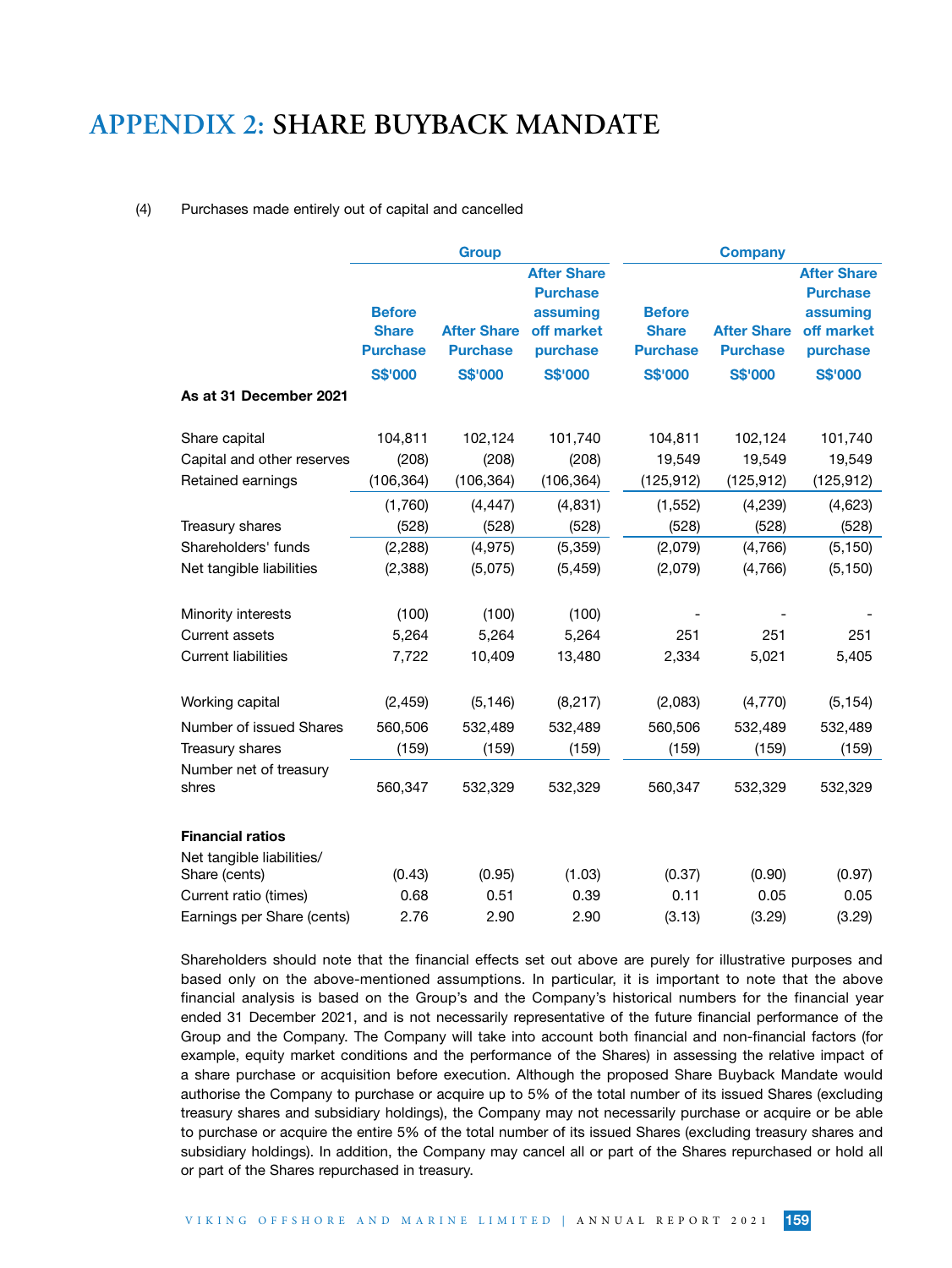#### 2.8 Catalist Rules

While the Catalist Rules do not expressly prohibit purchases of shares by a Catalist company during any particular time or times, a Catalist company would be considered an "insider" in relation to any proposed purchase or acquisition of its issued shares. In this regard, the Company will not purchase any Shares pursuant to the Share Buyback Mandate after a price-sensitive development has occurred or has been the subject of a consideration and/or a decision of the Board until such time as such price-sensitive information has been publicly announced. In particular, in line with the best practices guide on securities dealing issued by the SGX-ST, the Company will not purchase or acquire any Shares through Market Purchases during the period of:

- (a) one (1) month immediately preceding the announcement of the Company's full-year results; and
- (b) two (2) weeks immediately preceding the announcement of the Company's first three (3) quarterly results.

The Company is required under Rule 723 of the Catalist Rules to ensure that at least 10% of its Shares (excluding preference shares, convertible equity securities and treasury shares) are in the hands of the public. The "public", as defined under the Catalist Rules, are persons other than the Directors, Chief Executive Officer, Substantial Shareholders or Controlling Shareholders of the Group, as well as the associates of such persons.

Based on the Register of Directors' Shareholdings and the Register of Substantial Shareholders maintained by the Company as at the Latest Practicable Date, 81,629,174 Shares, representing approximately 14.57% of the issued Shares (excluding treasury shares and subsidiary holdings), are in the hands of the public. Assuming that the Company purchases its Shares through Market Purchases up to the full 5% limit pursuant to the Share Buyback Mandate, and there is no other change to the capital structure of the Company and no change to the Shares held by the Directors and the Substantial Shareholders, the number of Shares in the hands of the public would be reduced to 53,611,834 Shares, representing approximately 10.07% of the reduced issued share capital of the Company. If the Shares in the hands of the public falls below 10% of the reduced issued share capital of the Company, the SGX-ST may suspend trading of the Shares.

Accordingly, the Company is of the view that there is a sufficient number of issued Shares held in the hands of the public which would permit the Company to undertake purchases or acquisitions of its issued Shares up to the full 5% pursuant to the proposed Share Buyback Mandate without affecting the listing status of the Shares on Catalist, and that the number of Shares remaining in the hands of the public will not fall to such a level as to cause market illiquidity. In undertaking any purchases or acquisitions of Shares through Market Purchases, the Directors will use their best efforts to ensure that, notwithstanding such purchases, a sufficient float in the hands of the public will be maintained so that the purchases or acquisitions of Shares will not adversely affect the listing status of the Shares on Catalist, cause market illiquidity or adversely affect the orderly trading of the Shares.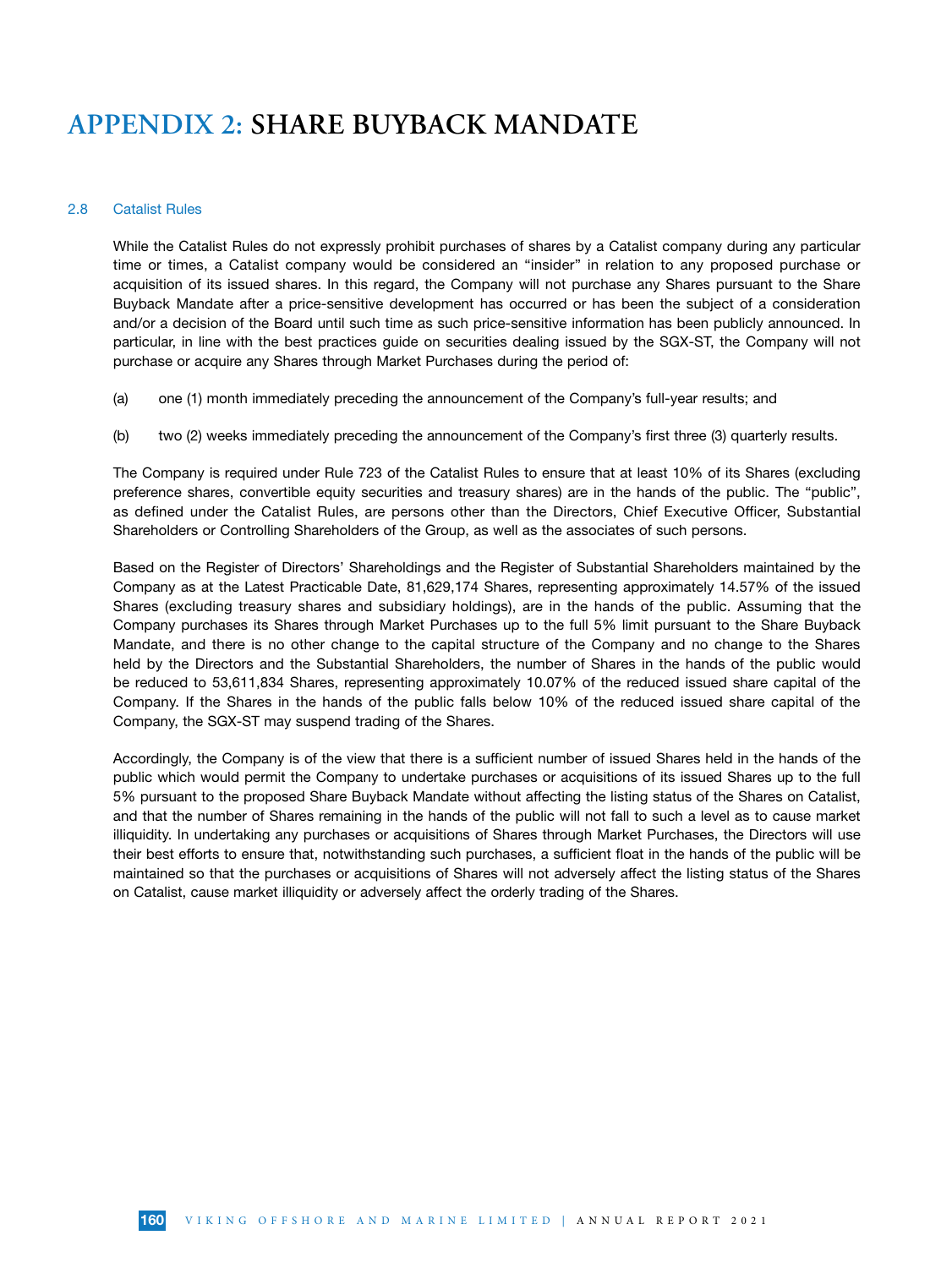#### 2.9 Take-over Code implications

Appendix 2 of the Take-over Code contains the Share Buy-Back Guidance Note applicable as at the Latest Practicable Date. The take-over implications arising from any purchase or acquisition by the Company of its Shares are set out below:

#### (a) Obligation to make a take-over offer

If, as a result of any purchase or acquisition by the Company of the Shares, the proportionate interest in the voting rights of a Shareholder and persons acting in concert with him increases, such increase will be treated as an acquisition for the purposes of Rule 14 of the Take-over Code. Consequently, a Shareholder or a group of Shareholders acting in concert with a Director could obtain or consolidate effective control of the Company and become obliged to make an offer under Rule 14 of the Take-over Code.

#### (b) Persons acting in concert

Under the Take-over Code, persons acting in concert comprise individuals or companies who, pursuant to an agreement or understanding (whether formal or informal), co-operate, through the acquisition by any of them of shares in a company to obtain or consolidate effective control of the company.

Unless the contrary is established, the Take-over Code presumes, *inter alia*, the following individuals and companies to be persons acting in concert:

- (i) a company with its parent company, subsidiaries, its fellow subsidiaries, any associated companies of the foregoing companies, any company whose associated companies include any of the foregoing companies, and any person who has provided financial assistance (other than a bank in the ordinary course of business) to any of the foregoing companies for the purchase of voting rights;
- (ii) a company with any of its directors, together with their close relatives, related trusts and any companies controlled by any of the directors, their close relatives and related trusts;
- (iii) a company with any of its pension funds and employee share schemes;
- (iv) a person with any investment company, unit trust or other fund whose investment such person manages on a discretionary basis, but only in respect of the investment account which such person manages;
- (v) a financial or other professional adviser, including a stockbroker, with its client in respect of the shareholdings of the adviser and the persons controlling, controlled by or under the same control as the adviser and all the funds which the adviser manages on a discretionary basis, where the shareholdings of the adviser and any of those funds in the client total ten per cent (10%) or more of the client's equity share capital;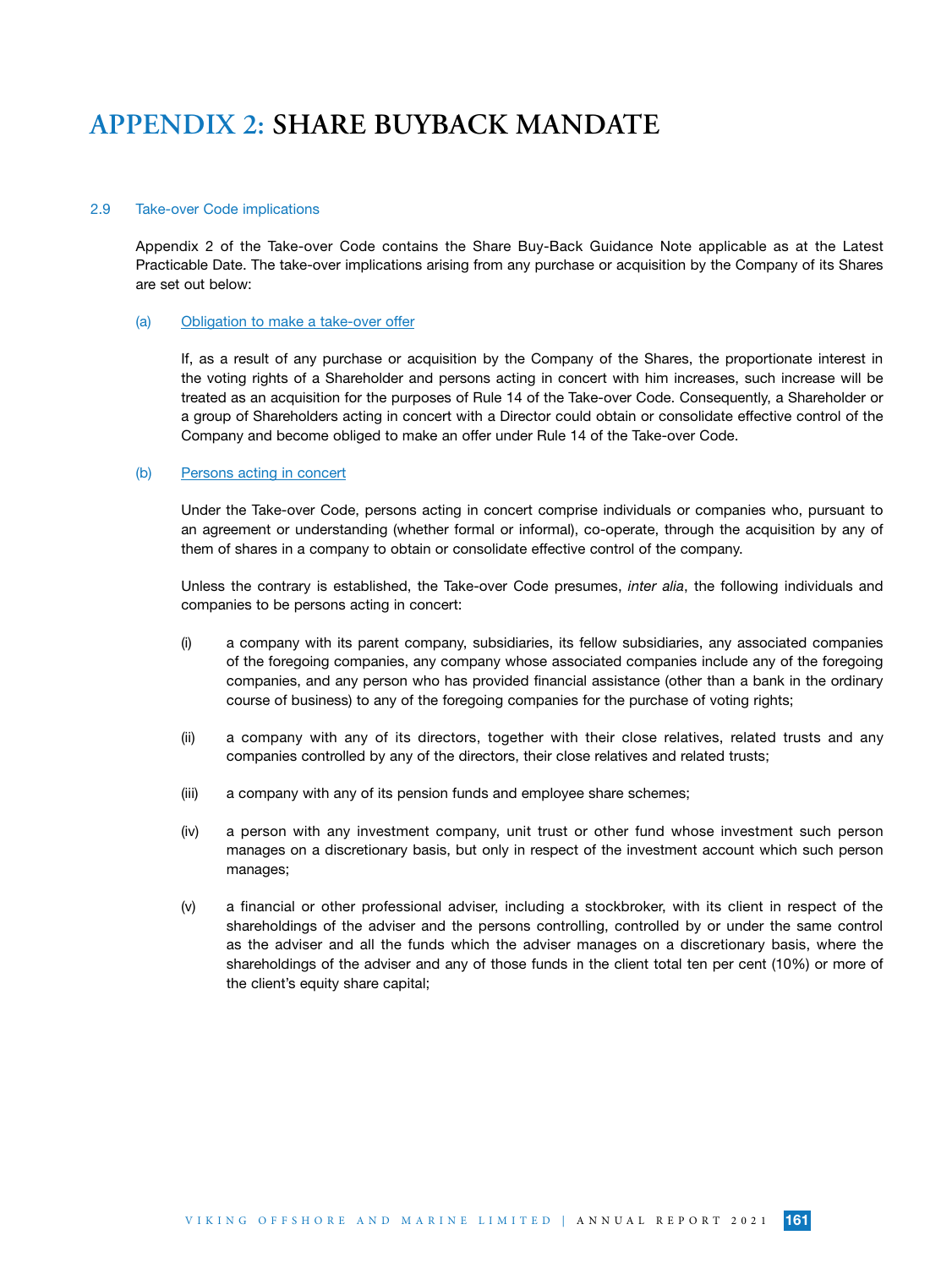- (vi) directors of a company, together with their close relatives, related trusts and companies controlled by any of them, which is subject to an offer or where they have reason to believe a *bona fide* offer for their company may be imminent;
- (vii) partners; and
- (viii) an individual, his close relatives, his related trusts, any person who is accustomed to act according to his instructions, companies controlled by any of the foregoing persons, and any person who has provided financial assistance (other than a bank in the ordinary course of business) to any of the foregoing persons and/or entities for the purchase of voting rights.

For this purpose, ownership or control of at least 20% but not more than 50% of the voting rights of a company will be regarded as the test of associated company status.

The circumstances under which Shareholders, including Directors and persons acting in concert with them respectively, will incur an obligation to make a take-over offer under Rule 14 of the Take-over Code after a purchase or acquisition of Shares by the Company are set out in Appendix 2 to the Take-over Code.

#### (c) Effect of Rule 14 and Appendix 2 to the Take-over Code

In general terms, the effect of Rule 14 and Appendix 2 to the Take-over Code is that, unless exempted, Directors and persons acting in concert with them will incur an obligation to make a take-over offer under Rule 14 of the Take-over Code if, as a result of the Company purchasing or acquiring Shares:

- (i) the voting rights of such Directors and persons acting in concert with them would increase to 30% or more; or
- (ii) in the event that such Directors and persons acting in concert with them hold between 30% and 50% of the Company's voting rights, if the voting rights of such Directors and persons acting in concert with them would increase by more than 1% in any period of six (6) months (commonly referred to as the "1% creeper rule").

In calculating the percentages of voting rights of such Directors and persons acting in concert with them, treasury shares shall be excluded.

Under Appendix 2 to the Take-over Code, a Shareholder not acting in concert with the Directors will not be required to make a take-over offer under Rule 14 of the Take-over Code if, as a result of the Company purchasing or acquiring its Shares:

- (i) the voting rights of such Shareholder would increase to 30% or more; or
- (ii) if such Shareholder holds between 30% and 50% of the Company's voting rights, the voting rights of such Shareholder would increase by more than 1% in any period of six (6) months.

Such Shareholder need not abstain from voting in respect of the resolution authorising the Share Buyback Mandate.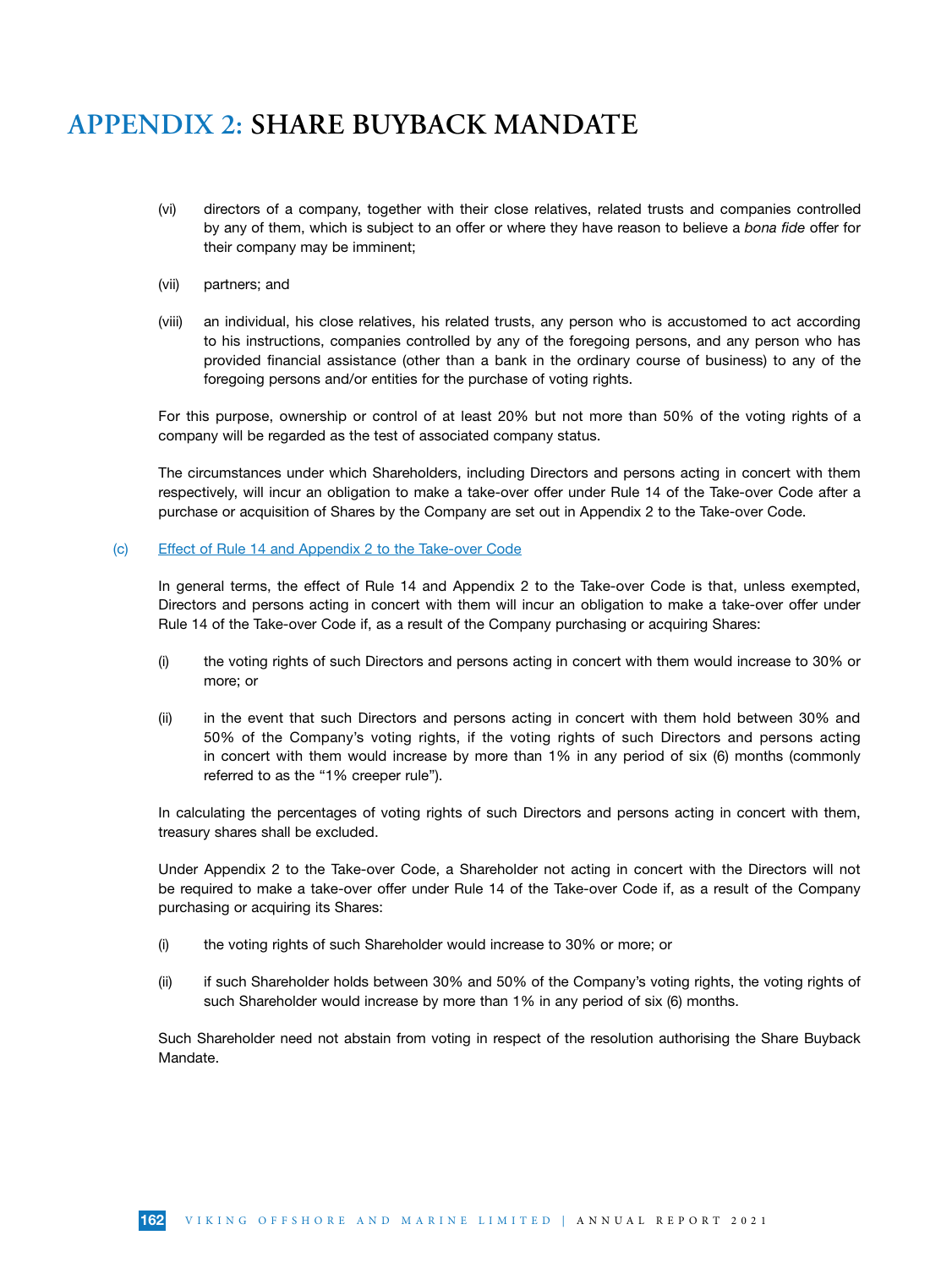Based on the information in the Company's Register of members as at the Latest Practicable Date, none of the Directors or Substantial Shareholders are obliged to make a general offer to other Shareholders under Rule 14 and Appendix 2 to the Take-over Code as a result of a purchase or acquisition of Shares by the Company pursuant to the proposed Share Buyback Mandate.

Shareholders who are in doubt as to their obligations, if any, to make a mandatory take-over offer under the Take-over Code as a result of any purchase or acquisition of Shares by the Company should consult the Securities Industry Council and/or their professional advisers at the earliest opportunity.

### 2.10 Taxation

Shareholders who are in doubt as to their respective tax positions or any tax implications arising from the Share Buyback Mandate or who may be subject to tax in a jurisdiction other than Singapore should consult their own professional advisers.

#### 2.11 Previous Share buybacks

The Company did not purchase or acquire any Shares during the 12-month period immediately proceding the Latest Practicable Date.

#### 2.12 Limits on Shareholdings

The Company does not have any individual or foreign limit on the shareholding of any Shareholder.

### 3. DIRECTORS' AND SUBSTANTIAL SHAREHOLDERS' INTERESTS

As at the Latest Practicable Date, the interests of the Directors and Substantial Shareholders in the Shares, based on the Registers of Directors' interests in Shares and Substantial Shareholders' interests in Shares, respectively, are as follows:

|                                                                    | <b>Number of Shares</b> |       |                        |               |  |  |  |
|--------------------------------------------------------------------|-------------------------|-------|------------------------|---------------|--|--|--|
| <b>Directors</b>                                                   | <b>Direct Interest</b>  | $\%$  | <b>Deemed Interest</b> | $\frac{0}{0}$ |  |  |  |
| Ong Swee Sin                                                       | 16,335,967              | 2.92  |                        |               |  |  |  |
| Ng Yeau Chong                                                      | 30,800                  | 0.01  |                        |               |  |  |  |
| Low Kim Leng                                                       |                         |       |                        |               |  |  |  |
| Wee Hock Kee                                                       |                         |       |                        |               |  |  |  |
| Mark Leong Kei Wei                                                 |                         |       |                        |               |  |  |  |
| <b>Substantial Shareholders</b>                                    |                         |       |                        |               |  |  |  |
| (other than Directors)                                             |                         | 26.69 |                        |               |  |  |  |
| Subtleway Management Sdn. Bhd. <sup>(1)</sup><br>Lim Jun Hao $(2)$ | 143,962,963             |       | 143,962,963            | 26.69         |  |  |  |
| Tristan Management Sdn. Bhd. <sup>(3)</sup>                        | 141,418,407             | 25.24 |                        |               |  |  |  |
| Ng Boon Chee <sup>(4)</sup>                                        |                         |       | 141,418,407            | 25.24         |  |  |  |
| Irelia Management Sdn. Bhd. <sup>(5)</sup>                         | 101,536,272             | 18.12 |                        |               |  |  |  |
| Tan Chiau Wei <sup>6</sup>                                         |                         |       | 101,536,272            | 18.12         |  |  |  |
| Toh Kok Soon <sup>(7)</sup>                                        | 75,433,234              | 13.46 |                        |               |  |  |  |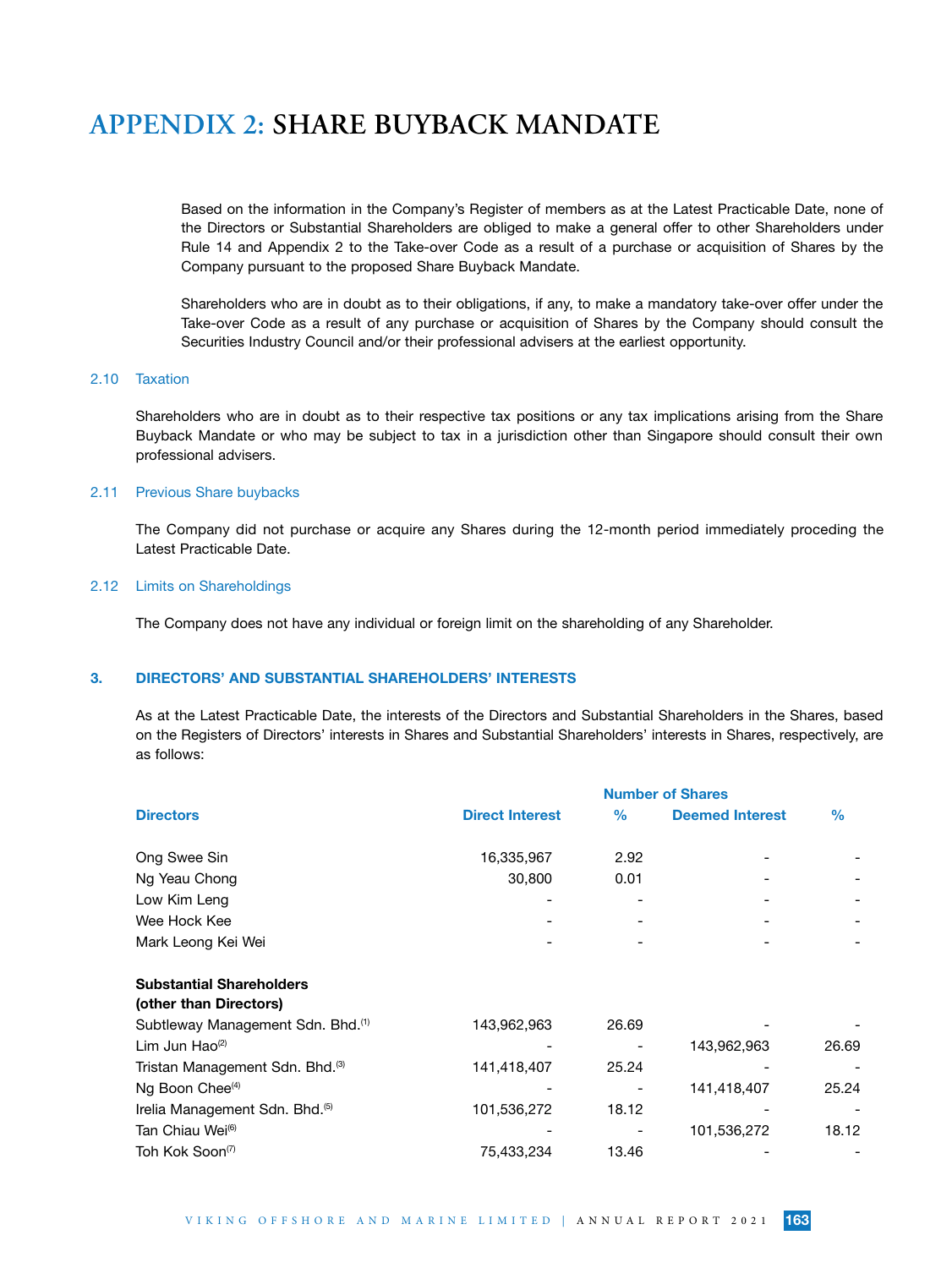#### Notes:

- (1) Subtleway Management Sdn. Bhd. has a direct interest in 143,962,963 shares which are registered and held through UOB Kay Hian Pte Ltd.
- (2) Mr Lim Jun Hao holds the entire issued share capital of Subtleway Management Sdn. Bhd. and is therefore deemed interested in the 143,962,963 shares held by Subtleway Management Sdn. Bhd.
- (3) Tristan Management Sdn. Bhd. has a direct interest in 141,418,407 shares which are registered and held through UOB Kay Hian Pte Ltd.
- (4) Mr Ng Boon Chee holds the entire issued share capital of Tristan Management Sdn. Bhd. and is therefore deemed interested in the 141,418,407 shares held by Tristan Management Sdn. Bhd.
- (5) Irelia Management Sdn. Bhd. has a direct interest in 101,536,272 shares which are registered and held through UOB Kay Hian Pte Ltd.
- (6) Mr Tan Chiau Wei holds the entire issued share capital of Irelia Management Sdn. Bhd. and is therefore deemed interested in the 101,536,272 shares held by Irelia Management Sdn. Bhd.
- (7) Mr Toh Kok Soon has a direct interest in 75,433,234 shares which are registered and held through UOB Kay Hian Pte Ltd.

Save as disclosed above, none of the Directors or Substantial Shareholders and their respective Associates, has any interest, direct or indirect, in the Share Buyback Mandate.

#### 4. DIRECTORS' RECOMMENDATIONS

The Directors, having considered, *inter alia*, the terms, rationale and benefits of the proposed renewal of the Share Buyback Mandate, are of the opinion that the proposed renewal of the Share Buyback Mandate is in the best interests of the Company, and accordingly recommend that Shareholders vote in favour of the ordinary resolution relating to the proposed renewal of the Share Buyback Mandate, at the forthcoming AGM.

#### 5. DIRECTORS' RESPONSIBILITY STATEMENT

The Directors collectively and individually accept full responsibility for the accuracy of the information given in this Appendix and confirm after making all reasonable enquiries, that to the best of their knowledge and belief, this Appendix constitutes full and true disclosure of all material facts about the proposed renewal of the Share Buyback Mandate, the Company and its subsidiaries, and the Directors are not aware of any facts the omission of which would make any statement in this Appendix misleading.

Where information in this Appendix has been extracted from published or otherwise publicly available sources or obtained from a named source, the sole responsibility of the Directors has been to ensure that such information has been accurately and correctly extracted from those sources and/or reproduced in this Appendix in its proper form and context.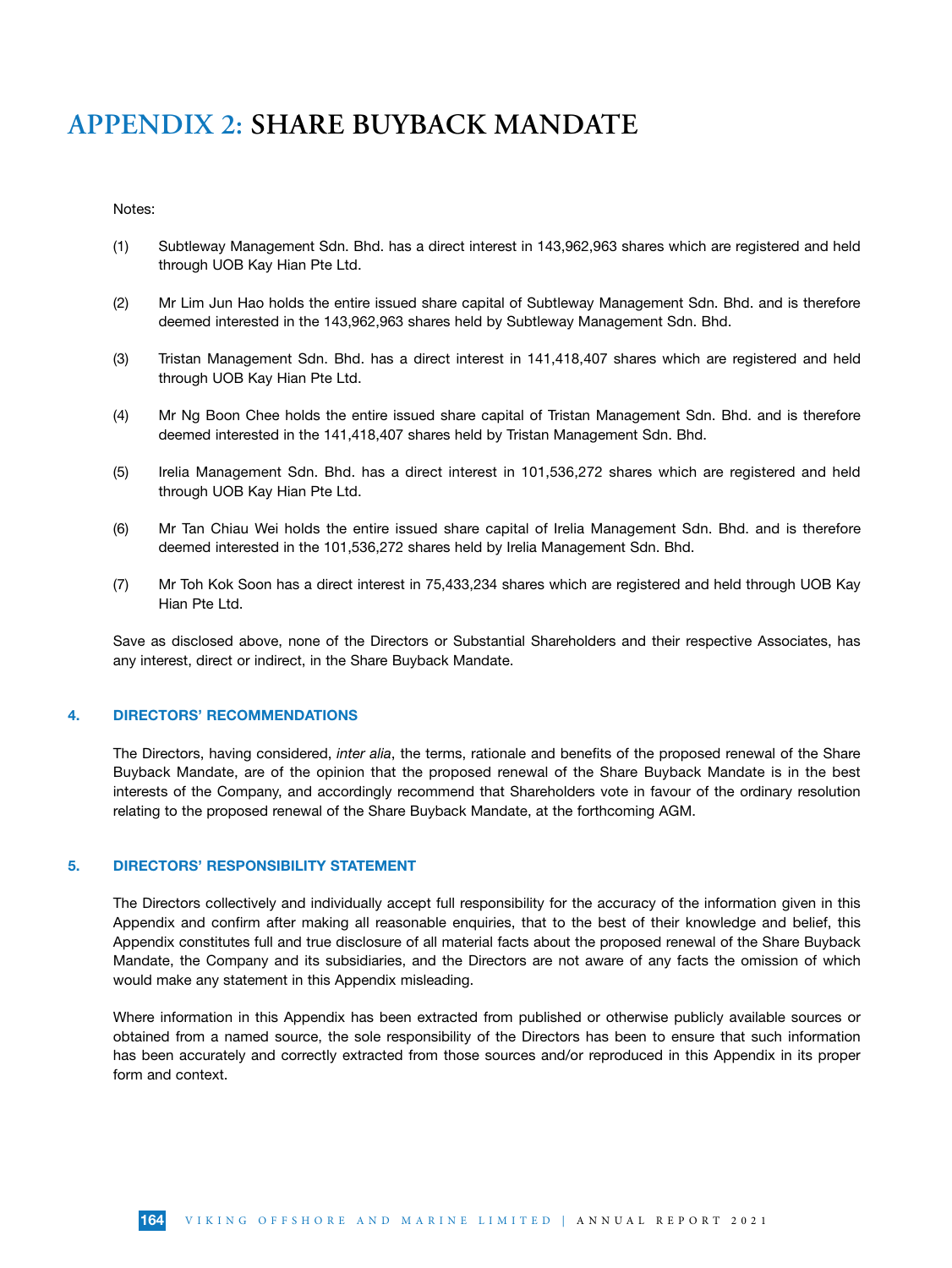### 6. DOCUMENTS AVAILABLE FOR INSPECTION

Copies of the Constitution and the Annual Report 2021 may be inspected by Shareholders at the registered office of the Company at 21 Kian Teck Road, Singapore 628773 during normal business hours from the date of this Appendix up to and including the date of the AGM.

Yours faithfully,

For and on behalf of the Board of Directors Viking Offshore and Marine Limited

Mr Ng Yeau Chong Executive Director and Chief Executive Officer